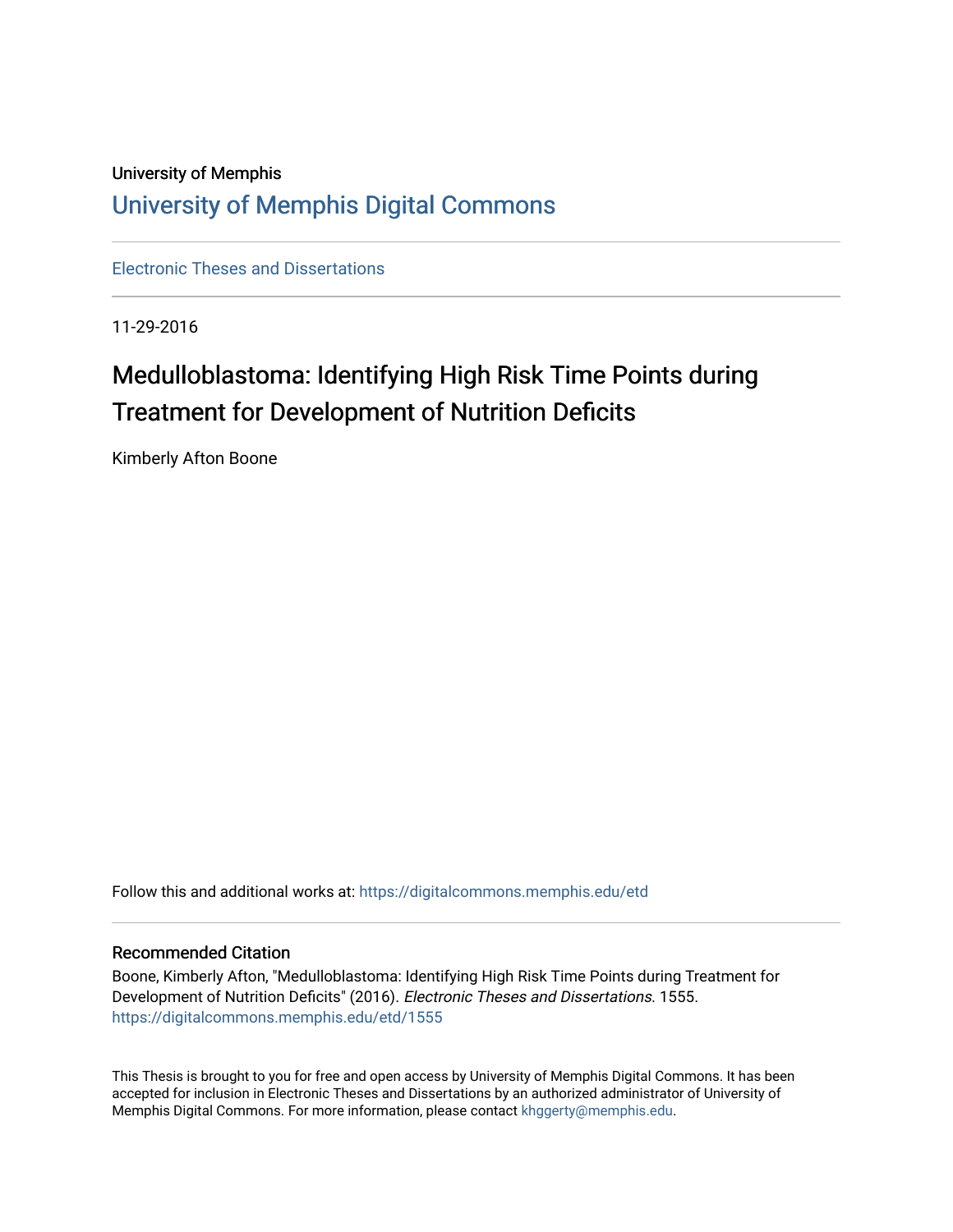### MEDULLOBLASTOMA: IDENTIFYING HIGH RISK TIME POINTS DURING TREATMENT FOR DEVELOPMENT OF NUTRITION DEFICITS

by

Kimberly Boone

A Thesis

Submitted in Partial Fulfillment of the

Requirements for the Degree of

Master of Science

Major: Clinical Nutrition

The University of Memphis

December 2016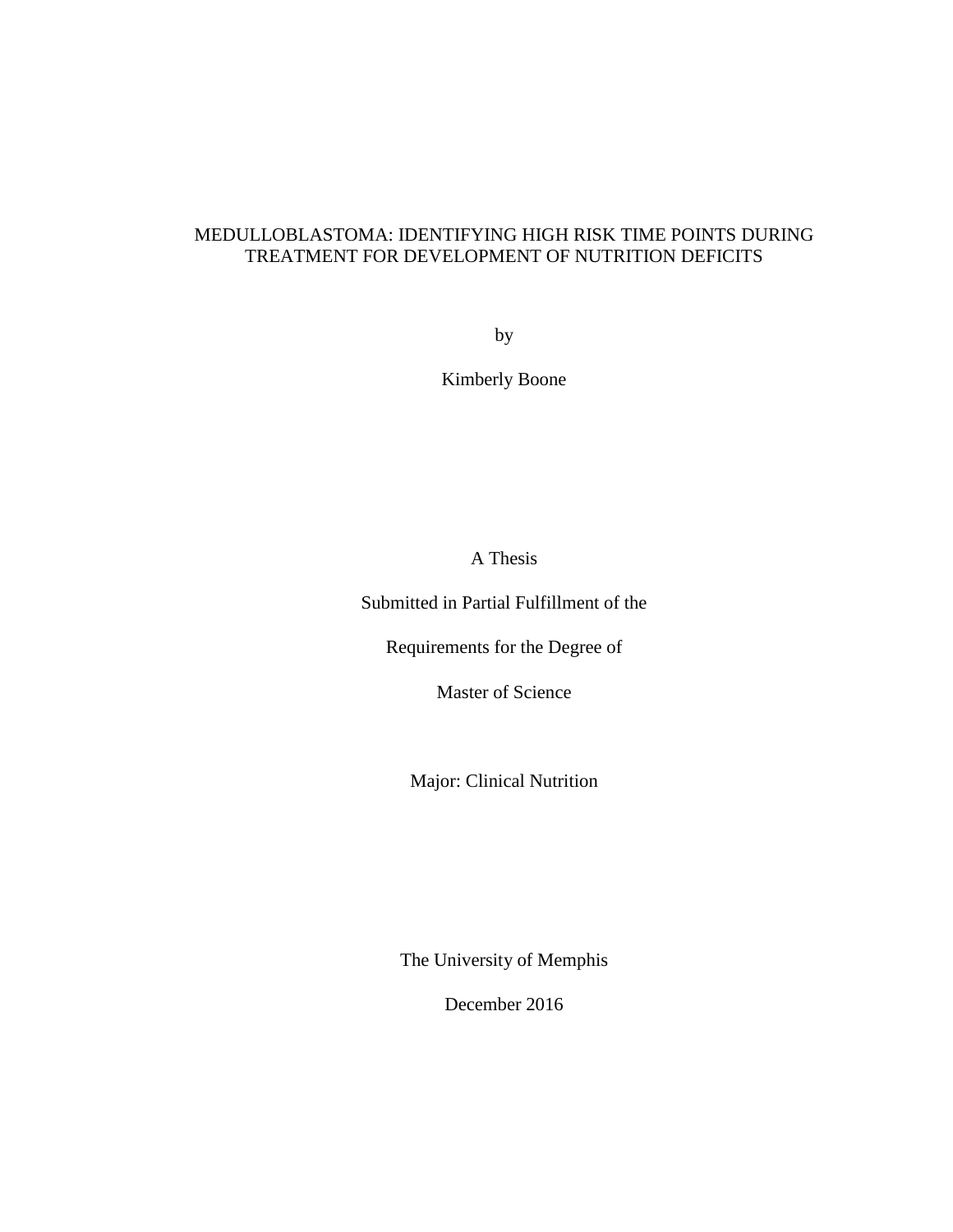#### **ABSTRACT**

*Background*: Medulloblastoma is the most common type of pediatric brain cancer and accounts for 20% of all diagnosed brain tumors. The aims of this research were to describe the nutrition status patterns and nutrition related complications occurring during treatment of children diagnosed with medulloblastoma and to identify specific time points in treatment for the initiation of proactive nutrition therapy.

*Design*: A retrospective study of 60 patients who were treated on a one treatment protocol, Clinical and Molecular Risk-Directed Therapy for Newly Diagnosed Medulloblastoma (SJMB12). Nutrition assessments, nutrition-related adverse events and nutrition intervention strategies were recorded at the beginning and end of each cycle of treatment.

*Results*: The majority of participants (in all strata) had at least mild malnutrition (80% among W1 patients, 75% for S1/S2 patients, 91% for N1 patients and 94% for N2/N3 patients). Nearly 75% of patients received an appetite stimulant and 62% required EN or PN. Grade 3 and higher anorexia was observed in approximately 20% of the patients.

*Conclusion*: This current study demonstrates that children with medulloblastoma have significant malnutrition exacerbated by disease state, treatment and chemotherapy-related adverse events. A pattern of declining nutrition status emerged in all stratums of medulloblastoma early on in treatment.

ii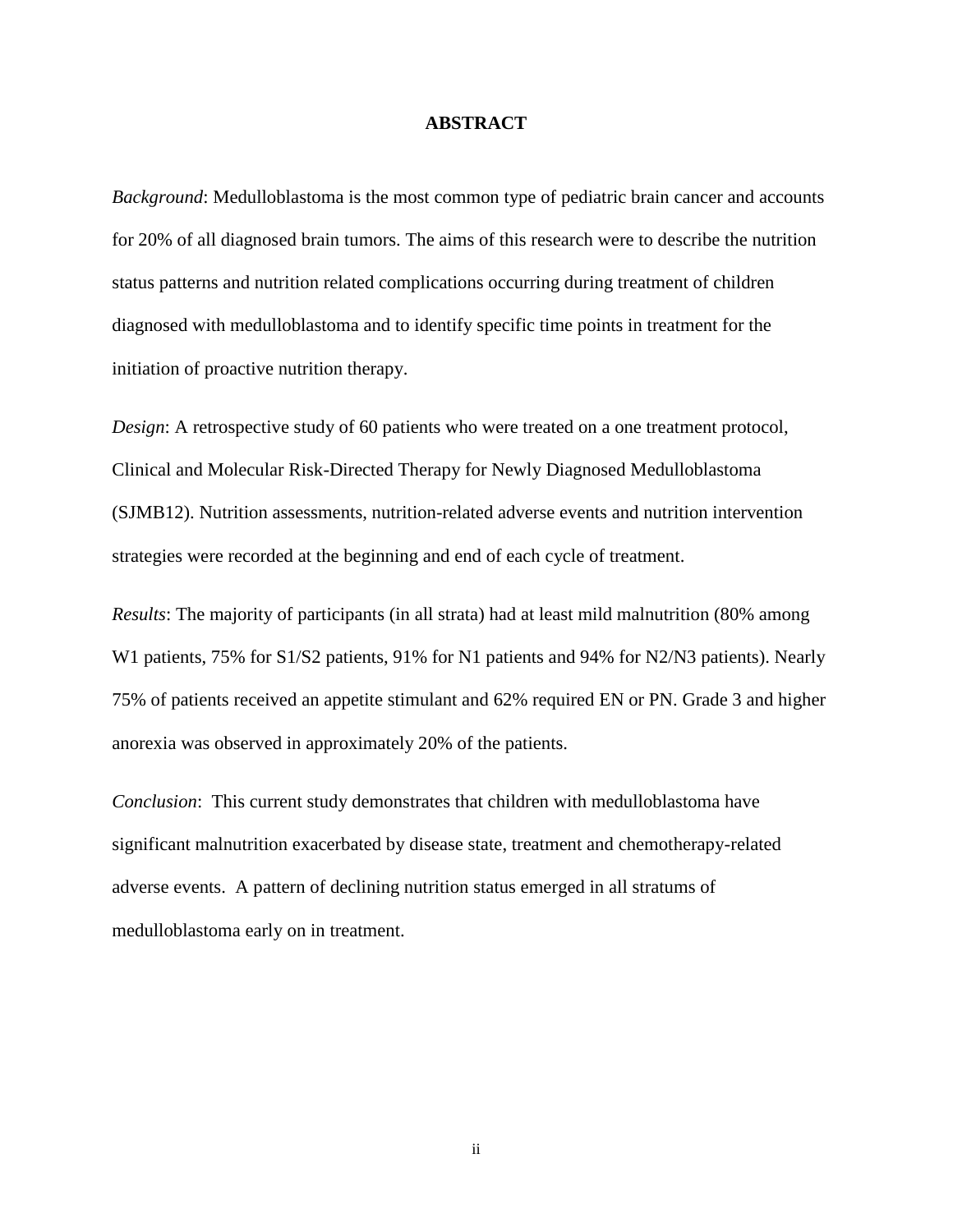| <b>TABLE OF CONTENTS</b> |  |
|--------------------------|--|
|--------------------------|--|

| Chapter        |                                         | Page           |
|----------------|-----------------------------------------|----------------|
| $\mathbf{1}$   | Introduction                            | 1              |
| $\overline{2}$ | Methods                                 | 3              |
|                | <b>Participant Selection</b>            | $\mathfrak{Z}$ |
|                | <b>Nutrition Assessment</b>             | $\overline{3}$ |
|                | <b>Nutrition-Related Adverse Events</b> | 3              |
|                | Nutrition Intervention                  | $\overline{4}$ |
|                | <b>Treatment Risk Stratification</b>    | $\overline{4}$ |
|                | Data Collection                         | $\overline{4}$ |
| 3              | Results                                 | 5              |
| $\overline{4}$ | Discussion                              | $\overline{7}$ |
| 5              | Conclusion                              | 12             |
| References     |                                         | 24             |
| Appendices     |                                         |                |
| A.             | SJMB12 treatment schema                 | 29             |
| <b>B.</b>      | Abbreviations                           | 30             |
| C.             | <b>Literature Review</b>                | 31             |
| D.             | References for Literature Review        | 40             |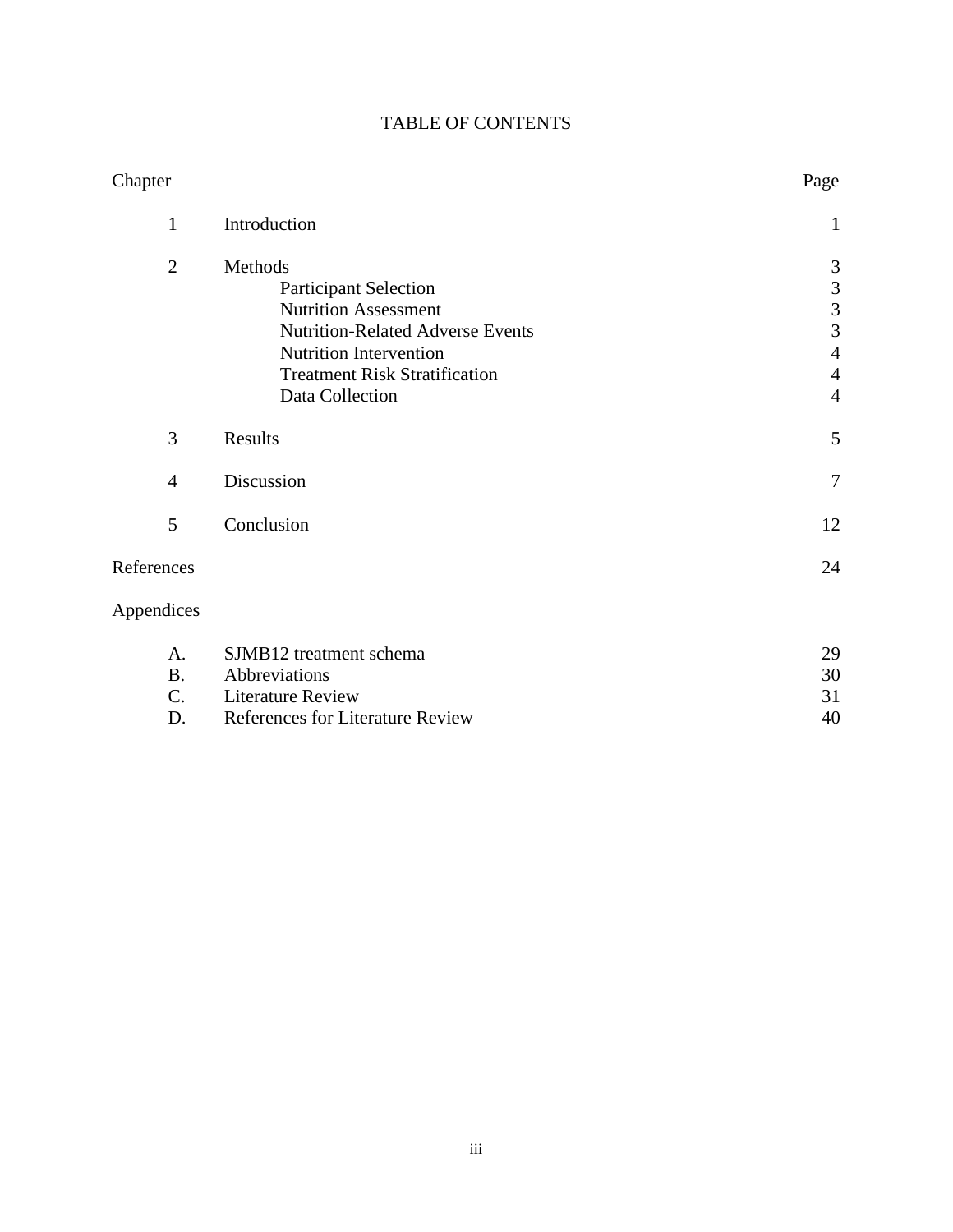### **List of Tables**

| Table                                                | Page |
|------------------------------------------------------|------|
| 1. SJMB12 Protocol Flow Sheet                        | 13   |
| 2. Criteria for Defining Malnutrition                | 14   |
| 3. Time Points and Data Collected                    | 15   |
| 4. Nutrition-related Adverse Events Examined         | 16   |
| 5. Participants Characteristics by Treatment Stratum | 17   |
| 6. Summary of Nutrition Outcomes by Stratum          | 18   |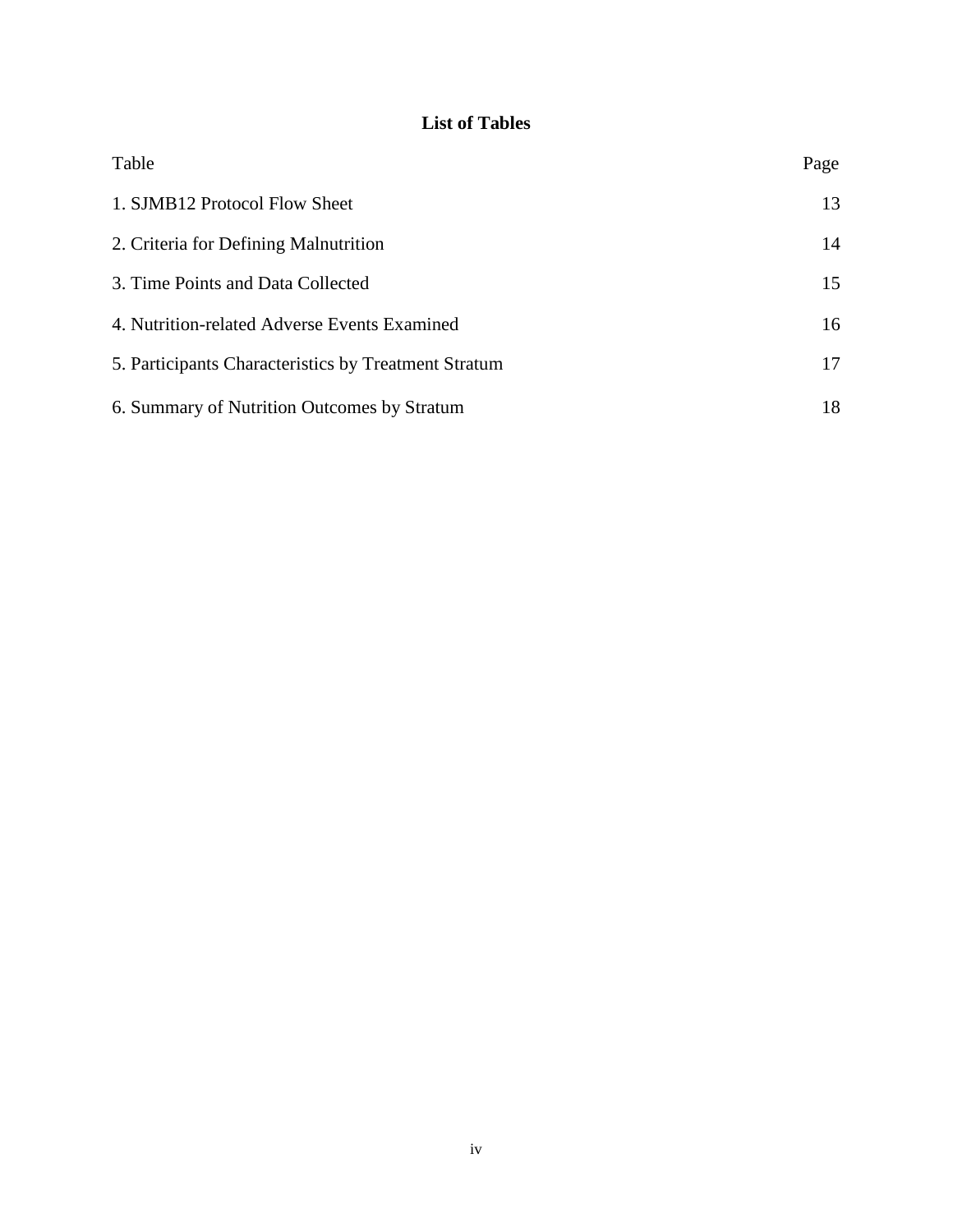# **List of Figures**

| Figure                                                              | Page |
|---------------------------------------------------------------------|------|
| 1. Z-scores for BMI for Age for Stratum W1 Patients $(n=5)$         | 20   |
| 2. Z-scores for BMI for Age for Stratum S1 and S2 Patients $(n=8)$  | 21   |
| 3. Z-scores for BMI for Age for Stratum N1 Patients $(n=11)$        | 22   |
| 4. Z-scores for BMI for Age for Stratum N2 and N3 Patients $(n=36)$ | 23   |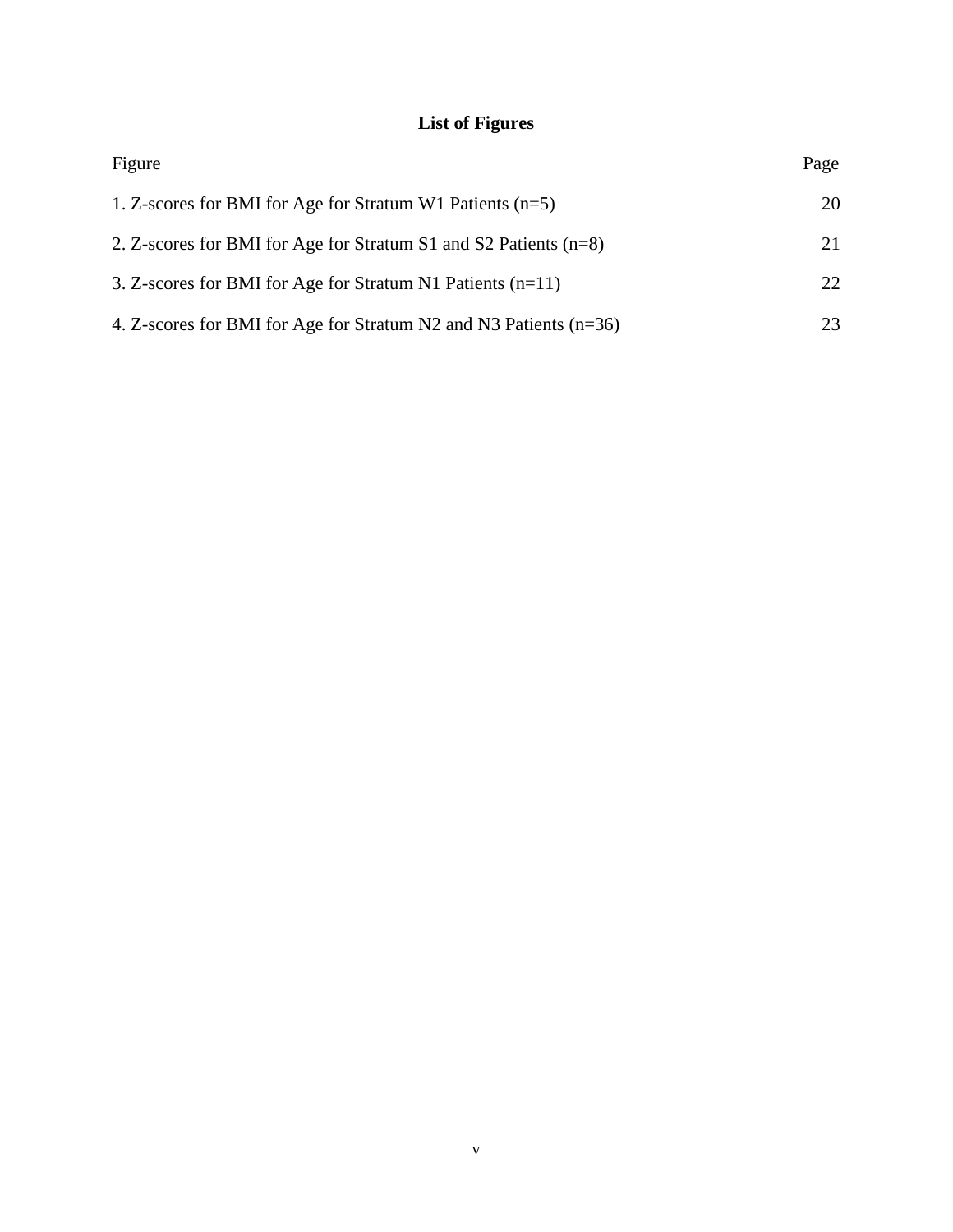# **CHAPTER 1 INTRODUCTION**

Medulloblastoma is the most common type of pediatric brain cancer and accounts for 20% of all diagnosed brain tumors[1]. The prognosis for medulloblastoma is fairly good with a 70-75% cure rate if "average risk" and diagnosed above the age of three. Medulloblastoma can spread easily in the cerebrospinal fluid and therefore has the capability of metastasizing beyond the central nervous system making the disease more difficult to irradiate. Patients with metastatic disease are classified as "high risk" and have a 40-60% cure rate [2-5]. Frontline treatment for medulloblastoma comprises a multi modal treatment approach including surgery, craniospinal irradiation, and chemotherapy. Patients are assigned treatment based on the stage of disease, with higher risk diagnoses requiring the most intensive treatments [3,6-7]. Nutrition related complications occur throughout the continuum of treatment and are often more severe in highest risk patients. Malnutrition is an unfortunate side-effect of cancer itself, but is also a consequence of treatment. The prevalence of malnutrition in pediatric oncology patients ranges from 8-60%. This wide range is due to differences between cancer types, therapy given, and methods used for measuring malnutrition [8-12]. Few studies have documented nutritional problems specific to medulloblastoma patients [13]. Although the incidence of malnutrition in those diagnosed with medulloblastoma is not known, retrospective studies show that patients with advanced disease are at a particularly high risk of developing malnutrition [14].

Malnutrition is associated with increased therapy complications, including mucositis, nausea, vomiting anorexia, lower quality of life and higher rates of mortality [15-22]. In addition to the lack of evidence regarding the incidence of malnutrition, there are no standards for nutrition intervention strategies, including criteria for implementation, timing, or duration [23].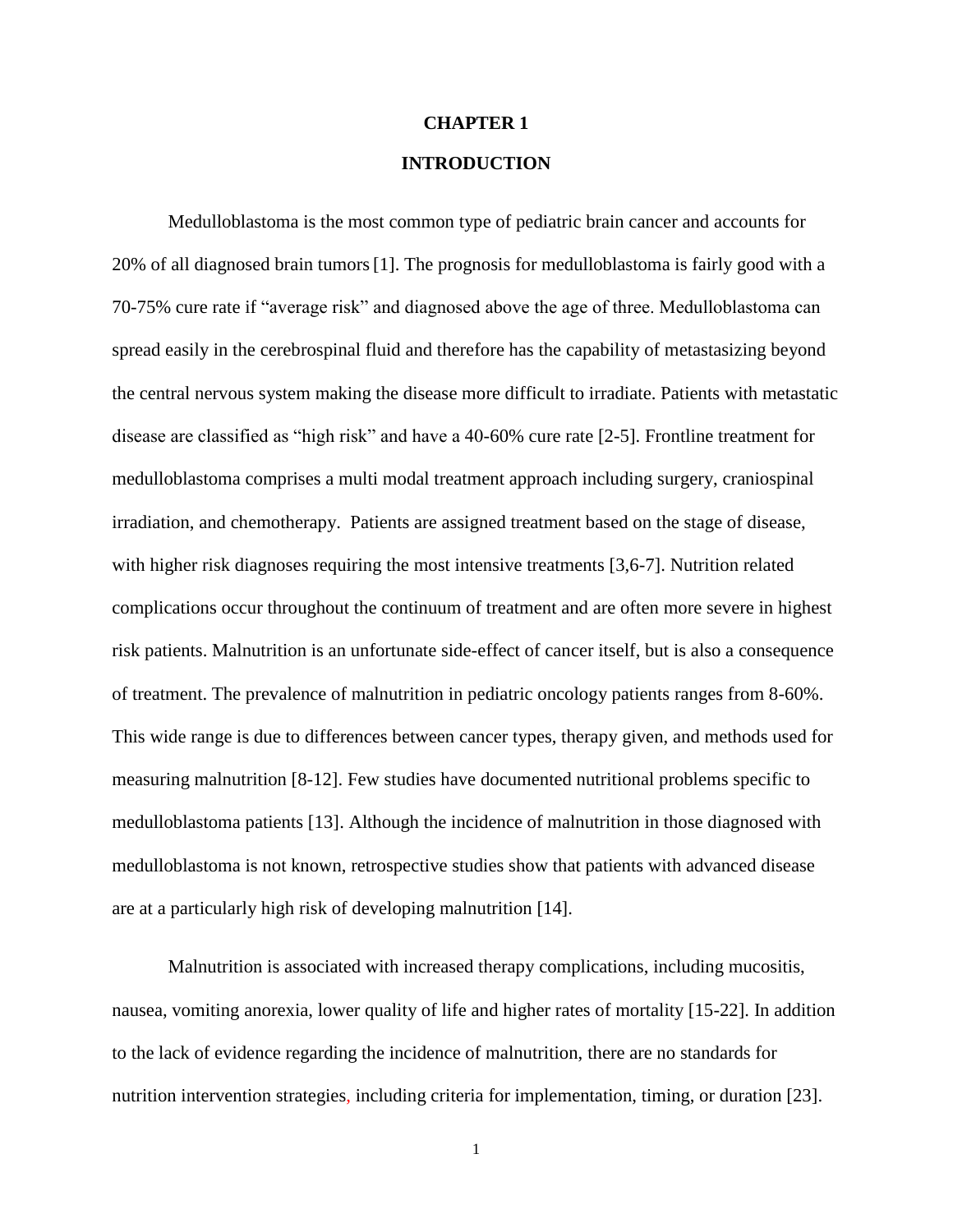However, several studies demonstrated the need for proactive nutrition intervention strategies in order to combat nutritional decline and long-term complications of anticancer treatments [13,24]. Therefore, the aims of this quality improvement project were to describe the nutrition status patterns and nutrition related complications occurring during treatment of children diagnosed with medulloblastoma and to identify specific time points in treatment for the initiation of proactive nutrition therapy.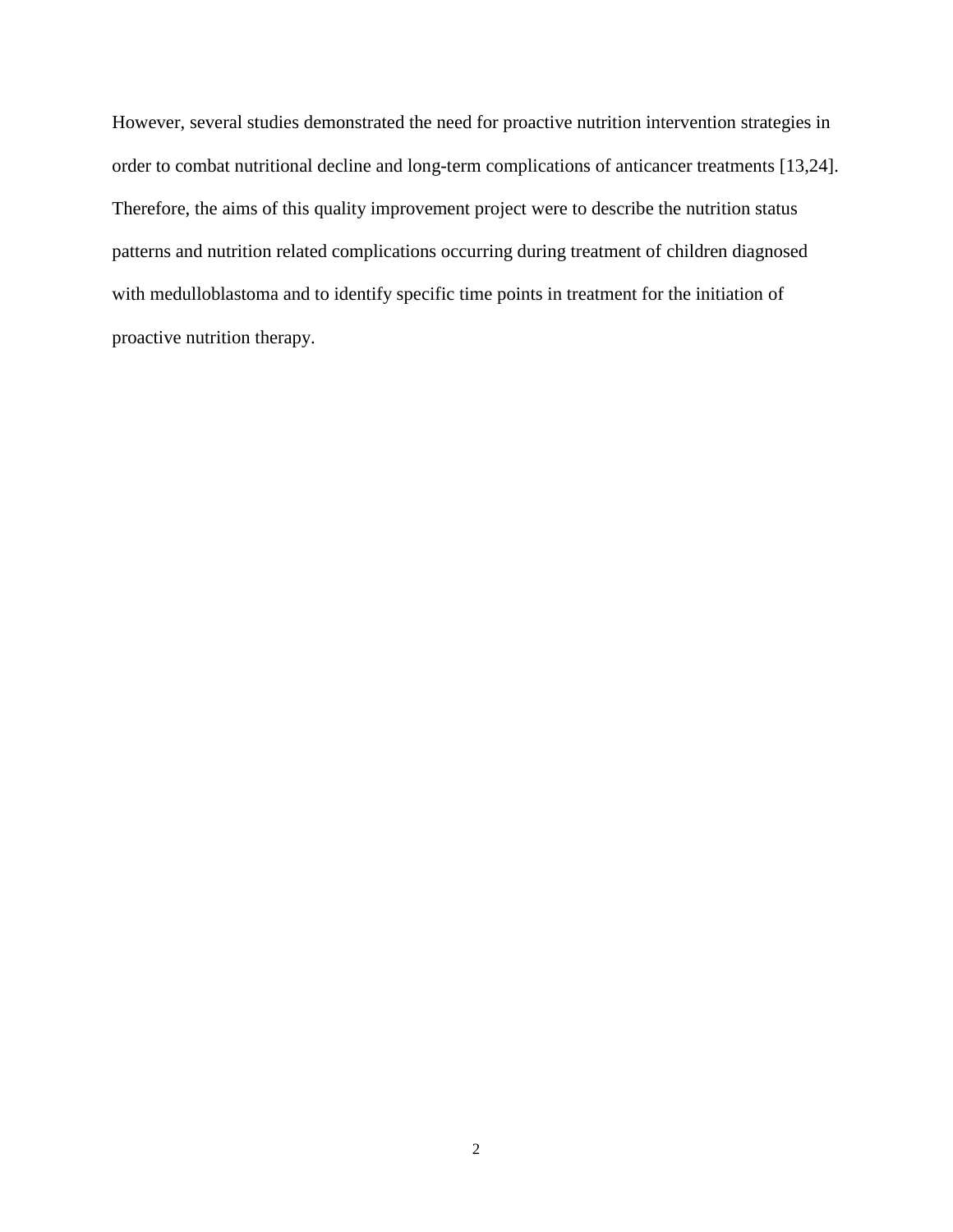#### **CHAPTER 2**

#### **METHODS**

#### **Participant Selection**

Participants included patients diagnosed with medulloblastoma who were treated on a one treatment protocol, Clinical and Molecular Risk-Directed Therapy for Newly Diagnosed Medulloblastoma (SJMB12), at St. Jude Children's Research Hospital (St Jude) (Table 1). Although SJMB12 is a multi-center protocol, only patients at St Jude were included in the quality improvement project.

#### **Nutrition Assessment**

The nutrition diagnoses were recorded at each time point as per the Academy of Nutrition and Dietetics' Electronic Nutrition Care Process Terminology Reference Manual [22]. The subclassification of malnutrition was diagnosed using the Academy of Nutrition and Dietetics' and the American Society for Parenteral and Enteral Nutrition's guidelines (Table 2) at each time point [16]. If there was a lack of height or weight measurements, the previously recorded height or weight measurement was extracted. Differences in height measurements by  $>2$  cm were adjusted to the previously recorded height. Other height inconsistencies were smoothed by the rule that no child shrinks over time [13]. Patient information was obtained at the start of treatment and again at each cycle of treatment (Table 3). Any patients taken off protocol were included in the analysis until the end of the latest completed treatment cycle.

#### **Nutrition-Related Adverse Events**

Nutrition- related adverse events ≥3 from the Common Terminology Criteria for Adverse Events v4.0 (CTCAE) were evaluated [23]. These nutrition-related adverse events specifically included mucositis, nausea, vomiting, malabsorption, diarrhea, and anorexia (Table 4). The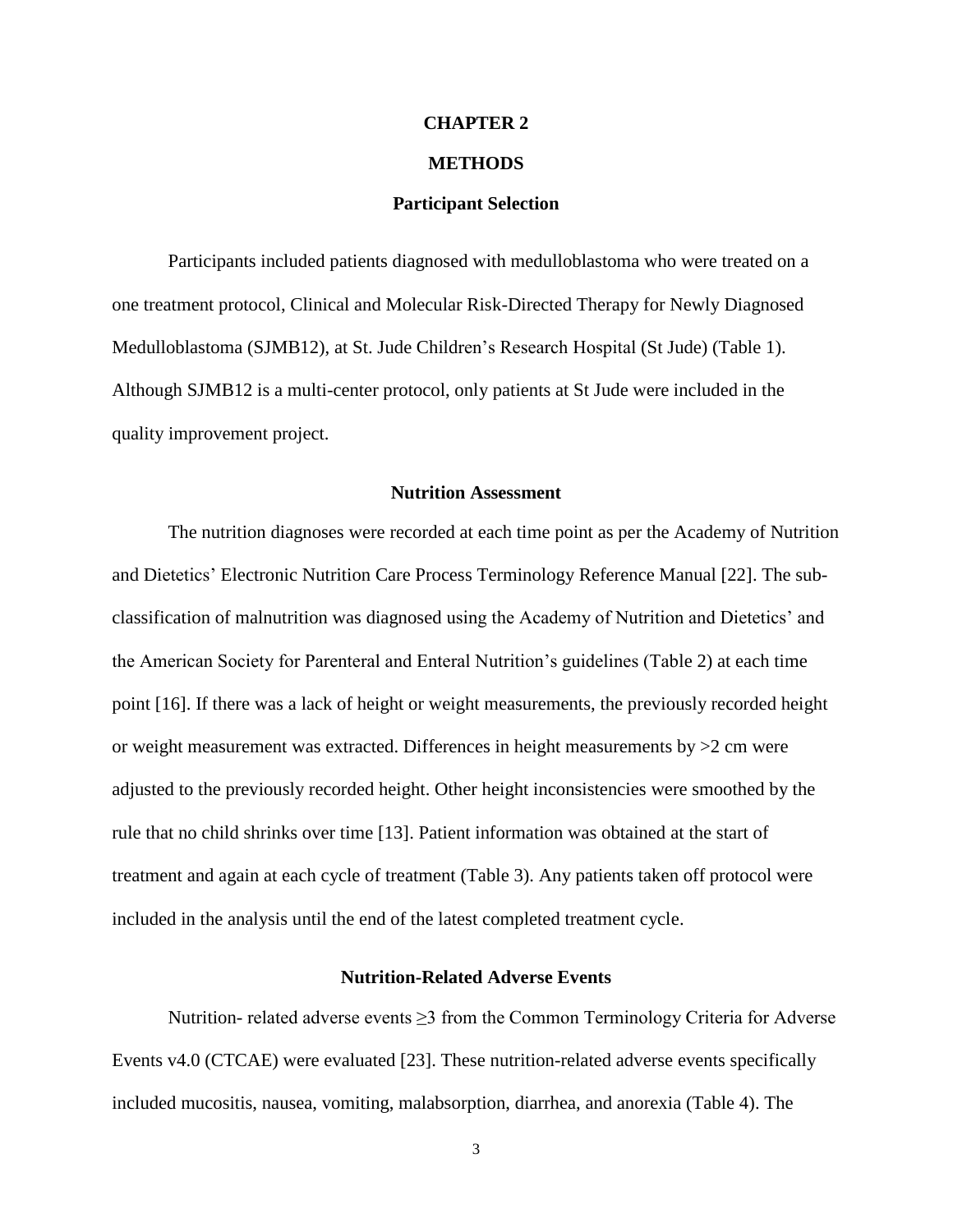number of days within each cycle that a patient experienced these specific adverse effects was recorded.

#### **Nutrition Intervention**

Patients receiving parenteral nutrition, enteral nutrition or appetite stimulants were noted. The number of days within each cycle that a patient was undergoing parental nutrition and/or enteral nutrition was recorded. The type of enteral nutrition was recorded (e.g. G-tube) as well as whether or not the patients were prescribed appetite stimulates during the cycle.

#### **Treatment Risk Stratification**

All patients on SJMB12 were classified as being subjected to Level 3: Very Intensive Treatments. This categorization was made based on the Intensity of Treatment Rating Scale [24].

#### **Data Collection**

All data was collected at the beginning and end of each treatment cycle (Table 3). Patients were assessed for nutrition status at the beginning and end of each cycle. Nutrition data was collected by the Principal Investigator via retrospective chart review. Nutrition data was recorded based on the dietitian assessment, notes and growth charts. Adverse events and other non-nutrition data was collected by the Research Nurse and all data was entered into an excel spread cheat by the Principal Investigator.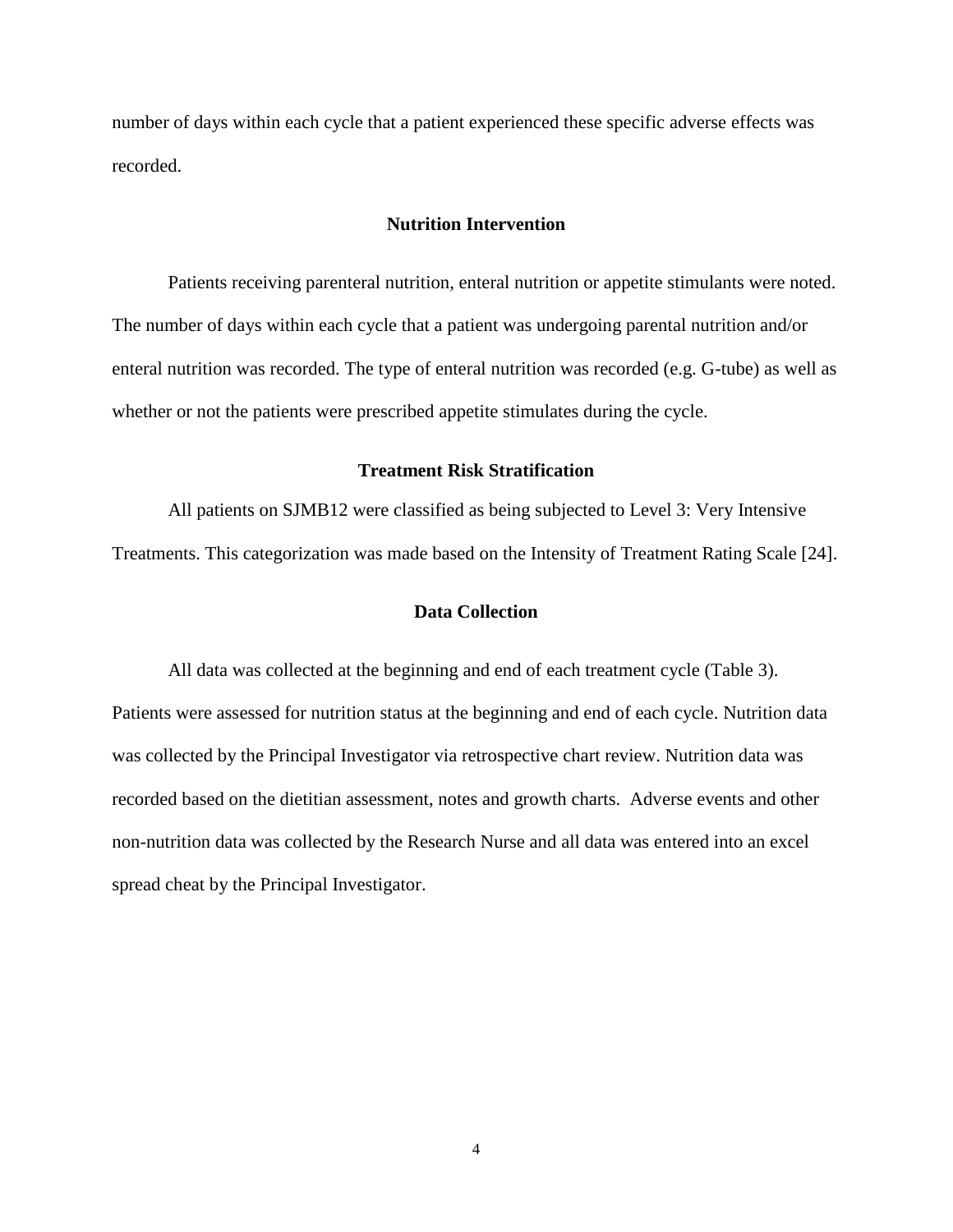#### **CHAPTER 3**

#### **RESULTS**

Data was frozen in the research data base on August 9, 2016. One hundred and sixty three eligible patients had been enrolled on SJMB12, 78 of whom were enrolled at St. Jude Children's Research Hospital. At the time of data abstraction for this research project, 60 St. Jude patients had received at least one cycle of treatment and were included in this assessment of nutrition status. As seen in Table 5, the participants were mostly male, Caucasian with a mean age of 8.3 (range 3.3-18.9).

Participants were assigned to treatment strata based first on molecular subgroup assignment (WNT, SHH, or Non-WNT Non- SHH) and then by clinical risk stratification (extent of resection, M stage, histologic subtype, and cytogenetic features). The SJMB12 treatment schema is shown in the Appendix A. All patients receive radiation therapy initially. After radiation WNT patients (stratum W) receive only 4 cycles of cyclophosphamide, cisplatin and vincristine. Stratum S patients receive radiation therapy followed by 4 cycles of cyclophosphamide, cisplatin and vincristine, but then receive maintenance therapy with vismodegib. Stratum N1 patients receive only 4 cycles of cyclophosphamide, cisplatin and vincristine after radiation, while strata N2 and N3 patients receive 7 cycles of therapy with cyclophosphamide, cisplatin and vincristine (cycles 1, 2, 4 and 5) or pemetrexed and gemcitabine (cycles 3, 6 and 7). Table 6 summarizes nutrition outcomes by stratum. The majority of participants (in all strata) had at least mild malnutrition (80% among W1 patients, 75% for S1/S2 patients, 91% for N1 patients and 94% for N2/N3 patients). Thirty- one percent of N2/N3 patients had severe malnutrition at some time point, compared to 27% of N1 patients, 20% of W<sub>1</sub> patients and 13% of S<sub>1</sub>/S<sub>2</sub> patients. Nearly 75% of patients received an appetite stimulant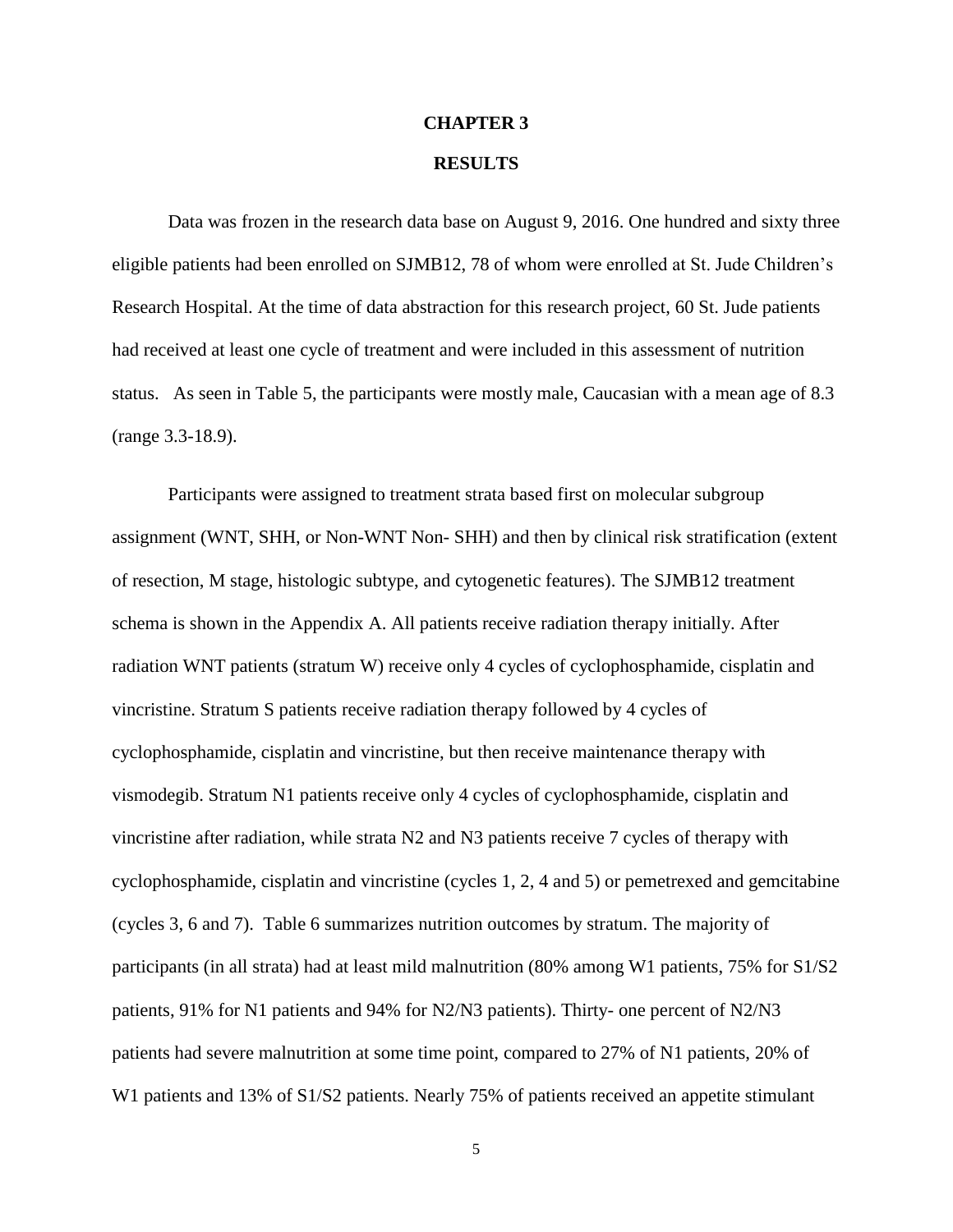and 62% required EN or PN. Grade 3 and higher anorexia was observed in approximately 20% of the patients.

Figure 1 shows Z-scores for BMI for age for W1 patients. The patient with the largest decrease in BMI for age Z-score (39813) had severe malnutrition at the end of cycle A1. This same patient had moderate malnutrition at the end of the rest period following radiation. One other W1 patient had moderate malnutrition (42050); this patient had moderate malnutrition at the beginning of radiation therapy and all the way through the end of cycle A4. Figure 2 shows Z-scores for BMI for age for S1 and S2 patients. The one patient with severe malnutrition (40459) had severe malnutrition at the beginning of radiation therapy. This patient had severe malnutrition at his/her last assessment as well. Figure 3 shows Z-scores for BMI for age for N1 patients. Three patients had severe malnutrition. One of these had severe malnutrition at the beginning of radiation therapy (42276). Another (43037) had mild malnutrition at the beginning of radiation which became moderate at the end of radiation therapy assessment. By the end of cycle A3, this patient had severe malnutrition which did not improve during cycle A4. The third patient (43828) did not have severe malnutrition until the end of cycle A4; this patient did not have malnutrition at the beginning of radiation but had mild malnutrition after radiation which progressed to moderate malnutrition after the radiation rest period and also at the completion of cycles A2 and A3. Figure 4 shows Z-scores for BMI for age for N2 and N3 patients. Approximately a third of these patients had severe malnutrition. Six of these had severe malnutrition before radiation, 2 at the end of radiation, 2 and the completion of cycle A1, and 1 at the completion of cycle A4.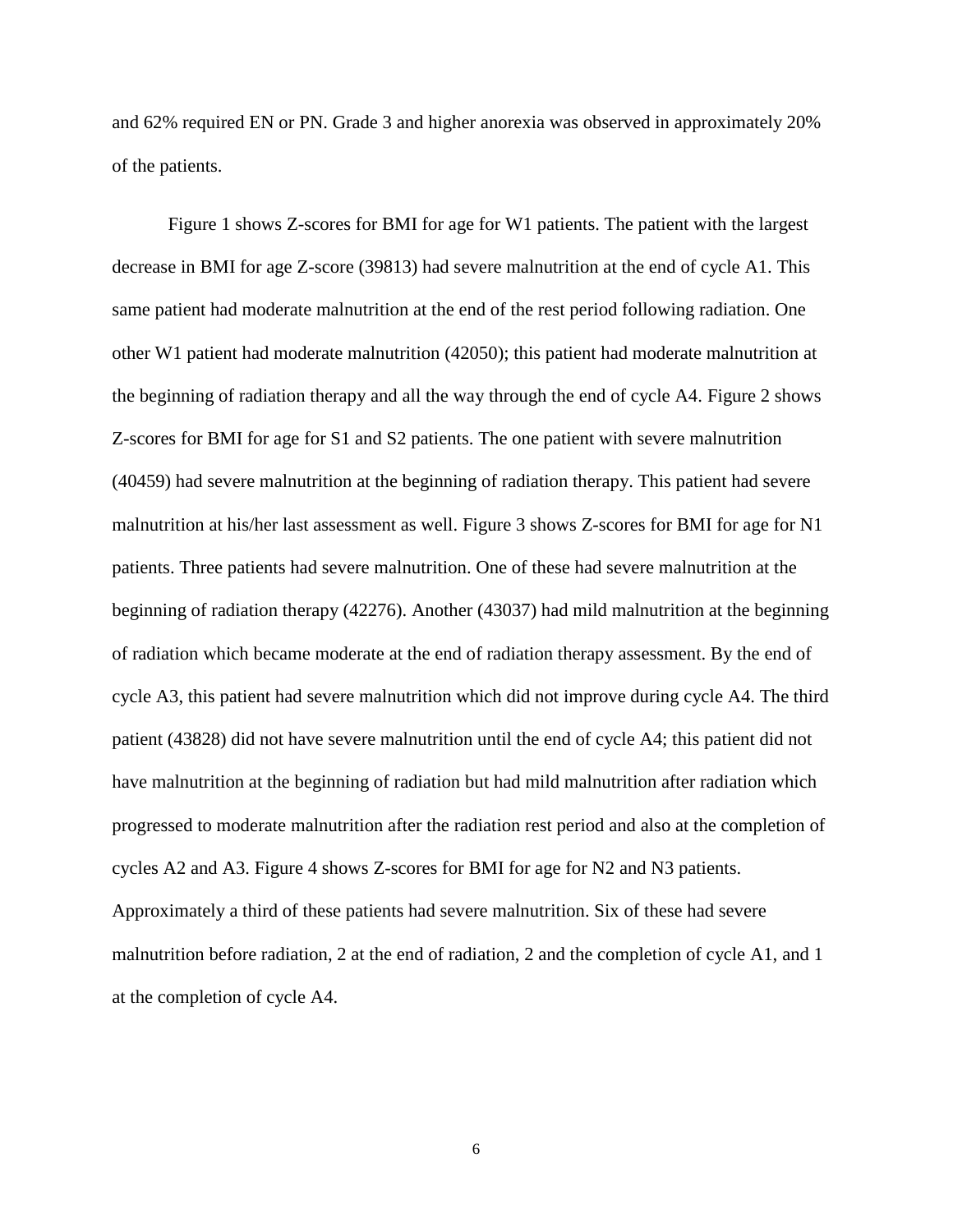# **CHAPTER 4 DISCUSSION**

Although medulloblastoma has been studied in the past in terms of survival and longterm consequences of treatment, there have been few studies looking directly at nutrition status, adverse effects and nutritional interventions [13, 32-35].

According to The American Society for Parenteral and Enteral Nutrition (A.S.P.E.N.), pediatric malnutrition can now be defined as "an imbalance between nutrient requirement and intake, resulting in cumulative deficits of energy, protein or micronutrients that may negatively affect growth, development and other relevant outcomes." Hospitalized pediatric patients experiencing malnutrition are at greater risk for complications due to their disease state, poor wound healing, and delayed energy levels. Previous studies suggest that as many as 25% of pediatric patients in a hospital setting experience acute protein-energy malnutrition [14]. In the past, malnutrition was measured in various ways: ideal body weight, decreases in two centile channels, deceleration of weight in time, etc. However, the use of the *z* score is what is now recommended for proper malnutrition classification. Weight gain velocity is an important indicator for identifying malnutrition in pediatrics. When a child is well nourished, the rate of weight gain will remain stable on growth charts [20]. Very low weight gain velocity measured via *z* score has been distinguished to be an accurate indicator of mortality, more so than other such measurements i.e., BMI for age [19]. This study supports that children with decreased z scores were malnourished.

Pediatric oncology patients experiencing poor nutrition status also have higher risks for complications during treatment and survivorship such as decreased quality of life, increased rates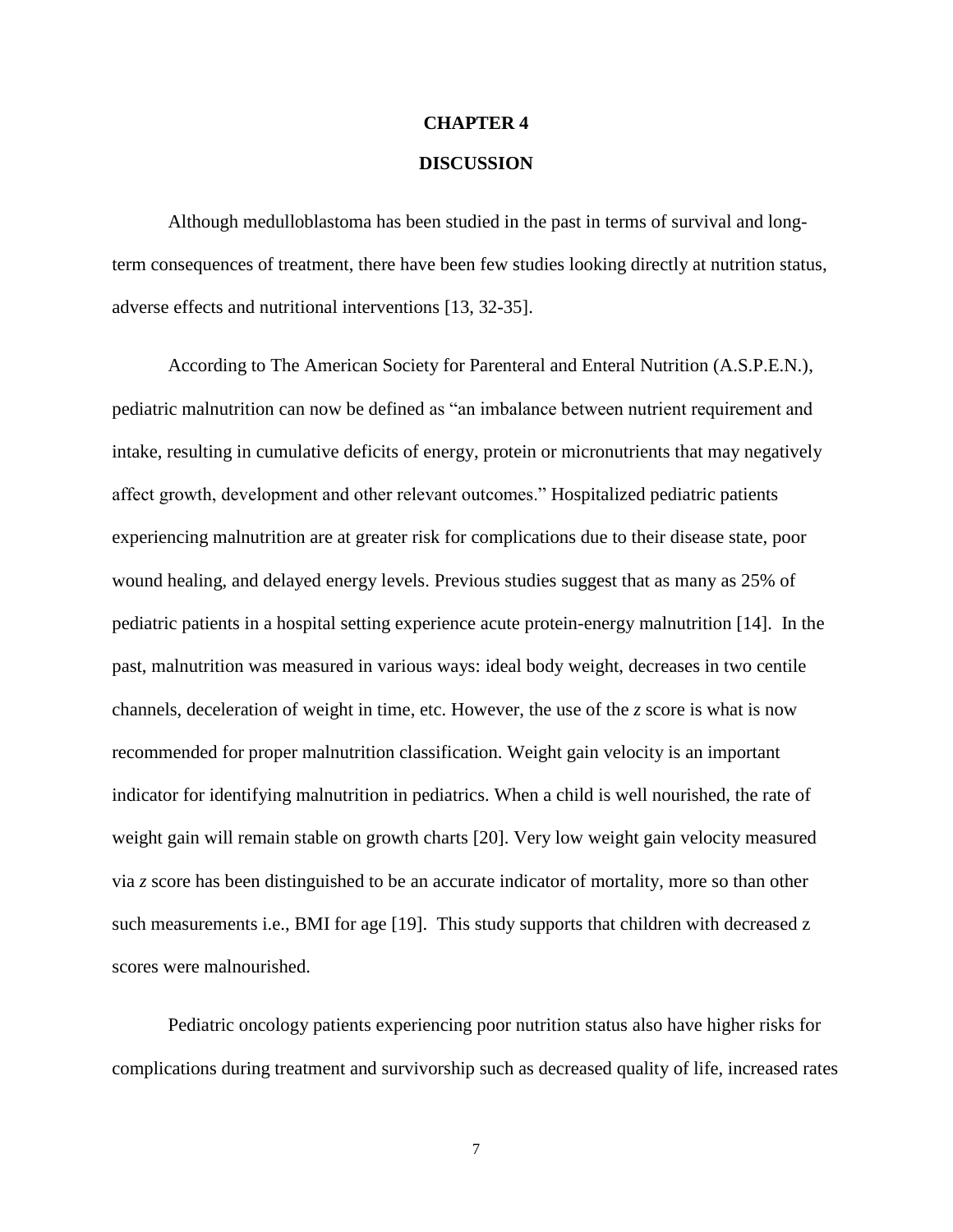of relapse, and mortality.Children diagnosed with cancer have the duel problem of maintaining oral intake which is sufficient to maintain nutritional status and promote growth [28-29]. In addition to insufficient nutrient intake and absorption, medulloblastoma patients are at greater risk for adverse growth effects due to the combination of craniospinal radiation and chemotherapy treatments [30-31]. Craniospinal irradiation can result in loss of appetite, anorexia, mucositis and chewing/swallowing difficulties. Adequate nutrition is also necessary to prevent infection, wasting and treatment delays [18, 21].

Presently, there are no standardized criteria for nutrition intervention in the pediatric cancer population regarding strategies for implementation, timing, or duration of interventions [23]. Longitudinal studies involving brain malignancies are rare and little is known about the exact timing or causation of malnutrition onset during treatment. More studies need to be done in order to identify the optimum nutrition strategies [29]. In a retrospective cohort study of 327 patients done to determine the point prevalence of malnutrition in pediatric cancer patients, it was shown that the incidence of malnutrition rose during anticancer therapy. Twenty-two percent of patients experiencing malnutrition at 30 days, 36% at 60 days and the incidence peaked at 47% later in treatment. Medulloblastoma patience experienced the highest rate and longest occurrence of malnutrition. At 311 days into treatment, 94% of medulloblastoma patients were considered malnourished using BMI SDS <−2.0 and weight loss of >10% as criteria for malnutrition. Medulloblastoma patients also had the highest risk of becoming malnourished using univariable logistic regression. During therapy, there were several characteristics that resulted in higher rates of malnutrition: age >10 years, female gender, emotegenic drugs, and lower BMI at diagnoses [14]. In the current study, the majority of participants declined in nutrition status following treatment initiation. Eighty-five percent in all strata had at least mild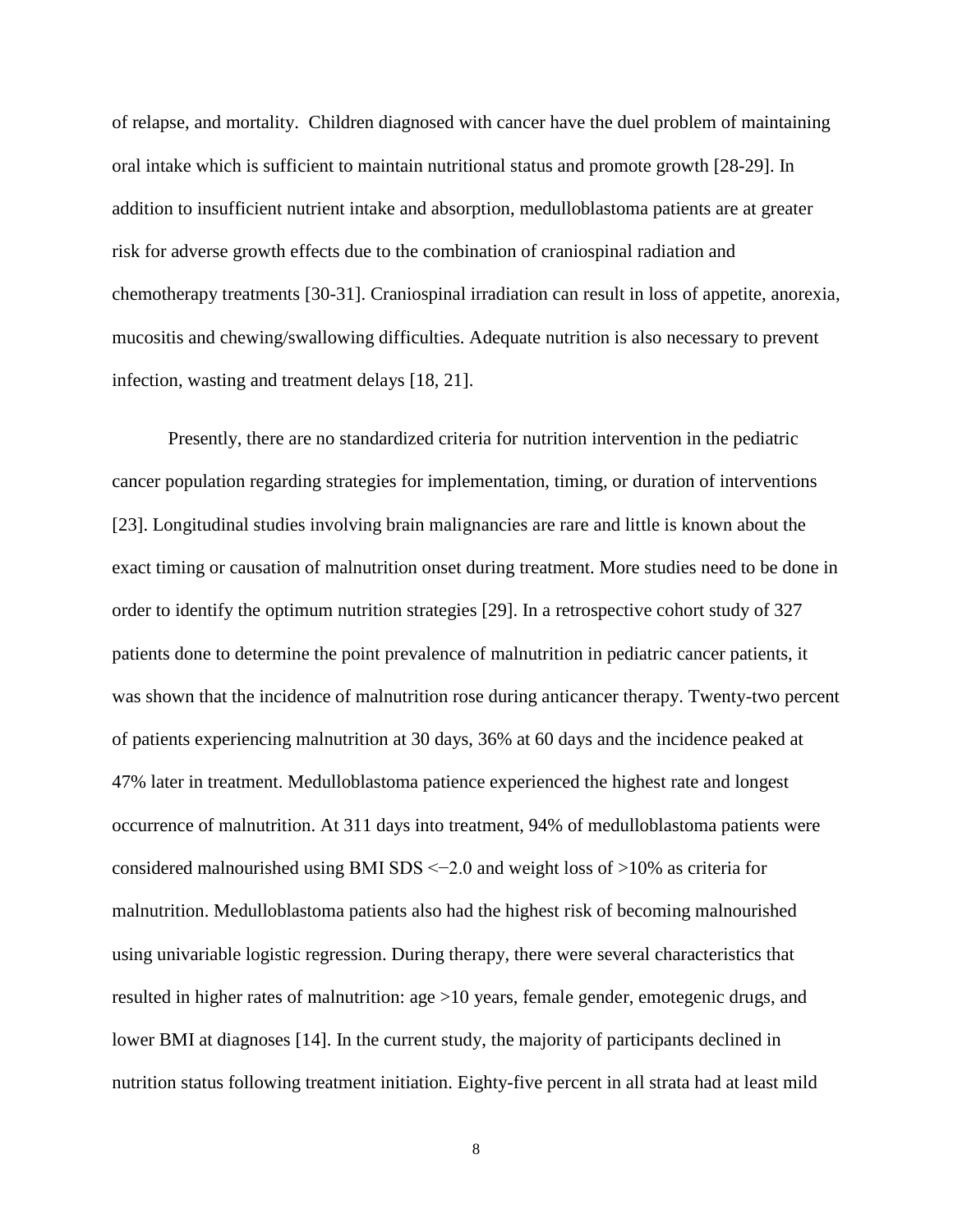malnutrition while 23% were classified as being severely malnourished at some point during therapy.

A decrease in nutritional intake leading to weight loss can be caused by many factors: anorexia, damage to the mucous membranes, taste perception, and etcetera [13]. This current study demonstrated that the treatment modality determined which weight loss factors affected the participants. When comparing the type of nutrition adverse outcome by stratum, it is of note, that for W1, mucositis (20%) and vomiting (20%) were more of a problem than with the other treatment stratums in the current study. In the S1 and S2 stratums, participants were more likely to experience nausea and anorexia while in the N1 stratum, there were less recorded nutrition adverse events. In the N2 and N3 stratums, patients were more likely to suffer from anorexia (28%). Adverse effects were only captured in this study if grade 3 or above. Due to the retrospective nature of the study, it is possible that some effects did not get recorded and thus were not included in this study. Adverse effects, such as weight loss, vomiting, and constipation, can be commonly seen as a result of both radiation and chemotherapy. Cisplatin is a cytostatic agent with documented emetic effects [14]. Emetic reactions have been documented in medulloblastoma related to irradiation and vincristine in previous studies [13]. In a multicenter retrospective study of 41 children treated for medulloblastoma, it was noted that 49% of patients had significant adverse effects (grade 1 or above CTC score) of vomiting and constipation after radiation therapy. A peak significant weight loss (mean of -8.2% since diagnoses) and weight/height loss ratio (mean of 91.3%) was observed during course 2 of chemotherapy. However, neither age nor toxicity were found to be statistically significant with the occurrence of weight loss [13]. In another retrospective study of 103 medulloblastoma patients, it was noticed that weight loss after surgery and radiation therapy was not significant; however, weight loss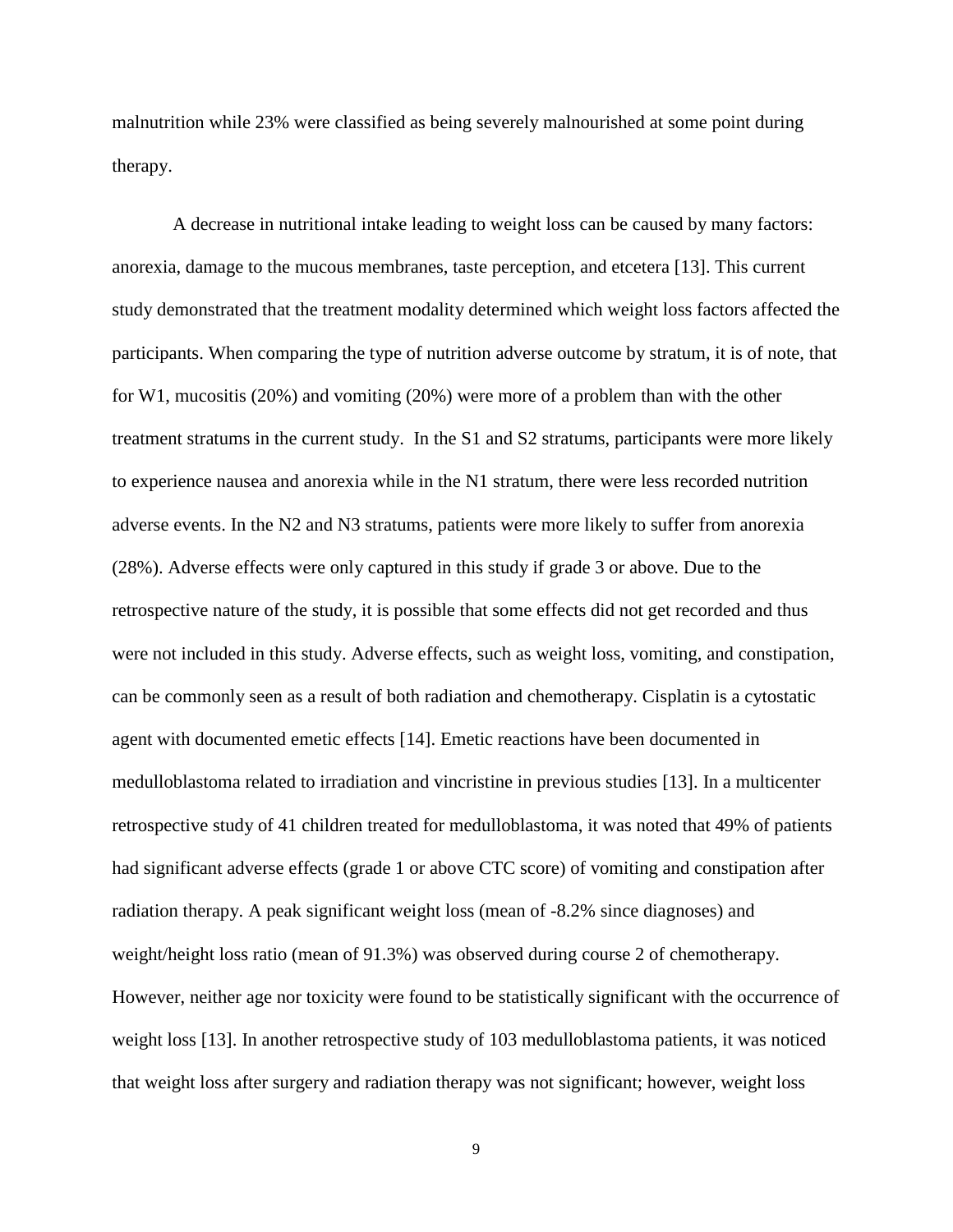from the start and 3 months into chemotherapy was significant at 4.35% (P 0.001). Significant weight loss was determined using a loss >5% of their body weight [36].

There are various nutrition intervention strategies used to combat malnutrition. The use of a Registered Dietitian's assessment and care plan improve nutrition status and quality of life outcomes in adult and pediatric patient populations [37]. Oral appetite stimulates, specifically cyproheptadine hydrochloride and/or megestrol acetates, use in pediatrics have been found to result in weight gain in clinical trials [38]. In the current study, 70% of participants used an appetite stimulant at some point during therapy. The oral route of feeding administration is ideal; however, because of adverse effects seen during treatment, the enteral feeding route may be necessary to achieve adequate nutrition [39]. In a study done by Bakish et al., differences between nutrition strategy interventions on weight status in newly diagnosed medulloblastoma patients were noted. It was found that oral nutrition resulted in a significant weight loss after 1 month of implementation. Parenteral nutrition resulted in weight gain only after 1 month of implementation, while enteral nutrition (gastrostomy/nasogastric tube insertion) brought about a significant weight gain after both 1 month (4.78%) and 3 months (11.73%) of implementation [36]. In a retrospective study of 56 patients aged 10–20 years who received adjuvant treatment for medulloblastoma, 73% had a weight loss greater than 10% and 48% required either enteral or parenteral feeding [40]. In the current study, 23% had a weight loss of over 10% (severe malnutrition) and 62% required either enteral or parental feeding strategies.

Several studies demonstrate the need for proactive nutrition intervention strategies in order to combat nutritional decline during anticancer treatment [13, 24]. In past studies, proactive enteral feeding resulted in improved nutrition status outcomes, while the placement of PEG tubes at diagnoses have brought about fewer surgical complications, relapses, and deaths [18]. In the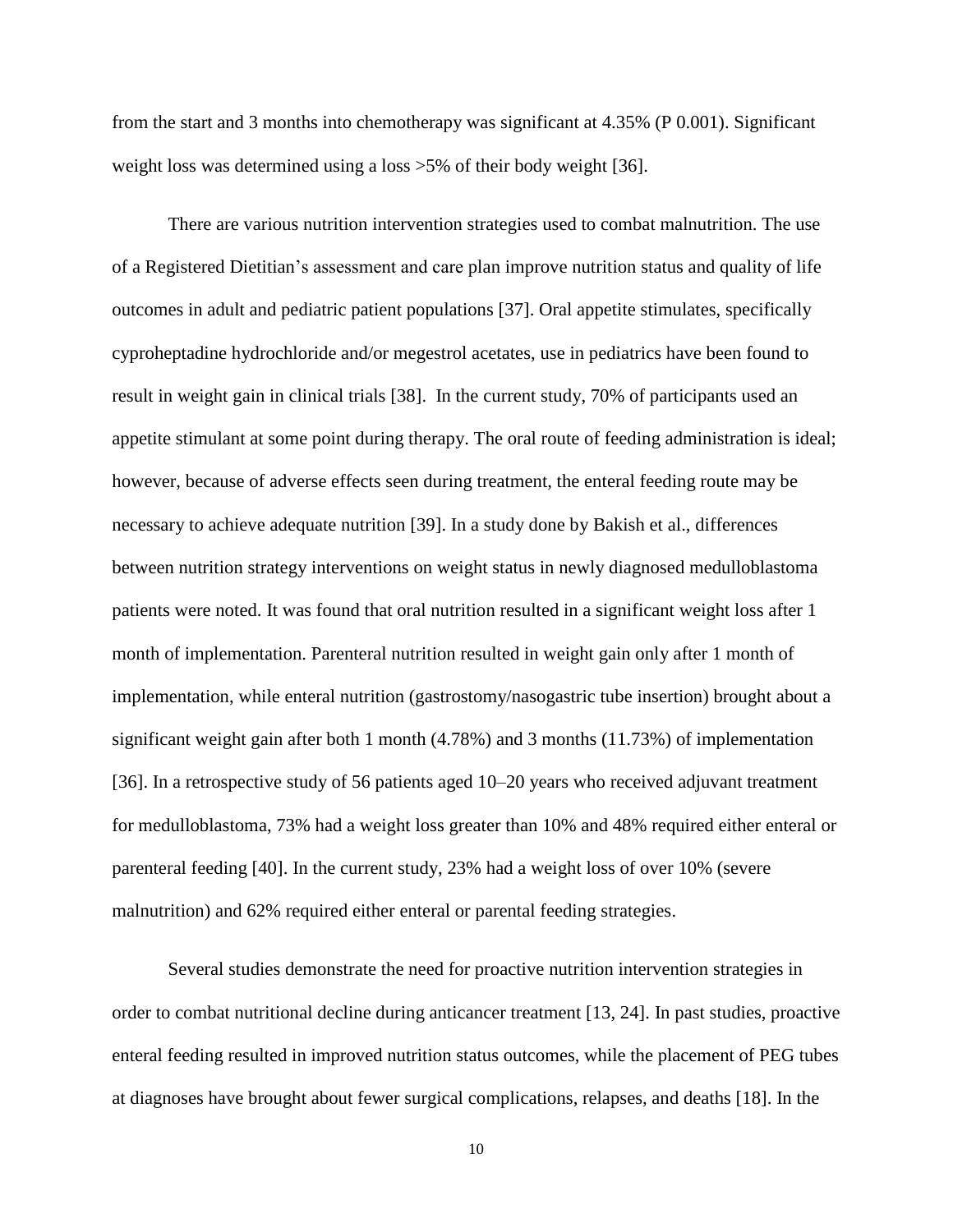study done by Ward et al., there were significant differences between centers that treated malnutrition proactively and reactively by use of enteral feeding. At course 2 of chemotherapy, the mean % weight loss in the proactive center peaked at around 7 % compared to around 9% in the reactive center. Although both centers saw an increase in mean % weight loss, nutrition status in the proactive center began to improve after course 2 of chemotherapy, while nutrition status continued to decline in the reactive center. By course 7 of chemotherapy, the reactive center had a mean % weight loss of 11.6% compared to only 2.4% in the proactive center [13]. Limitations to the current study include time plotted by months instead of specific time points (i.e., radiation, rest, chemotherapy) during biostatistical analysis and small sample size (n=60).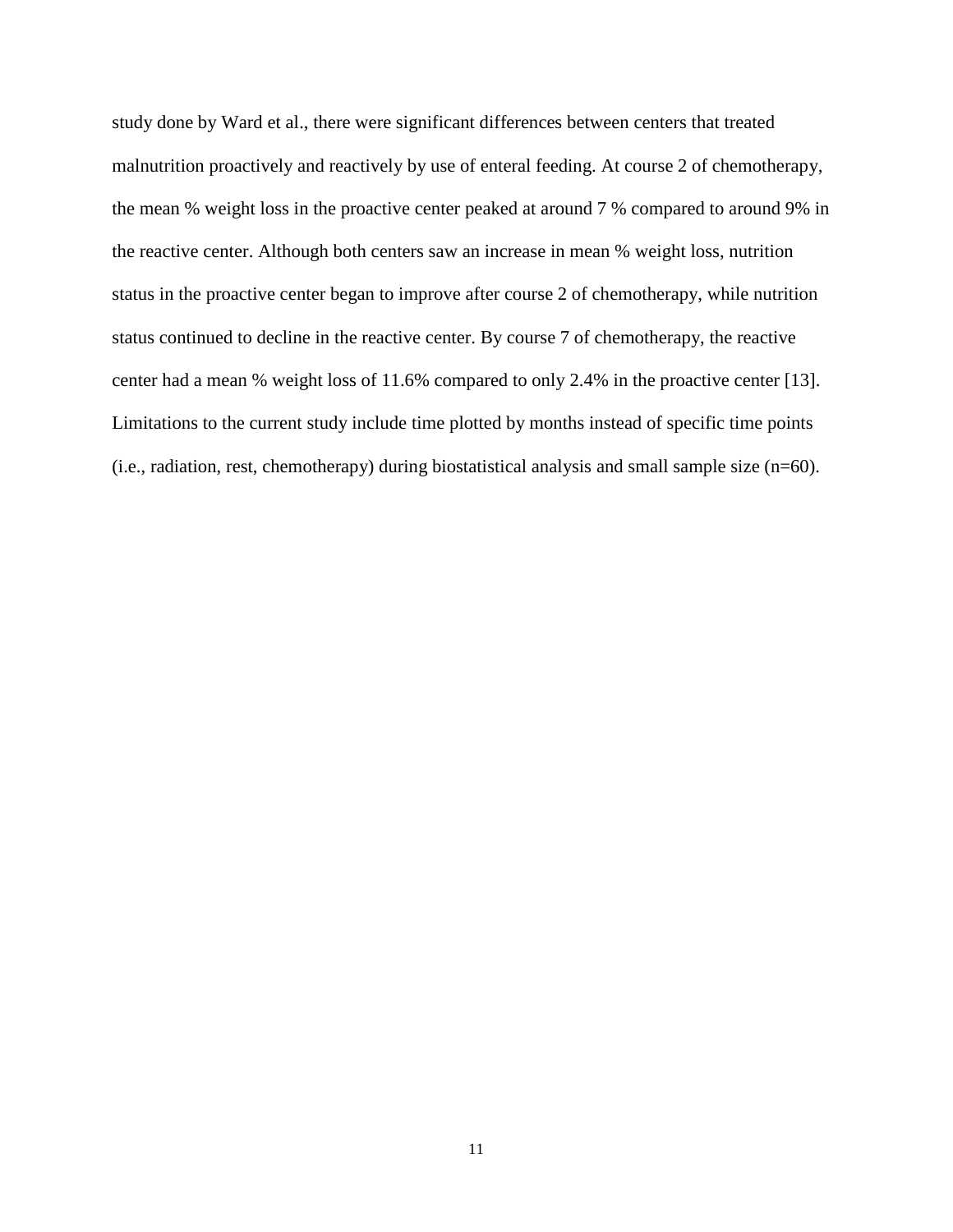#### **CHAPTER 5**

#### **CONCLUSION**

This current study demonstrates that children with medulloblastoma have significant malnutrition exacerbated by disease state, treatment and chemotherapy-related adverse events. A pattern of declining nutrition status emerged in all stratums of medulloblastoma early on in treatment. The majority of participants in all stratums required nutrition support in the form of enteral or parenteral nutrition as well as appetite stimulants. While these modes of nutrition support are necessary at times, if nutrition intervention strategies (placement of PEG tube) were begun earlier in treatment, patients may be able to avoid a decrease in nutrition status. Proactive nutrition strategies are recommended in order to negate nutrition decline in future studies.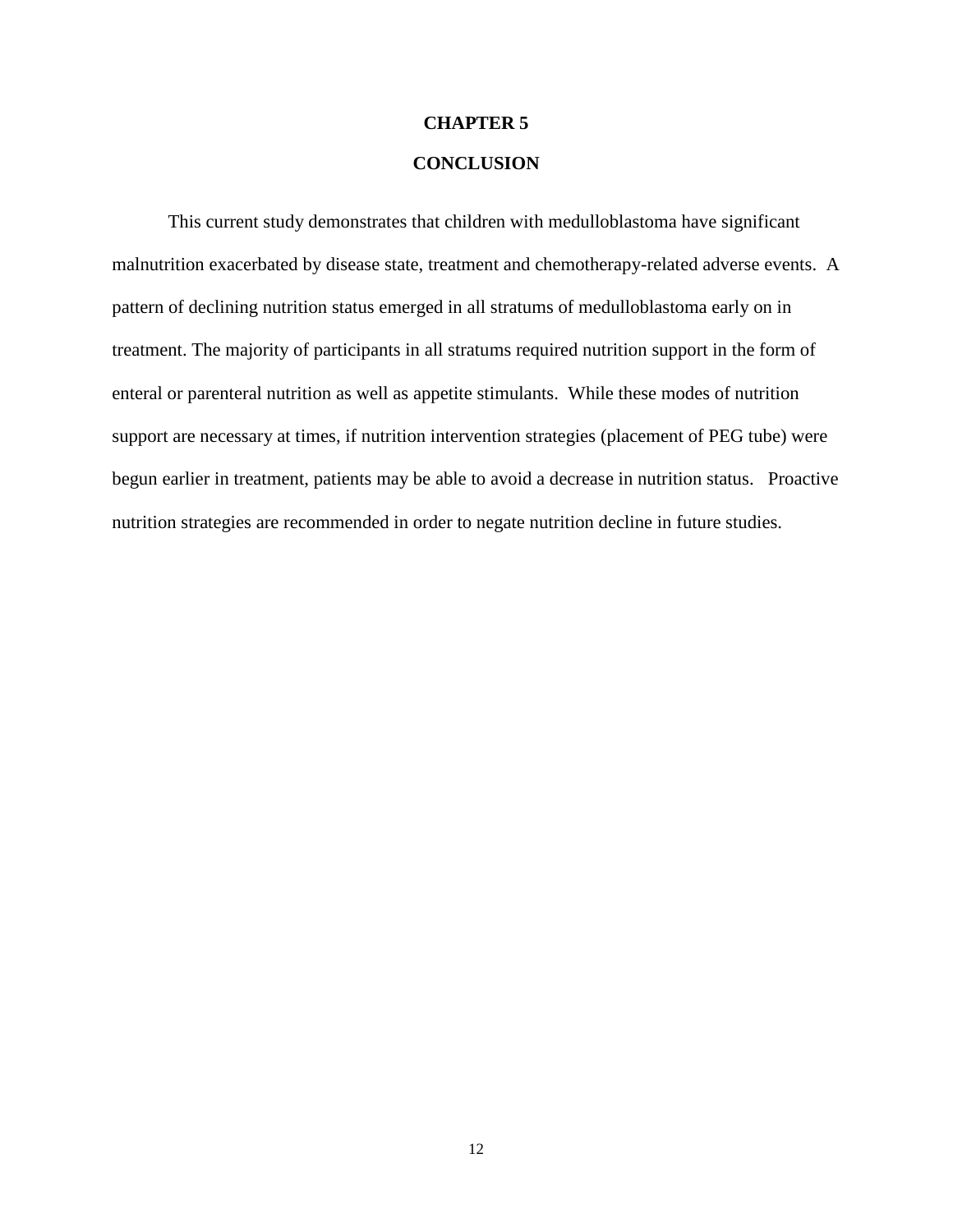|                   | Strata W1,<br>W2, W3, N1 | Strata S1, S2     | Strata N2.<br>N <sub>3</sub> |
|-------------------|--------------------------|-------------------|------------------------------|
| Weeks<br>$1 - 6$  | <b>RT</b>                | RT                | RT                           |
| Weeks<br>$7 - 12$ | Rest                     | Rest              | Rest                         |
| Weeks             | Cycle A1                 | Cycle A1          | Cycle A1                     |
| $13 - 16$         | Adjuvant<br>Chemo        | Adjuvant<br>Chemo | Adjuvant<br>Chemo            |
| Weeks             | Cycle A2                 | Cycle A2          | Cycle A2                     |
| $17 - 20$         | Adjuvant                 | Adjuvant          | Adjuvant                     |
|                   | Chemo                    | Chemo             | Chemo                        |
| Weeks             | Cycle A3                 | Cycle A3          | Cycle B1                     |
| $21 - 24$         | Adjuvant                 | Adjuvant          | Adjuvant                     |
|                   | Chemo                    | Chemo             | Chemo                        |
| Weeks             | Cycle A4                 | Cycle A4          | Cycle A3                     |
| $25 - 28$         | Adjuvant                 | Adjuvant          | Adjuvant                     |
|                   | Chemo                    | Chemo             | Chemo                        |
| Weeks             |                          | Vismodegib        | Cycle A4                     |
| $29 - 32$         |                          | Maintenance       | Adjuvant                     |
|                   |                          | Chemo             | Chemo                        |
| Weeks             |                          | Vismodegib        | Cycle B <sub>2</sub>         |
| $33 - 36$         |                          | Maintenance       | Adjuvant                     |
|                   |                          | Chemo             | Chemo                        |
| Weeks             |                          | Vismodegib        | Cycle B3                     |
| $37 - 40$         |                          | Maintenance       | Adjuvant                     |
|                   |                          | Chemo             | Chemo                        |
| Weeks             |                          | Vismodegib        |                              |
| $40 - 80$         |                          | Maintenance       |                              |
|                   |                          | Chemo             |                              |

### **TABLE 1 SJMB12 Protocol Flow Sheet**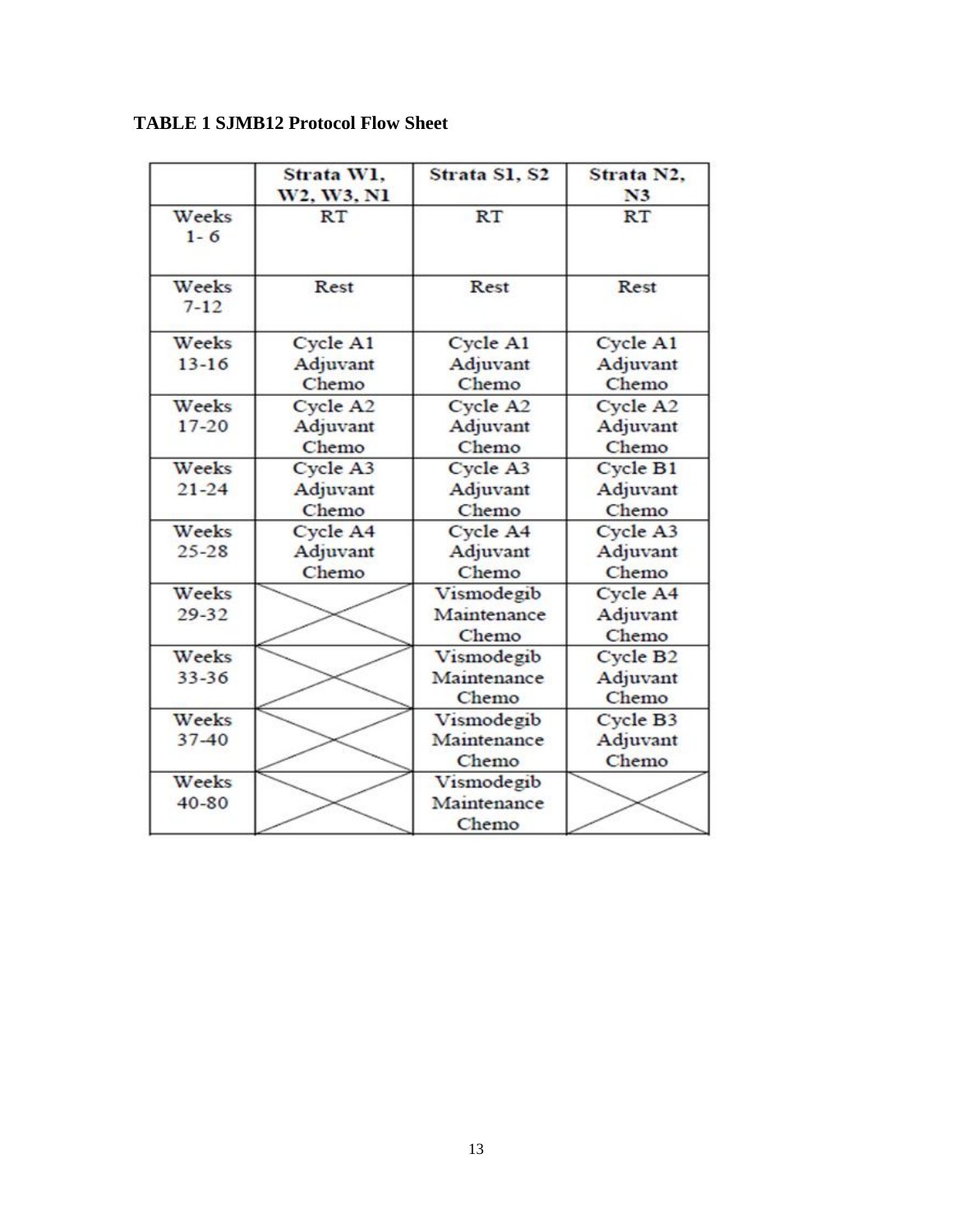### **Table 2 Criteria for Defining Malnutrition**

|                                                     | <b>Mild Malnutrition</b> | <b>Moderate Malnutrition</b> | <b>Severe</b>              |
|-----------------------------------------------------|--------------------------|------------------------------|----------------------------|
|                                                     |                          |                              | <b>Malnutrition</b>        |
| Weight-for-height $z$<br>score                      | $-1$ to $-1.9$ z score   | $-2$ to $-2.9$ z score       | -3 or greater $z$<br>score |
| <b>BMI-for-age z score</b>                          | $-1$ to $-1.9$ z score   | $-2$ to $-2.9$ z score       | -3 or greater $z$<br>score |
| Length/height-for-age $z$<br>score                  | No data                  | No data                      | $-3z$ score                |
| <b>Weight loss</b>                                  | 5% usual body<br>weight  | 7.5% usual body weight       | 10% usual body<br>weight   |
| Deceleration in weight<br>for length/height z score | Decline of $1z$ score    | Decline of 2 $\zeta$ score   | Decline of 3 $z$<br>score  |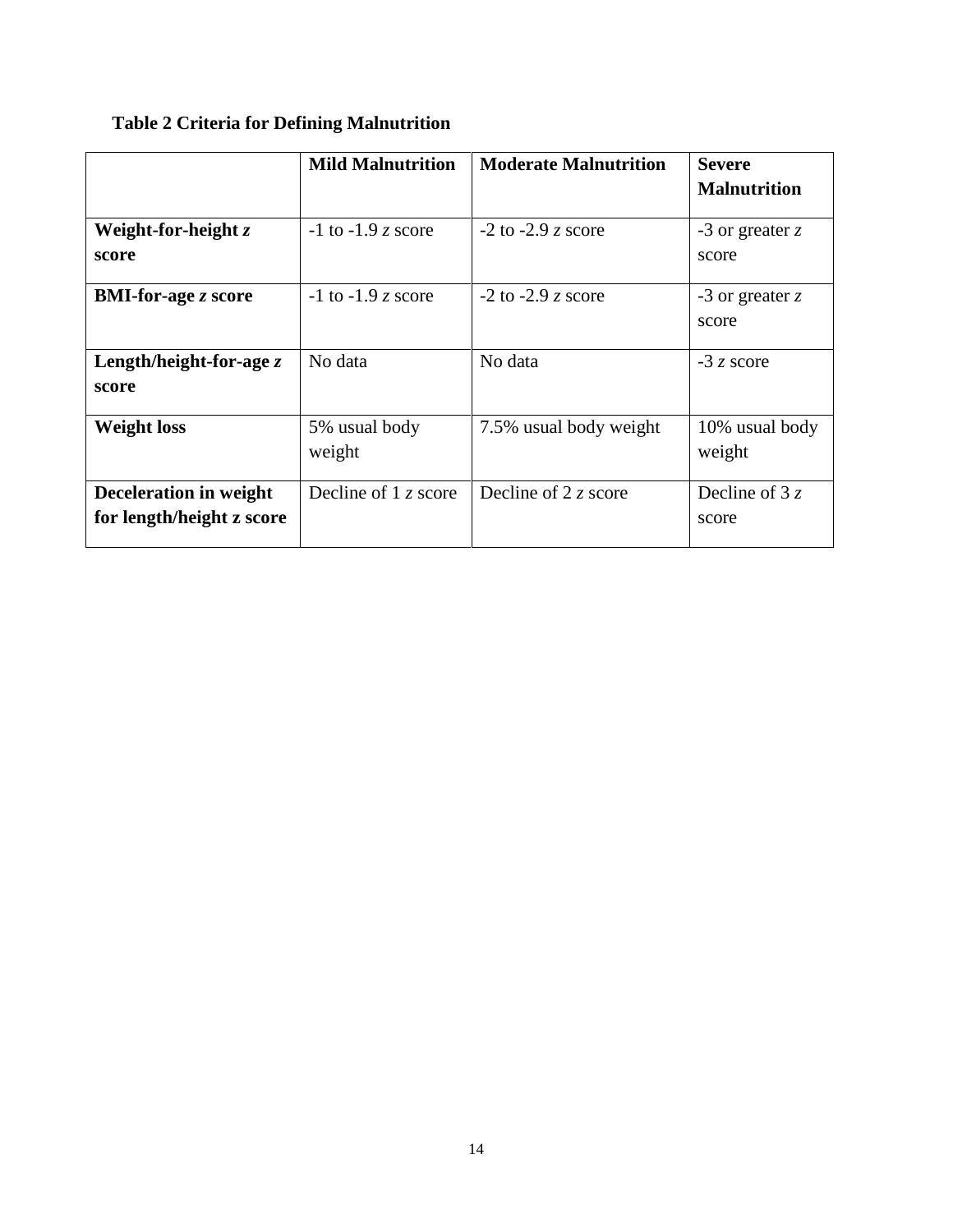### **Table 3 Time Points and Data Collected**

| <b>Time Point</b>                         | <b>Data to Be Collected</b>                         |
|-------------------------------------------|-----------------------------------------------------|
| Start of Week 1                           | Age                                                 |
|                                           | Gender                                              |
|                                           | Race                                                |
|                                           | <b>Treatment Strata</b>                             |
|                                           | <b>Risk Stratification</b>                          |
|                                           | <b>Nutrition Diagnoses</b>                          |
| Completion of Week 6/Start of Week<br>7   |                                                     |
| Completion of Week 12/Start of Week<br>13 |                                                     |
| Completion of Week 16/Start of Week<br>17 | Age                                                 |
| Completion of Week 20/Stark of<br>Week 21 | <b>Nutrition Diagnosis</b>                          |
| Completion of Week 24/Start of Week       | Nutrition-Related Adverse Events  ightarrow Systems |
| 25                                        | <b>Nutrition Intervention</b>                       |
| Completion of Week 28/Start of Week<br>29 |                                                     |
| Completion of Week 32/Start of Week<br>33 |                                                     |
| Completion of Week 36/Start of Week<br>37 |                                                     |
| Completion of Week 40/Start of Week<br>41 |                                                     |
| Completion of Week 80                     |                                                     |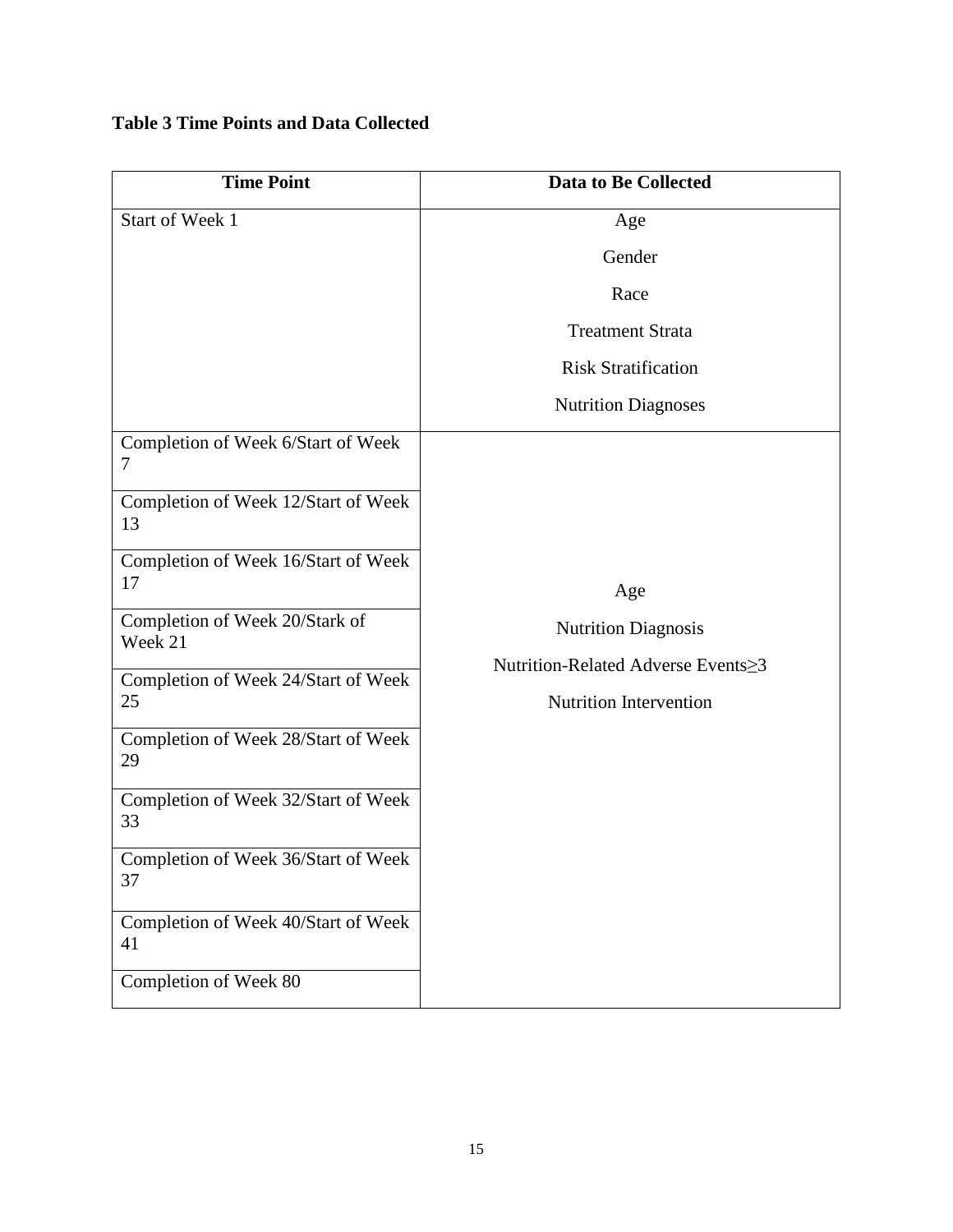**Table 4 Nutrition-related Adverse Events Examined**

|                      | Grade                                                                                                                                                                                                           |                                                                                              |       |
|----------------------|-----------------------------------------------------------------------------------------------------------------------------------------------------------------------------------------------------------------|----------------------------------------------------------------------------------------------|-------|
| <b>Adverse Event</b> | 3                                                                                                                                                                                                               | $\overline{\mathbf{4}}$                                                                      | 5     |
| <b>Nausea</b>        | Inadequate oral caloric or fluid intake;<br>$IV^a$ fluids, tube feedings, or $TPN^b$<br>indicated $\geq$ 24 hrs                                                                                                 | Life-threatening<br>consequences                                                             | Death |
| Diarrhea             | Increase of $\geq 7$ stools per day over<br>baseline; incontinence; IV fluids $\geq 24$<br>hrs; hospitalization; severe increase in<br>ostomy output compared to baseline;<br>interfering with ADL <sup>c</sup> | Life-threatening<br>consequences                                                             | Death |
| Malabsorption        | Inability to aliment adequately via GI <sup>d</sup><br>tract (i.e., TPN indicated)                                                                                                                              | Life-threatening<br>consequences                                                             | Death |
| Anorexia             | Associated with significant weight<br>loss or malnutrition (e.g., inadequate<br>oral caloric and/or fluid intake); IV<br>fluids, tube feedings or TPN indicated                                                 | Life-threatening<br>consequences                                                             | Death |
| <b>Mucositis</b>     | Confluent ulcerations or<br>pseudomembranes; bleeding with<br>minor trauma                                                                                                                                      | Tissue necrosis;<br>significant<br>spontaneous bleeding;<br>life-threatening<br>consequences | Death |

a Intravenous

**b**Total Parenteral Nutrition

<sup>c</sup> Activities of Daily Living

<sup>d</sup> Gastrointestinal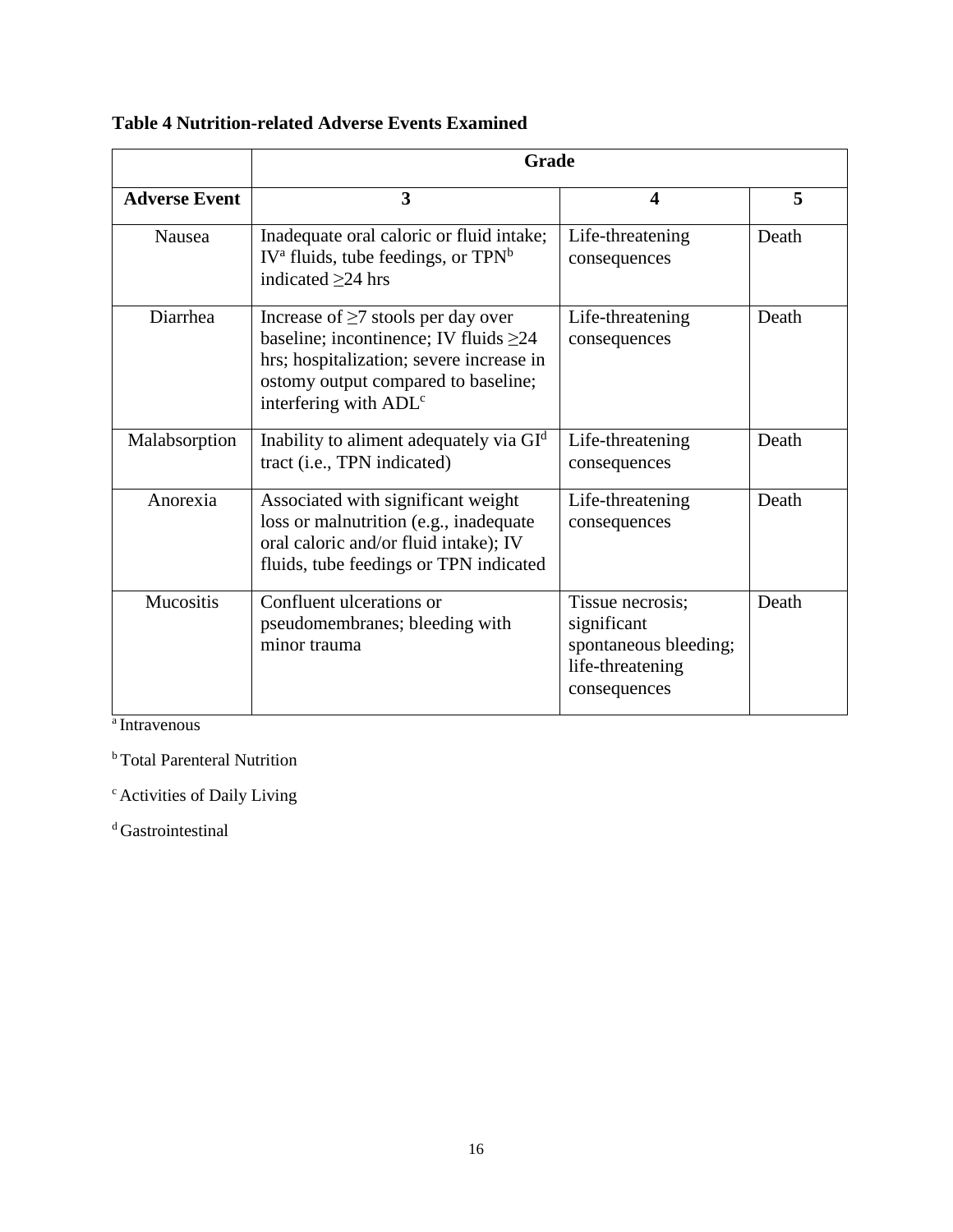|                                  |                 | <b>Stratum</b>   |                 |                |                  |                  |                  |                    |                 |
|----------------------------------|-----------------|------------------|-----------------|----------------|------------------|------------------|------------------|--------------------|-----------------|
|                                  | $\overline{N1}$ |                  | N2/N3           |                | <b>S1/S2</b>     |                  | W1               |                    | <b>Patients</b> |
|                                  | $\mathbf n$     | $\frac{0}{0}$    | $\mathbf n$     | $\frac{0}{0}$  | $\mathbf n$      | $\frac{0}{0}$    | $\mathbf n$      | $\frac{0}{0}$      | $\mathbf n$     |
| <b>Sex</b>                       |                 |                  |                 |                |                  |                  |                  |                    |                 |
| Female                           | $\overline{4}$  | 36.4             | 9               | 25.0           | $\overline{2}$   | 25.0             | 3                | 60.0               | 18              |
| Male                             | $\overline{7}$  | 63.6             | 27              | 75.0           | $\overline{6}$   | 75.0             | $\overline{2}$   | 40.0               | $\overline{42}$ |
| Race                             |                 |                  |                 |                |                  |                  |                  |                    |                 |
| Asian                            | $\overline{0}$  | $\mathbf{0}$     | $\mathbf{1}$    | 2.8            | $\boldsymbol{0}$ | $\boldsymbol{0}$ | $\boldsymbol{0}$ | $\mathbf{0}$       | $\mathbf{1}$    |
| <b>Black</b>                     | $\overline{0}$  | $\overline{0}$   | $\overline{4}$  | 11.1           | $\overline{2}$   | 25.0             | $\overline{0}$   | $\overline{0}$     | 6               |
| Multiple Race (NOS) <sup>s</sup> | $\overline{0}$  | $\overline{0}$   | $\overline{0}$  | $\overline{0}$ | $\mathbf{1}$     | 12.5             | $\overline{0}$   | $\overline{0}$     | $\mathbf{1}$    |
| Other                            | $\mathbf{0}$    | $\boldsymbol{0}$ | $\mathbf{1}$    | 2.8            | $\overline{0}$   | $\boldsymbol{0}$ | $\boldsymbol{0}$ | $\mathbf{0}$       | $\mathbf{1}$    |
| White                            | $\overline{11}$ | 100.0            | 30              | 83.3           | $\overline{5}$   | 62.5             | $\overline{5}$   | $\overline{100.0}$ | $\overline{51}$ |
| <b>Age at Enrollment</b>         |                 |                  |                 |                |                  |                  |                  |                    |                 |
| Median                           | 8.5             |                  | 8.2             |                | 8.4              |                  | 9.5              |                    | 8.3             |
|                                  |                 |                  |                 |                |                  |                  |                  |                    |                 |
| Range                            |                 | 4.9-17.9         |                 | 3.3-18.9       | 5.0-14.0         |                  | 5.3-16.8         |                    | 3.3-18.9        |
| <b>All Patients</b>              | 11              | 100.0            | $\overline{36}$ | 100.0          | 8                | 100.0            | 5                | 100.0              | 60              |

# **Table 5 Participants Characteristics by Treatment Stratum**

<sup>a</sup> Not Otherwise Specified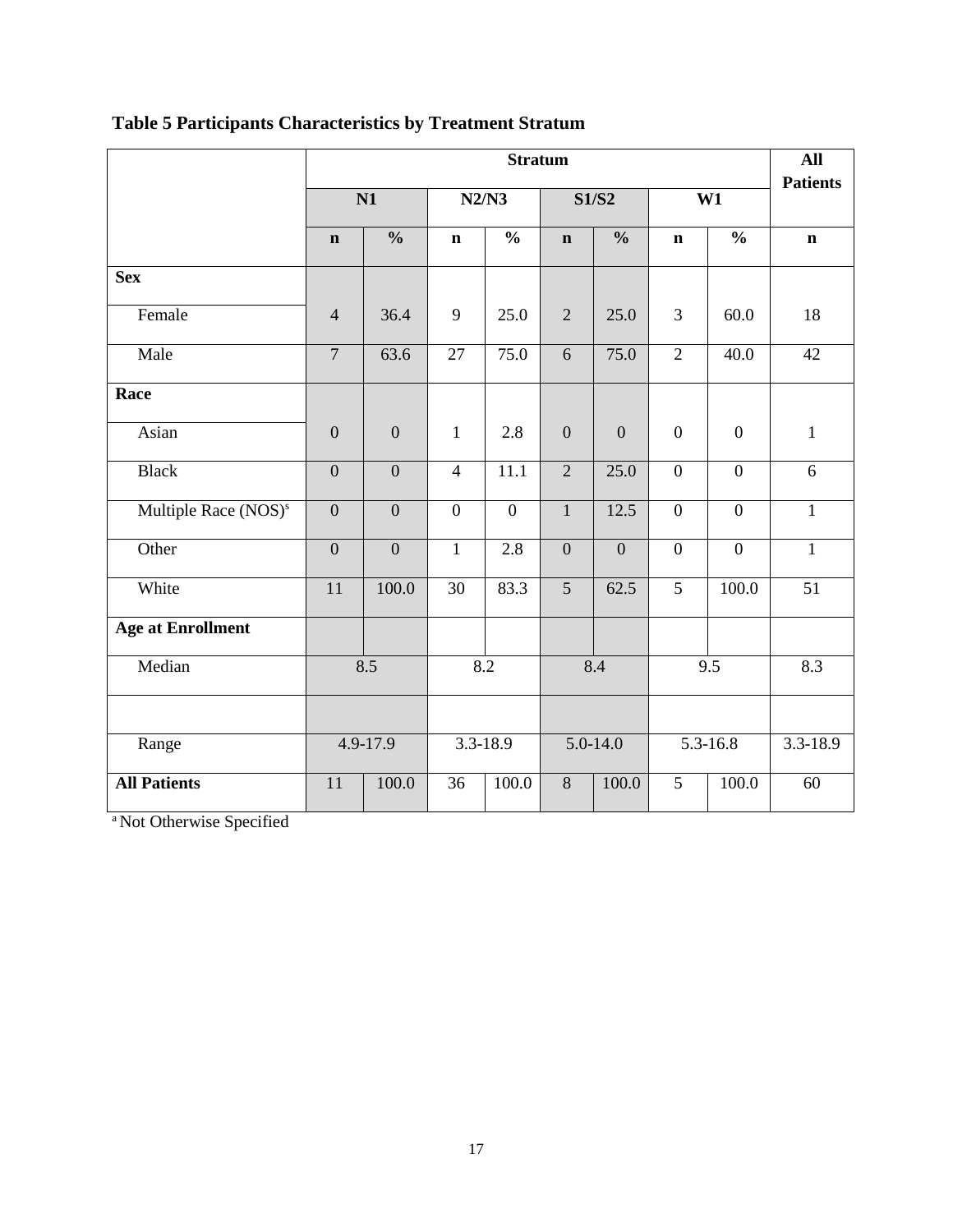| <b>Table 6 Summary of Nutrition Outcomes by Stratum</b> |
|---------------------------------------------------------|
|---------------------------------------------------------|

|                                                                      | W1 <sup>a</sup> |      | $S1/S2^b$   |       | N1 <sup>a</sup>   |       | $N2/N3^c$   |      |
|----------------------------------------------------------------------|-----------------|------|-------------|-------|-------------------|-------|-------------|------|
|                                                                      | $(n=5)$         |      | $(n=8)$     |       | $(n=11)$          |       | $(n=36)$    |      |
|                                                                      | n               | $\%$ | $\mathbf n$ | $\%$  | n                 | $\%$  | $\mathbf n$ | $\%$ |
| # of assessments                                                     | 60              |      | 120         |       | 120               |       | 553         |      |
| # of patients with mild,<br>moderate or severe malnutrition          | 4/5             | 80%  | 6/8         | 75%   | 10/11             | 91%   | 34/36       | 94%  |
| # of patients with moderate or<br>severe malnutrition                | 2/5             | 40%  | 4/8         | 50%   | 6/11              | 55%   | 25/36       | 69%  |
| # of patients with severe<br>malnutrition                            | 1/5             | 20%  | 1/8         | 13%   | 3/11              | 27%   | 11/36       | 31%  |
| # of patients who received an<br>appetite stimulant                  | 3/5             | 60%  | 6/8         | 75%   | 8/11              | 73%   | 26/36       | 72%  |
| # of cycles during which as<br>appetite stimulant was used*          | 9/30            | 30%  | 27/59       | 46%   | $\frac{1}{30/60}$ | 50%   | 129/274     | 47%  |
| # of patients with grade $3+$<br>nausea                              | 0/5             | 0%   | 2/8         | 25%   | 0/11              | 0%    | 1/36        | 3%   |
| # of patients with grade $3+$<br>vomiting                            | 1/5             | 20%  | 1/8         | 13%   | 1/11              | 9%    | 2/36        | 6%   |
| # of patients with grade $3+$<br>diarrhea                            | 0/5             | 0%   | 0/8         | 0%    | 0/11              | 0%    | 2/36        | 6%   |
| # of patients with grade $3+$<br>malabsorption                       | 0/5             | 0%   | 0/8         | 0%    | 0/11              | 0%    | 1/36        | 3%   |
| # of patients with grade $3+$<br>anorexia                            | 0/5             | 0%   | 2/8         | 25%   | 1/11              | 9%    | 10/36       | 28%  |
| # of patients with grade $3+$<br>mucositis                           | 1/5             | 20%  | $0/8$       | $0\%$ | 0/11              | $0\%$ | 0/36        | 0%   |
| # of patients who required<br>enteral and/or parenteral<br>nutrition | 3/5             | 60%  | 3/8         | 38%   | 6/11              | 55%   | 25/36       | 69%  |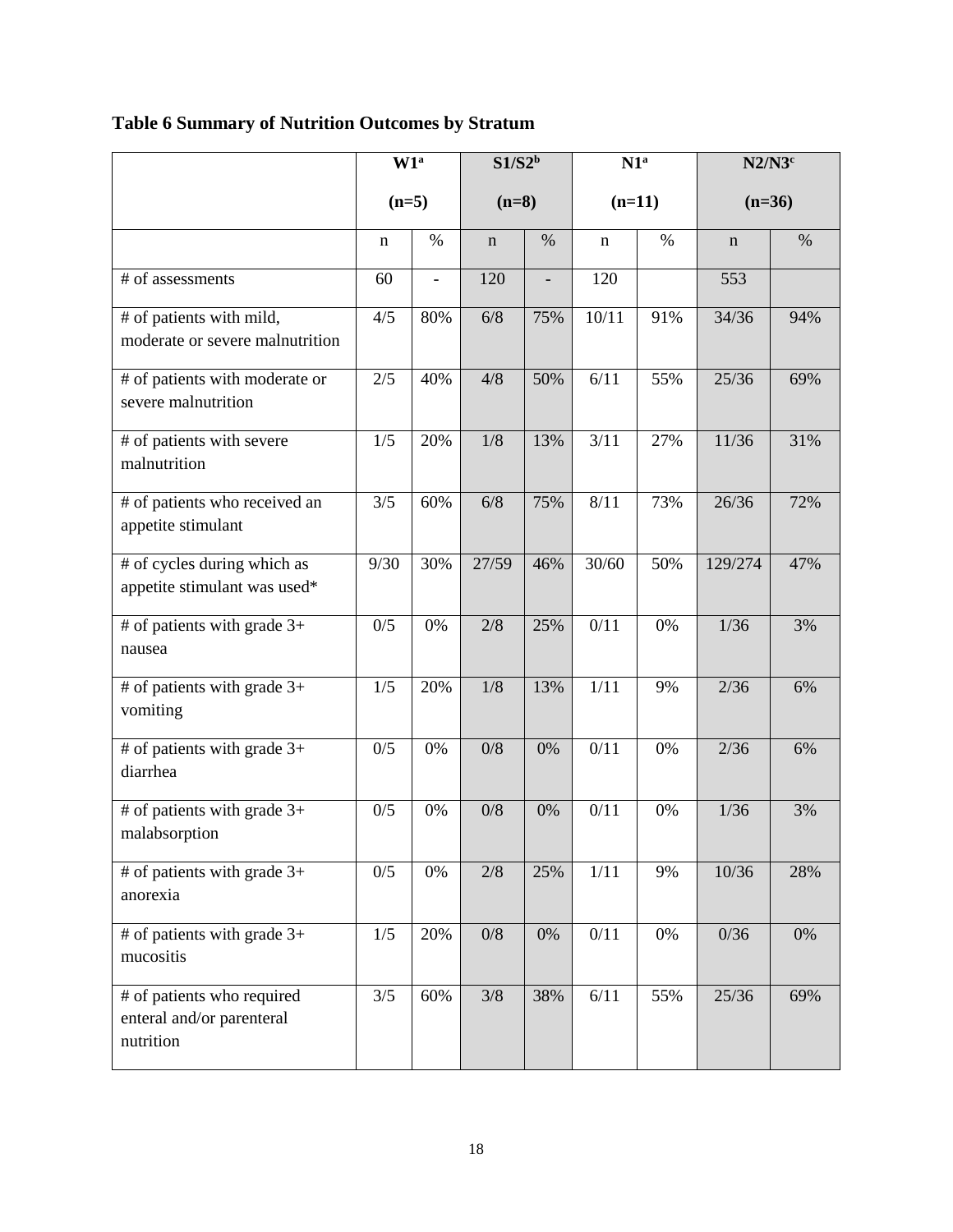#### **Table 6 Summary of Nutrition Outcomes by Stratum, Continued**

| # of patients who required<br>enteral nutrition    | 2/5 | 40% | 2/8 | 25% | 2/11 | 18% | 22/36 | 61% |
|----------------------------------------------------|-----|-----|-----|-----|------|-----|-------|-----|
| # of patients who required<br>parenteral nutrition | 1/5 | 20% | 3/8 | 38% | 5/11 | 45% | 12/36 | 33% |

<sup>a</sup> W1 and N1 patients were assessed before and after radiation, rest, and cycles A1-A4.

<sup>b</sup> S1/S2 patients were assessed before and after radiation, rest, cycles A1-A4, and before and after vismodegib for weeks 29-32, weeks 33-36, weeks 37-40 and weeks 40-80 (4 time points during vismodegib). The total number of assessments for S1/S2 patients was 120, as some patients did not receive all cycles.

<sup>c</sup> N2 and N3 patients were assessed before and after radiation, rest, cycles A1, A2, B1, A3, A4, B2 and B3.

\* Appetite stimulant use was only assessed at the completion of cycles. Some patients did not have assessments at cycle completion for some cycles.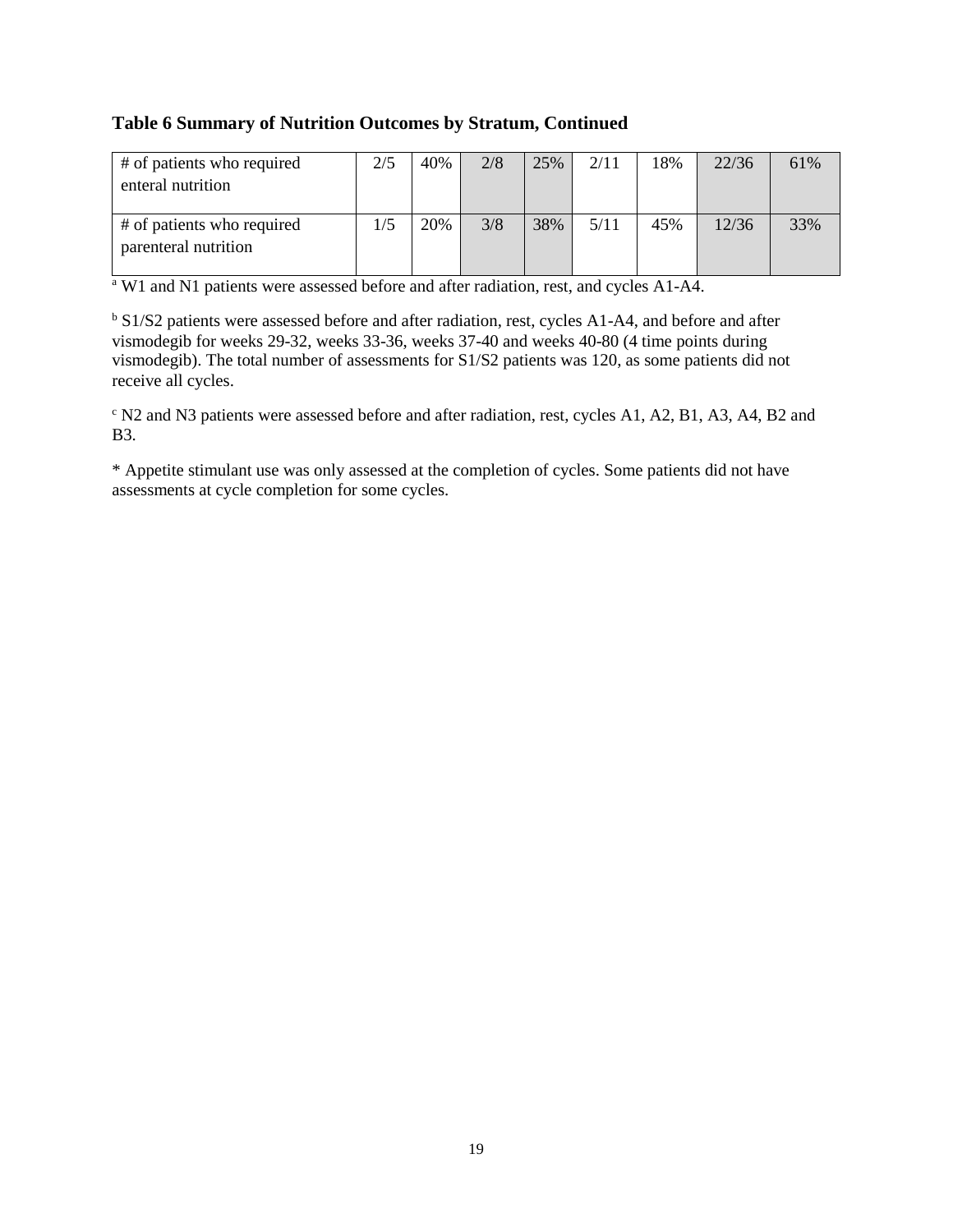

**Figure 1. Z-scores for BMI for Age for Stratum W1 Patients (n=5).** This figure shows the change in BMI-for-age z score throughout the months of treatment on the SJMB12 protocol. Each line represents a specific patient's MRN (medical record number). Mild malnutrition is classified by having a z score between -1 to -1.9. Moderate malnutrition is classified by having a z score of -2 to -2.9 z score while severe malnutrition is classified has having a z score of -3 or greater.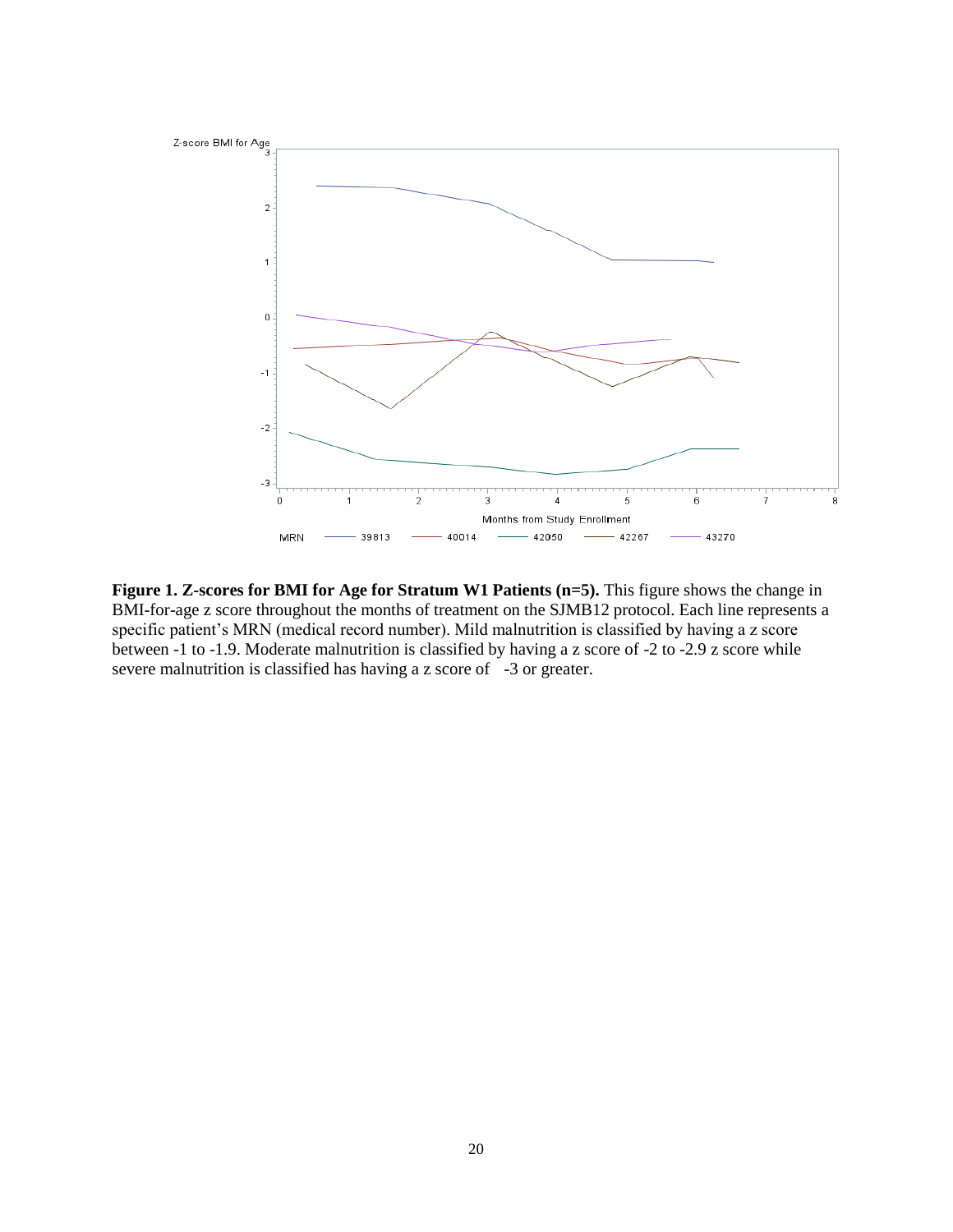

**Figure 2**. **Z-scores for BMI for Age for Stratum S1 and S2 Patients (n=8).** This figure shows the change in BMI-for-age z score throughout the months of treatment on the SJMB12 protocol. Each line represents a specific patient's MRN (medical record number). Mild malnutrition is classified by having a z score between -1 to -1.9. Moderate malnutrition is classified by having a z score of -2 to -2.9 z score while severe malnutrition is classified has having a z score of -3 or greater.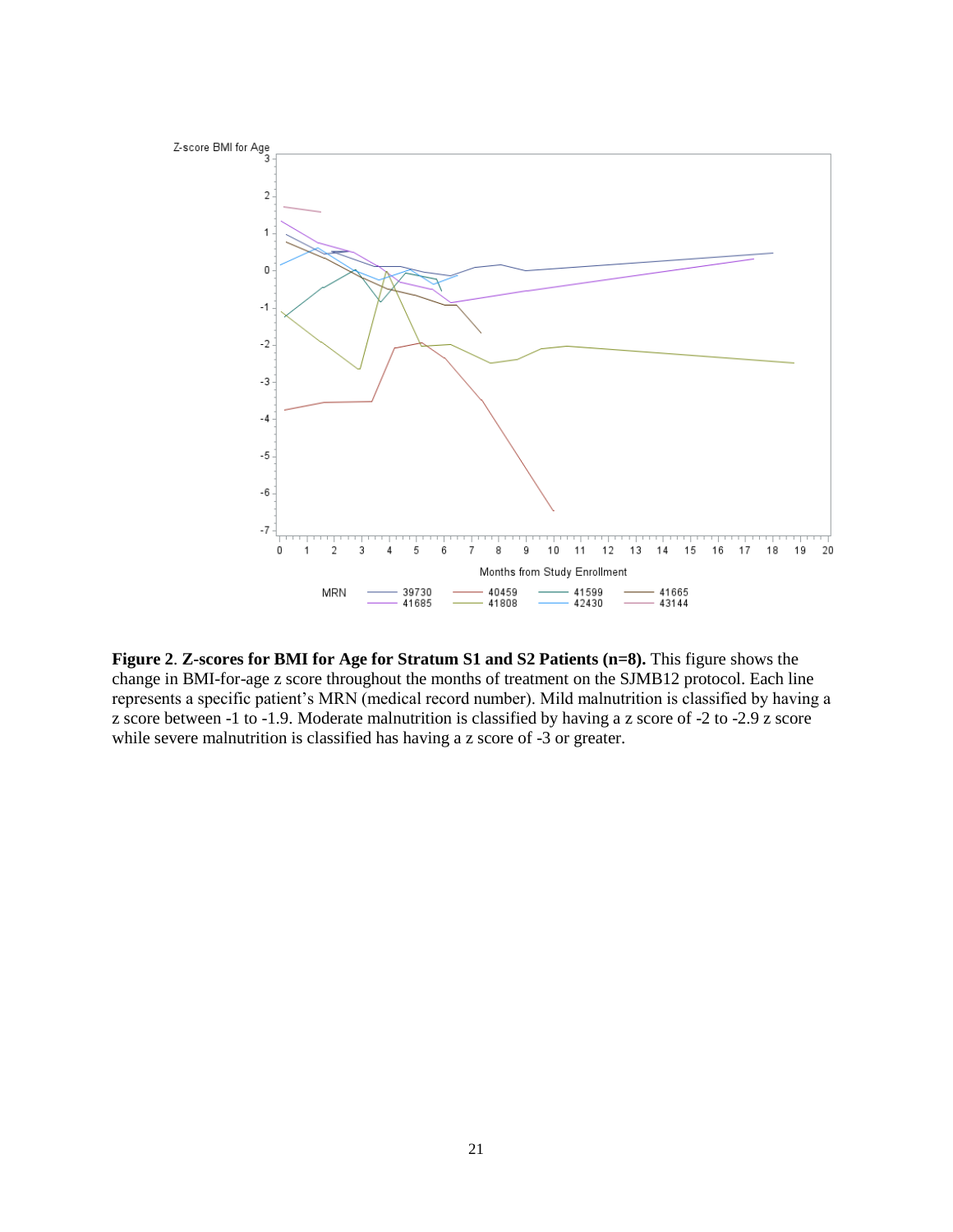

**Figure 3. Z-scores for BMI for Age for Stratum N1 Patients (n=11).** This figure shows the change in BMI-for-age z score throughout the months of treatment on the SJMB12 protocol. Each line represents a specific patient's MRN (medical record number). Mild malnutrition is classified by having a z score between -1 to -1.9. Moderate malnutrition is classified by having a z score of -2 to -2.9 z score while severe malnutrition is classified has having a z score of -3 or greater.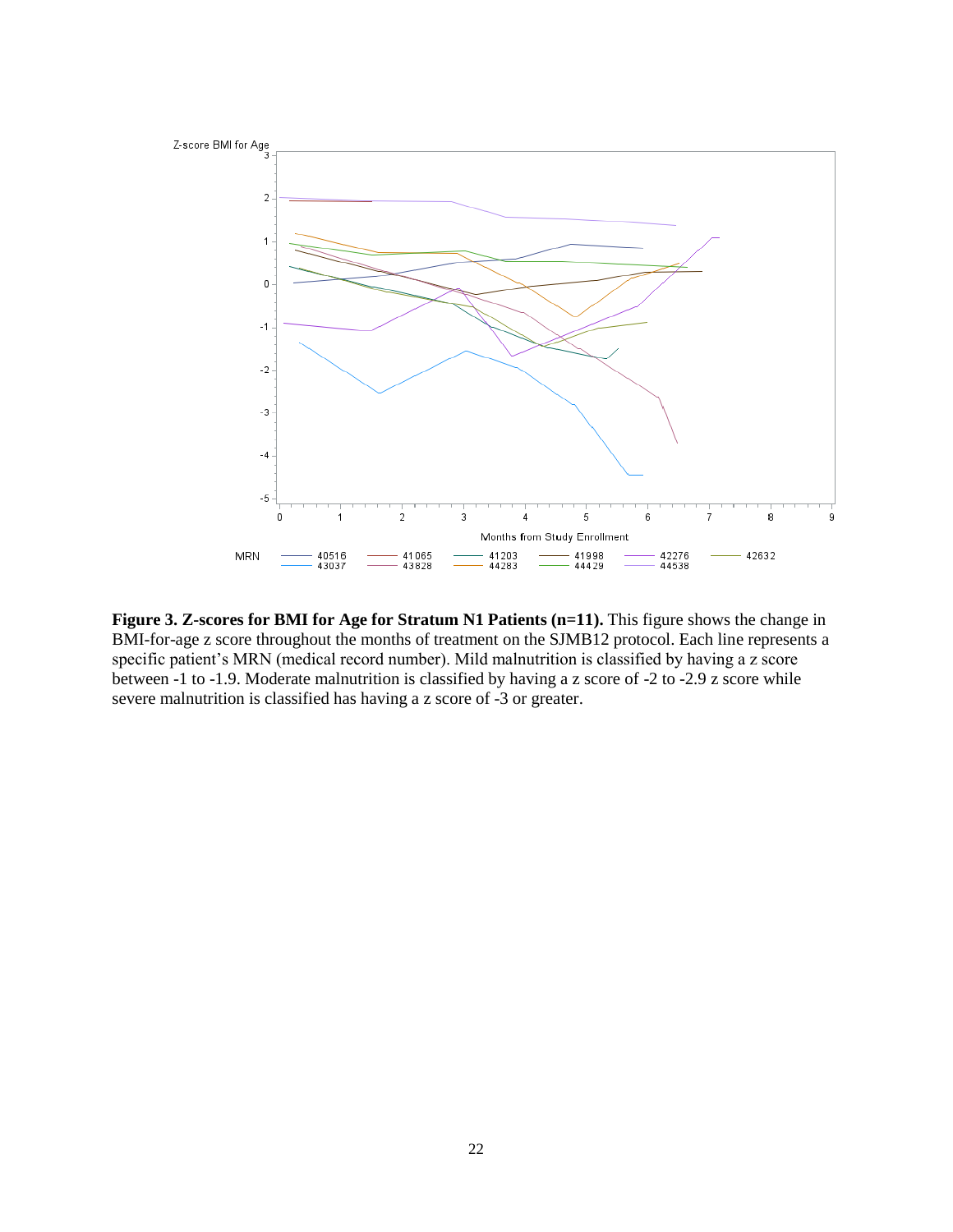

**Figure 4. Z-scores for BMI for Age for Stratum N2 and N3 Patients (n=36).** This figure shows the change in BMI-for-age z score throughout the months of treatment on the SJMB12 protocol. Each line represents a specific patient's MRN (medical record number). Mild malnutrition is classified by having a z score between -1 to -1.9. Moderate malnutrition is classified by having a z score of -2 to -2.9 z score while severe malnutrition is classified has having a z score of -3 or greater.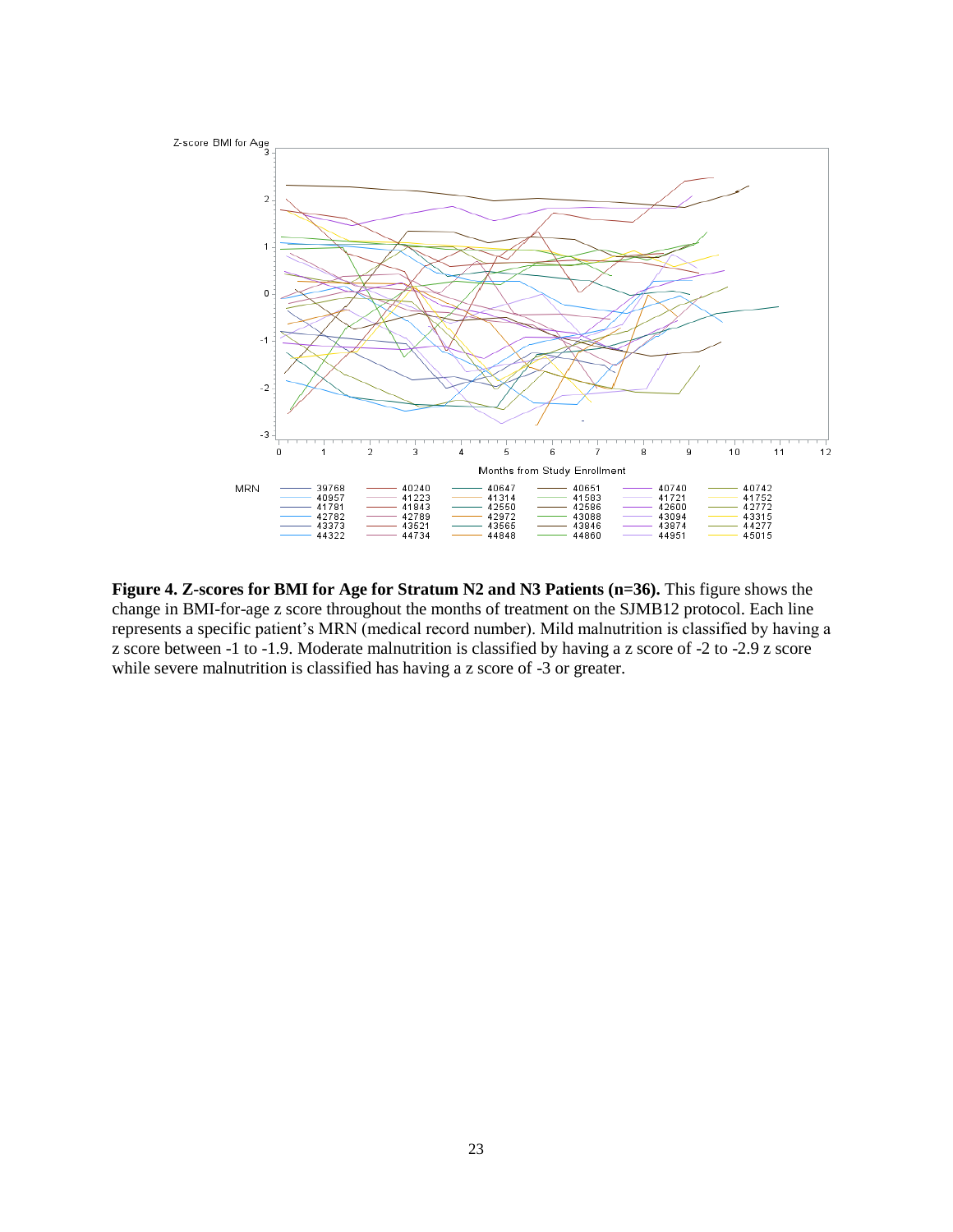#### **REFERENCES**

- 1. Pui C, Gajjar AJ, Kane JR, Qaddoumi IA, Pappo AS. Challenging issues in pediatric oncology. *Natre Rev Clin Oncol*. 2011;8(9):540-549 10p.
- 2. Packer RJ, Gajjar A, Vezina G, et al. Phase III study of craniospinal radiation therapy followed by adjuvant chemotherapy for newly diagnosed average-risk medulloblastoma. *J Clin Oncol*. 2006;24(25):4202-4208.
- 3. Gajjar A, Chintagumpala M, Ashley D, et al. Fast track articles: Risk-adapted craniospinal radiotherapy followed by high-dose chemotherapy and stem-cell rescue in children with newly diagnosed medulloblastoma (St Jude medulloblastoma-96): Longterm results from a prospective, multicentre trial. *Lancet Oncology*. 2006; 7:813-820.
- 4. Rutkowski S, von Hoff K, Emser A, et al. Survival and prognostic factors of early childhood medulloblastoma: An international meta-analysis. *J Clin Oncol*. 2010;28(33):4961-4968 8p.
- 5. Ellison DW, Onilude OE, Lindsey JC, et al. Beta-catenin status predicts a favorable outcome in childhood medulloblastoma: The United Kingdom children's cancer study group brain tumour committee. *J Clin Oncol*. 2005;23(31):7951-7957.
- 6. Packer RJ, Goldwein J, Nicholson HS, et al. Treatment of children with medulloblastomas with reduced-dose craniospinal radiation therapy and adjuvant chemotherapy: A children's cancer group study. *J Clin Oncol*. 1999;17(7):2127-2136.
- 7. Taylor MD, Northcott PA, Korshunov A, et al. Molecular subgroups of medulloblastoma: The current consensus. *Acta Neuropathol*. 2012;123(4):465-472.
- 8. Sala A, Pencharz P, Barr RD. Children, cancer, and nutrition—A dynamic triangle in review. *Cancer*. 2004;100(4):677.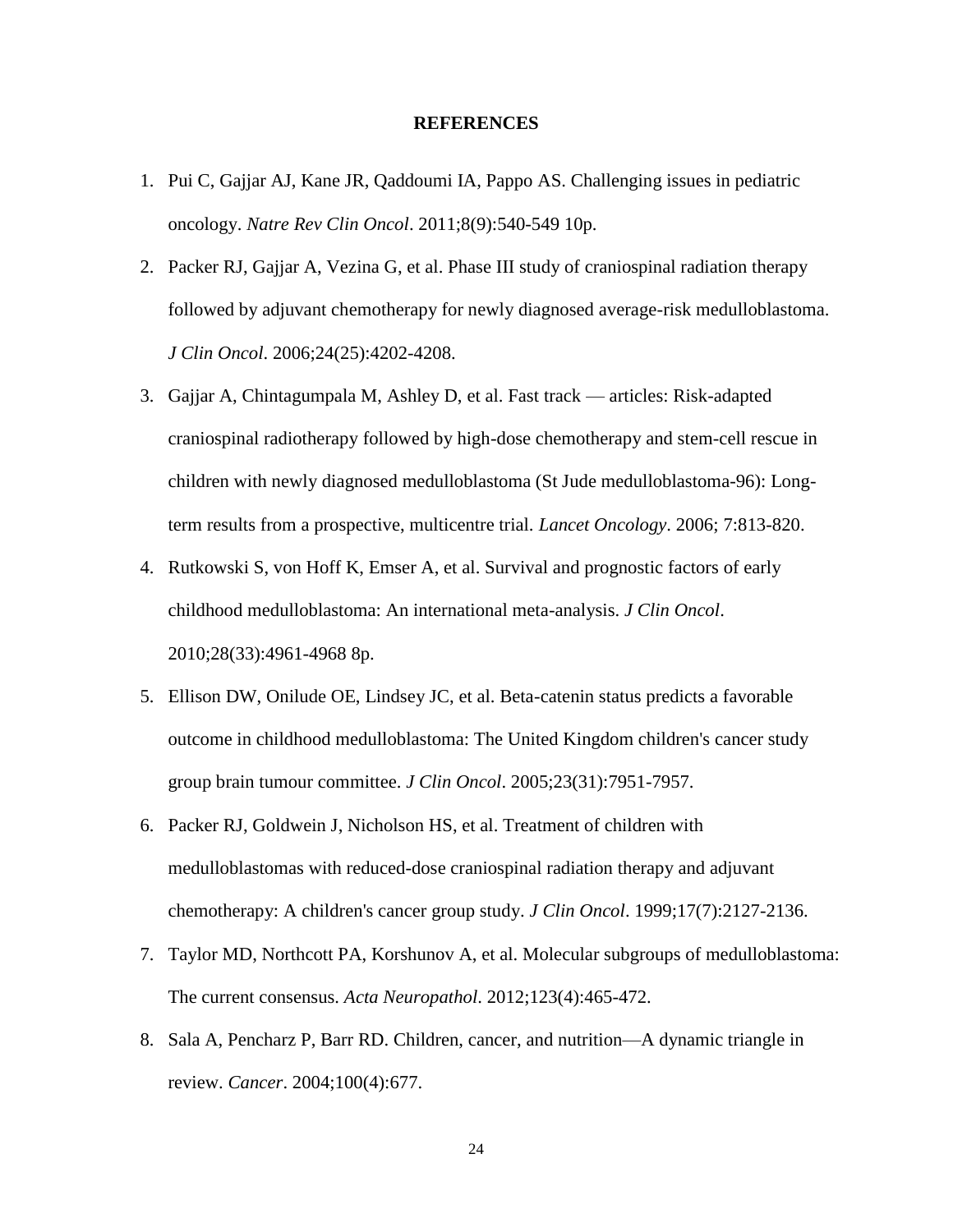- 9. Ladas EJ, Sacks N, Meacham L, et al. A multidisciplinary review of nutrition considerations in the pediatric oncology population: A perspective from children's oncology group. *Nutr Clin Pract*. 2005;20(4):377-393 17p.
- 10. Mosby TT, Barr RD, Pencharz PB. Nutritional assessment of children with cancer. *J Pediatr Oncol Nurs*. 2009;26(4):186-197 12p.
- 11. Han-Markey T. Nutritional considerations in pediatric oncology. *Semin Oncol Nurs*. 2000; 16:146-151.
- 12. Brinksma A, Huizinga G, Sulkers E, Kamps W, Roodbol P, Tissing W. Malnutrition in childhood cancer patients: A review on its prevalence and possible causes. *Critical Reviews in Oncology / Hematology*. 2012; 83:249-275.
- 13. Ward E, Hopkins M, Arbuckle L, et al. Nutritional problems in children treated for medulloblastoma: Implications for enteral nutrition support. *Pediatr Blood Cancer*. 2009;53(4):570-575.
- 14. Zimmermann K, Ammann RA, Kuehni CE, De Geest S, Cignacco E. Malnutrition in pediatric patients with cancer at diagnosis and throughout therapy: A multicenter cohort study. *Pediatr Blood Cancer*. 2013;60(4):642-649.
- 15. Inaba H, Surprise HC, Pounds S, et al. Effect of body mass index on the outcome of children with acute myeloid leukemia. *Cancer.* 2012;118(23):5989-5996 8p.
- 16. Lange BJ, Gerbing RB, Feusner J, et al. Mortality in overweight and underweight children with acute myeloid leukemia. *JAMA*. 2005;293(2):203-211 9p.
- 17. Inaba H, Yang J, Kaste SC, et al. Longitudinal changes in body mass and composition in survivors of childhood hematologic malignancies after allogeneic hematopoietic stemcell transplantation. *J Clin Oncol*. 2012;30(32):3991-3997 7p.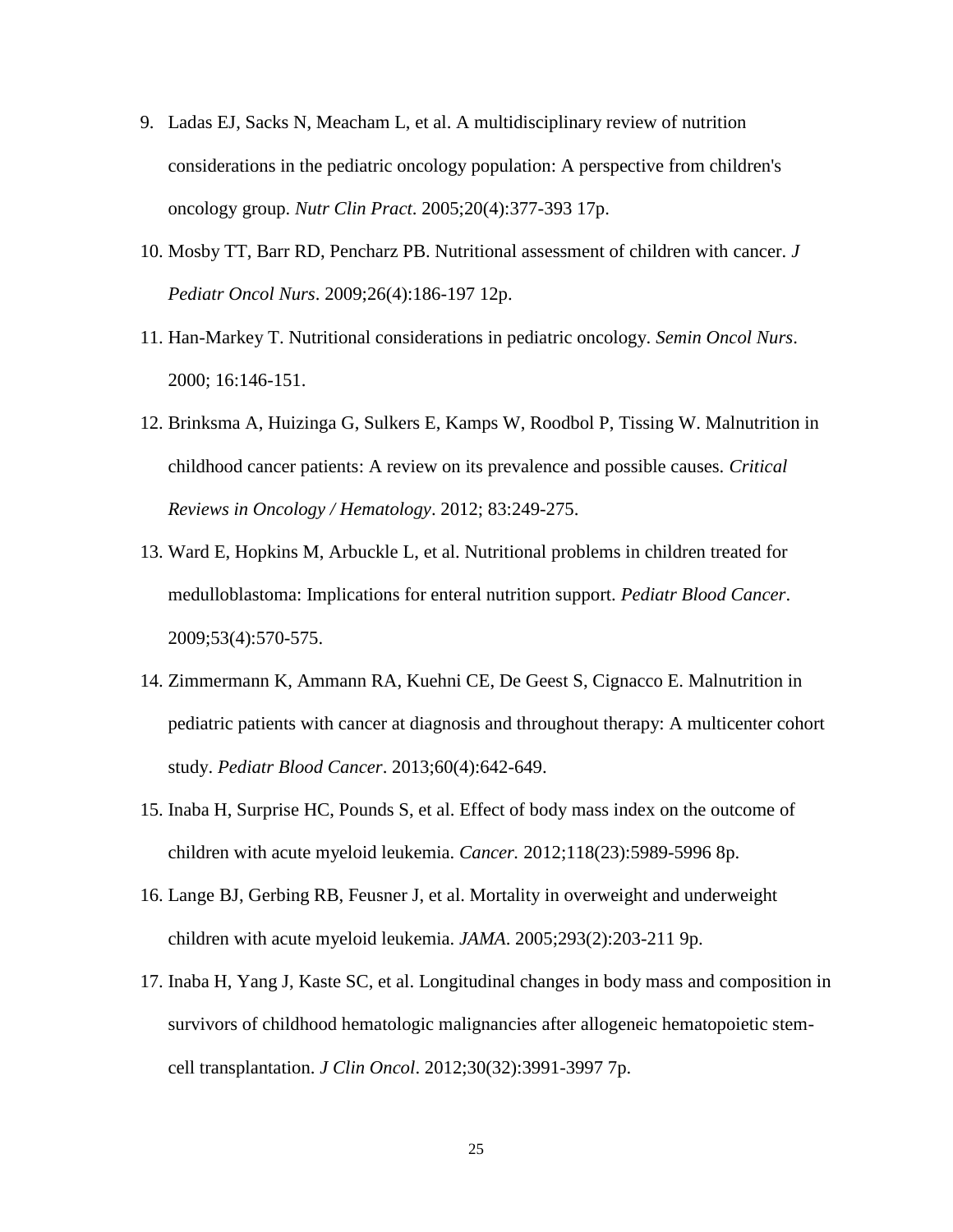- 18. Loeffen EAH, Brinksma A, Miedema KGE, de Bock, G.H., Tissing WJE. Clinical implications of malnutrition in childhood cancer patients--infections and mortality. *Support Care Cancer*. 2015;23(1):143-150 8p.
- 19. O'Neill SM, Fitzgerald A, Briend A, Van dB. Child mortality as predicted by nutritional status and recent weight velocity in children under two in rural Africa. *J Nutr*. 2012;142(3):520-525.
- 20. Becker P, Carney LN, Corkins MR, et al. Consensus statement of the academy of nutrition and Dietetics/American society for parenteral and enteral nutrition: Indicators recommended for the identification and documentation of pediatric malnutrition (undernutrition). *Nutr Clin Pract*. 2015;30(1):147-161 15p.
- 21. Ballal S, Bechard L, Jaksic T, Duggan C. Nutritional supportive care. In: *Principles and practice of pediatric oncology.* 6th ed. Philadelphia, PA: Lippincot Williams & Wilkins; 2011.
- 22. Brinksma A, Sanderman R, Roodbol PF, et al. Malnutrition is associated with worse health-related quality of life in children with cancer. *Support Care Cancer*. 2015;23(10):3043-3052 10p.
- 23. Bauer J, Jürgens H, Frühwald MC. Important aspects of nutrition in children with cancer. *Advances in Nutrition*. 2011;2(2):67.
- 24. Rogers PC, Melnick SJ, Ladas EJ, Halton J, Baillargeon J, Sacks N. Children's oncology group (COG) nutritional committee. *Pediatr Blood Cancer*. 2008; 50:447-450 4p.
- 25. Academy of Nutrition and Dietetics. Nutrition Terminology Reference Manual (eNCPT): Dietetics Language for Nutrition Care. http://ncpt.webauthor.com.
- 26. NCI. CTCAE. Available from: URL:http://evs.nci.nih.gov/ftp1/CTCAE/About.html.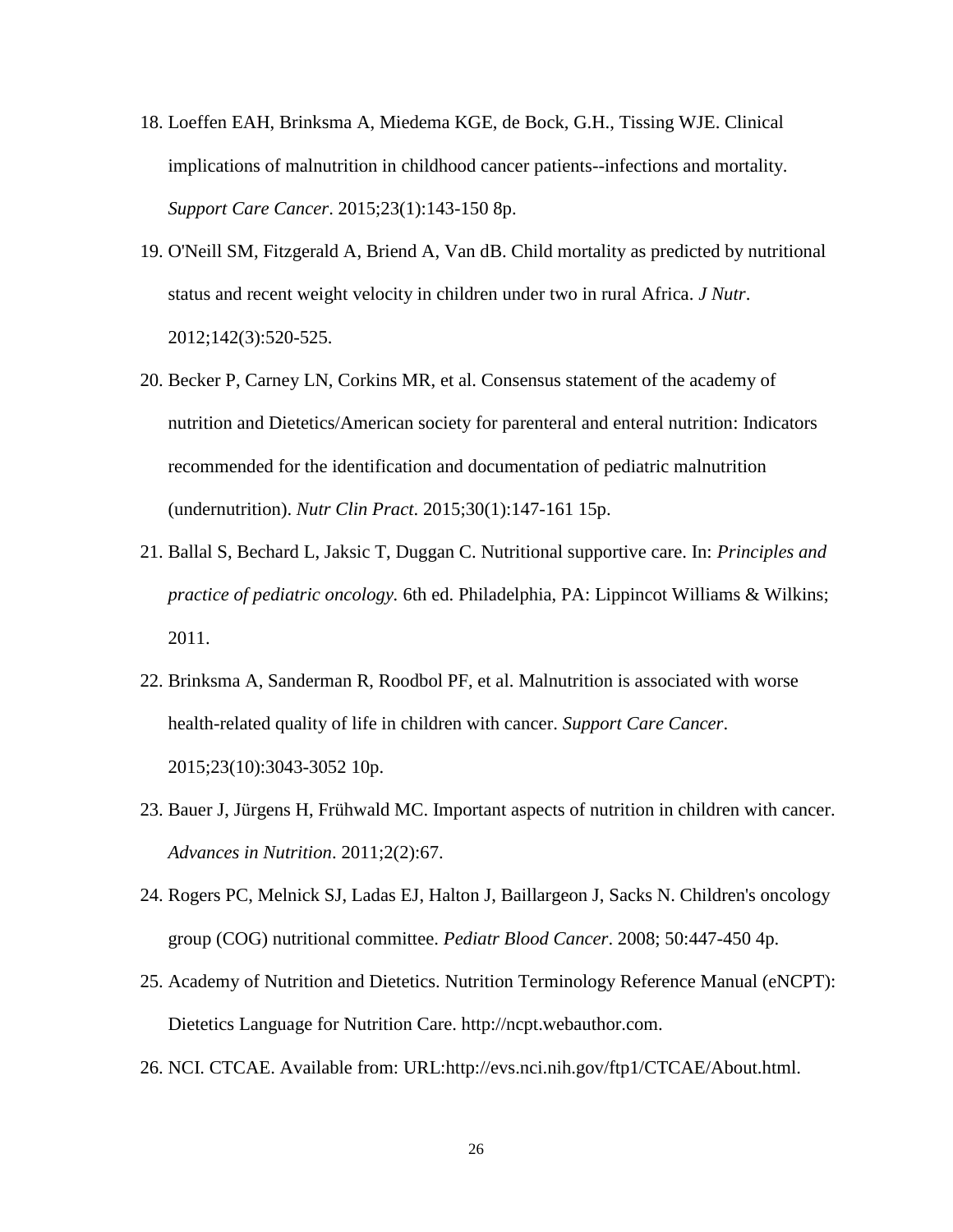- 27. Kazak AE, Hocking MC, Ittenbach RF, et al. A revision of the intensity of treatment rating scale: Classifying the intensity of pediatric cancer treatment. *Pediatr Blood Cancer*. 2012;59(1):96-99 4p.
- 28. Murphy AJ, White M, Davies PS. Body composition of children with cancer. Am J Clin Nutr. 2010;92(1):55-60 6p.
- 29. Brinksma A, Roodbol PF, Sulkers E, et al. Original article: Changes in nutritional status in childhood cancer patients: A prospective cohort study. Clinical Nutrition. 2015;34:66- 73.
- 30. Moshang T,Jr, Grimberg A. The effects of irradiation and chemotherapy on growth. Endocrinol Metab Clin North Am. 1996;25(3):731-741
- 31. Olshan JS, Gubernick J, Packer RJ, et al. The effects of adjuvant chemotherapy on growth in children with medulloblastoma. Cancer. 1992;70(7):2013-2017
- 32. Crawford JR, MacDonald TJ, Packer RJ. Medulloblastoma in childhood:Newbiologicaladvances.LancetNeurol2007;6:1073– 1085.
- 33. Gilmer Knight KR, Kraemer DF, Neuwelt EA. Ototoxicity in children receiving platinum chemotherapy: Understanding a commonly occurring toxicity that may influence academic and social development. J Clin Oncol 2005;23:8588–8596.
- 34. Goncalves MIR, Radzinsky TC, da Silva NS, et al. Speechlanguage and hearing complaints of children and adolescents with brain tumours. Pediatr Blood Cancer 2008;50:706– 708.
- 35. Jain N, Krull KR, Brouwers P, et al. Neuropsychological outcome following intensitymodulated radiation therapy for pediatric medulloblastoma. Pediatr Blood Cancer 2008;51:275– 279.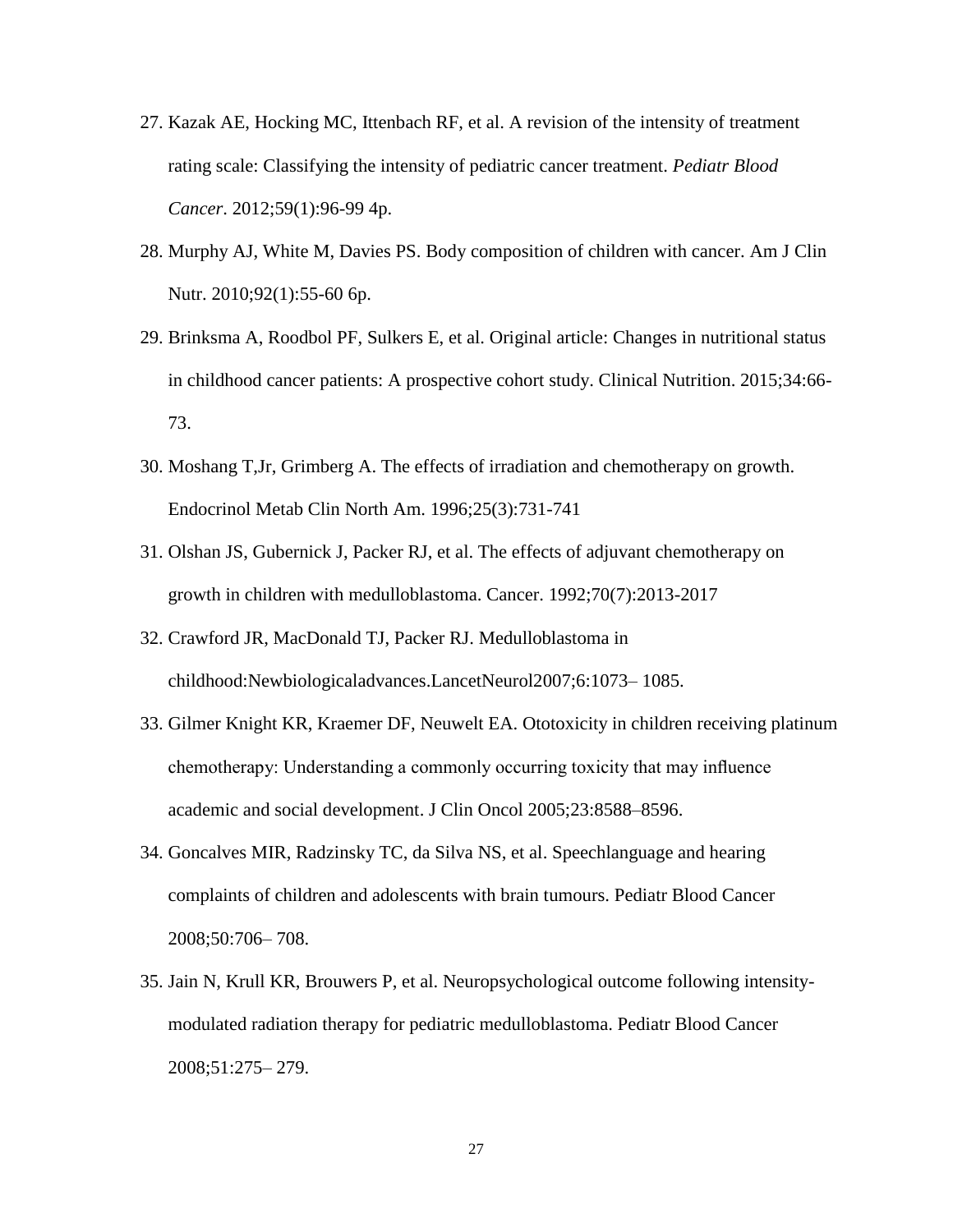- 36. Bakish J, Hargrave D, Tariq N, Laperriere N, Rutka JT, Bouffet E. Evaluation of dietetic intervention in children with medulloblastoma or supratentorial primitive neuroectodermal tumors. *Cancer*. 2003;98(5):1014-1020.
- 37. Isenring EA, Capra S, Bauer JD. Nutrition intervention is beneficial in oncology outpatients receiving radiotherapy to the gastrointestinal or head and neck area. Br J Cancer. 2004;91(3):447-452.
- 38. Couluris M, Mayer J, Freyer DR, Sandler E, Xu P, Krischer JP. The effect of cyproheptadine hydrochloride (periactin) and megestrol acetate (megace) on weight in children with Cancer/Treatment-related cachexia. Journal Of Pediatric Hematology/Oncology. 2008;30(11):791-797.
- 39. Pizzo PA, Poplack DG, Adamson PC, Blaney SM, Helman LJ. Principles and practice of pediatric oncology. Lippincott Williams & Wilkins Philadelphia, PA; 2006.
- 40. Tabori U, Sung L, Hukin J, et al. Medulloblastoma in the second decade of life: A specific group with respect to toxicity and management. Cancer 2005;103:1874–1880.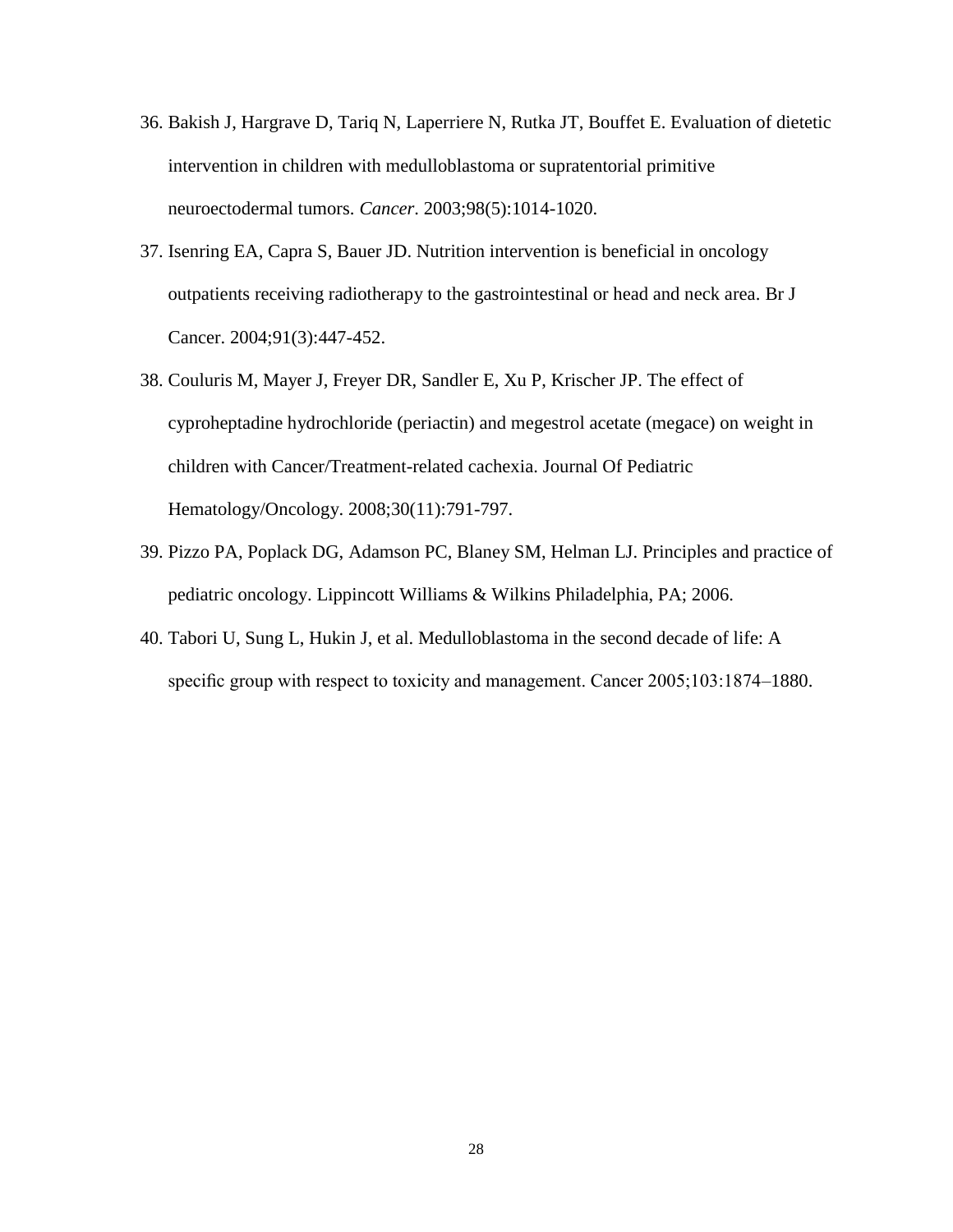#### **APPENDIX A**



SJMB12 treatment schema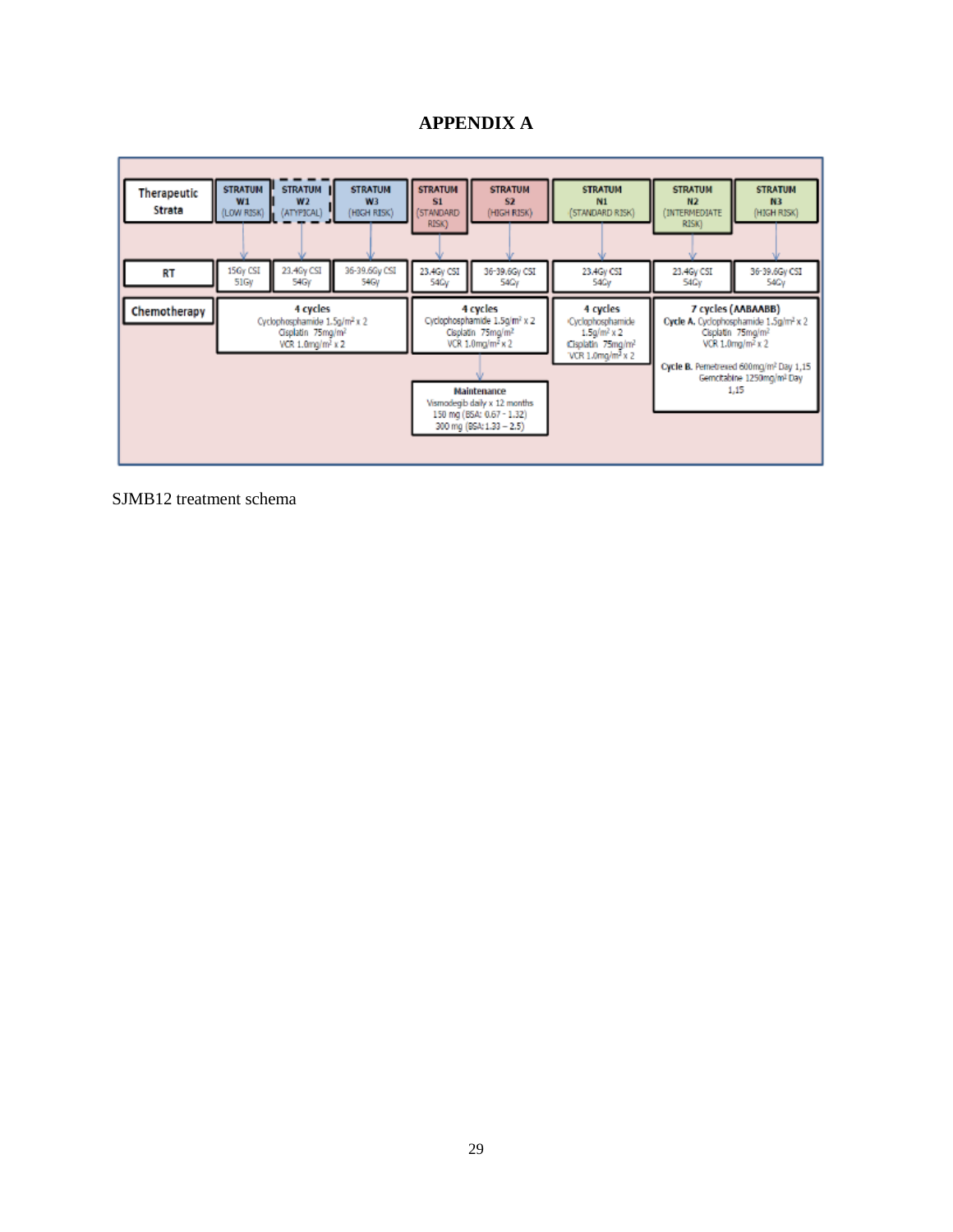### **APPENDIX B**

| <b>Abbreviations</b> |                                                                                                                    |
|----------------------|--------------------------------------------------------------------------------------------------------------------|
| SIMB12               | Clinical and Molecular Risk-Directed Therapy<br>for Newly Diagnosed Medulloblastoma                                |
| <b>CTCAE</b>         | Common Terminology Criteria for Adverse<br>Events                                                                  |
| <b>WNT</b>           | Literally "wingless" + "int-1" – describes a<br>cellular signaling pathway that is disrupted in<br>certain cancers |
| <b>SHH</b>           | Sonic Hedgehog                                                                                                     |
| M stage              | Level of Metastasis                                                                                                |
| EN                   | <b>Enteral Nutrition</b>                                                                                           |
| PN                   | <b>Parenteral Nutrition</b>                                                                                        |
| <b>BMI</b>           | <b>Body Mass Index</b>                                                                                             |
| A.S.P.E.N            | The American Society for Parenteral and<br><b>Enteral Nutrition</b>                                                |
| <b>SDS</b>           | <b>Standard Deviation Score</b>                                                                                    |
| <b>CTC</b>           | Common Terminology Criteria                                                                                        |
| <b>PEG</b>           | Percutaneous Endoscopic Gastrostomy                                                                                |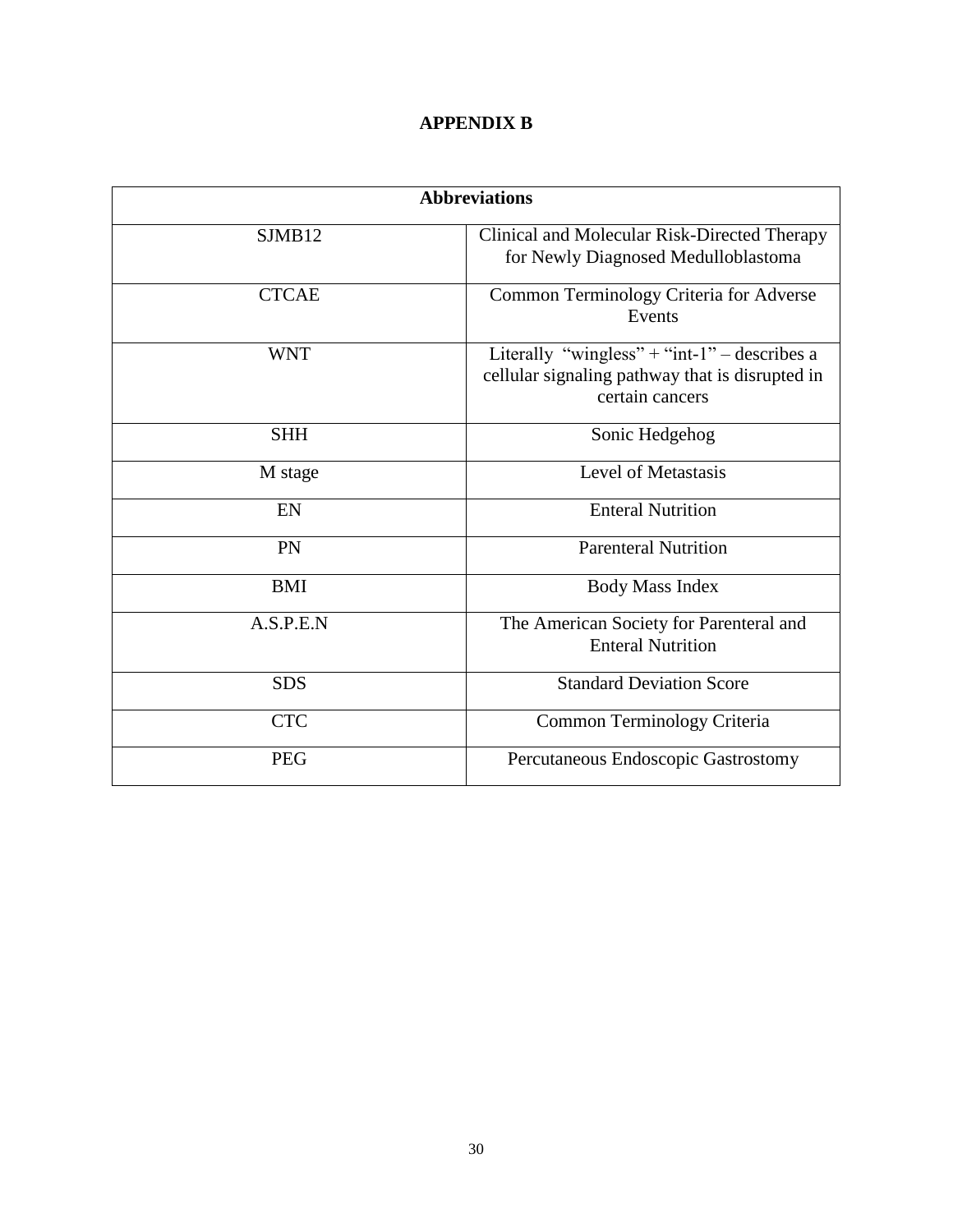# **APPENDIX C LITERATURE REVIEW**

Nutrition Status: Optimal nutrition status is related to an improved prognosis within the pediatric cancer population. An ideal nutrition status benefits the patients to be able to better handle the cancer-related burdens to the body. Additionally, growth, a necessity in the pediatric population, is achieved in patients who adequately meet their nutrition needs.1 Pediatric oncology patients experiencing poor nutrition status, both under- and overnutrition, have higher risks for complications during treatment and survivorship, such as the development of endocrine and cardiovascular problems, decreased quality of life, increased rates of relapse, and mortality.1-2

Malnutrition: Although malnutrition is most commonly associated with undernourishment, overnourishment is also a form of malnutrition. A classification of undernourishment involves a patient whose diet does not meet their energy and protein needs for growth and healing, whereas overnourishment exceeds those needs. Undernourishment can also be classified when the patient is not capable of full utilization of the incoming nutrients due to the advancement of the disease state.3 The prevalence of malnutrition in the pediatric oncology population ranges from 6-50%; however, the differences observed are dependent upon the several factors: cancer type, stage, and criteria used to determine nutritional status.4 According to The American Society for Parenteral and Enteral Nutrition (A.S.P.E.N.), pediatric malnutrition can now be defined as "an imbalance between nutrient requirement and intake, resulting in cumulative deficits of energy, protein or micronutrients that may negatively affect growth, development and other relevant outcomes." In the past, malnutrition was measured in various ways: ideal body weight, decreases in two centile channels, deceleration of weight in time, etc. However, the use of the z score is what is now recommended for proper malnutrition classification. Weight gain velocity is an important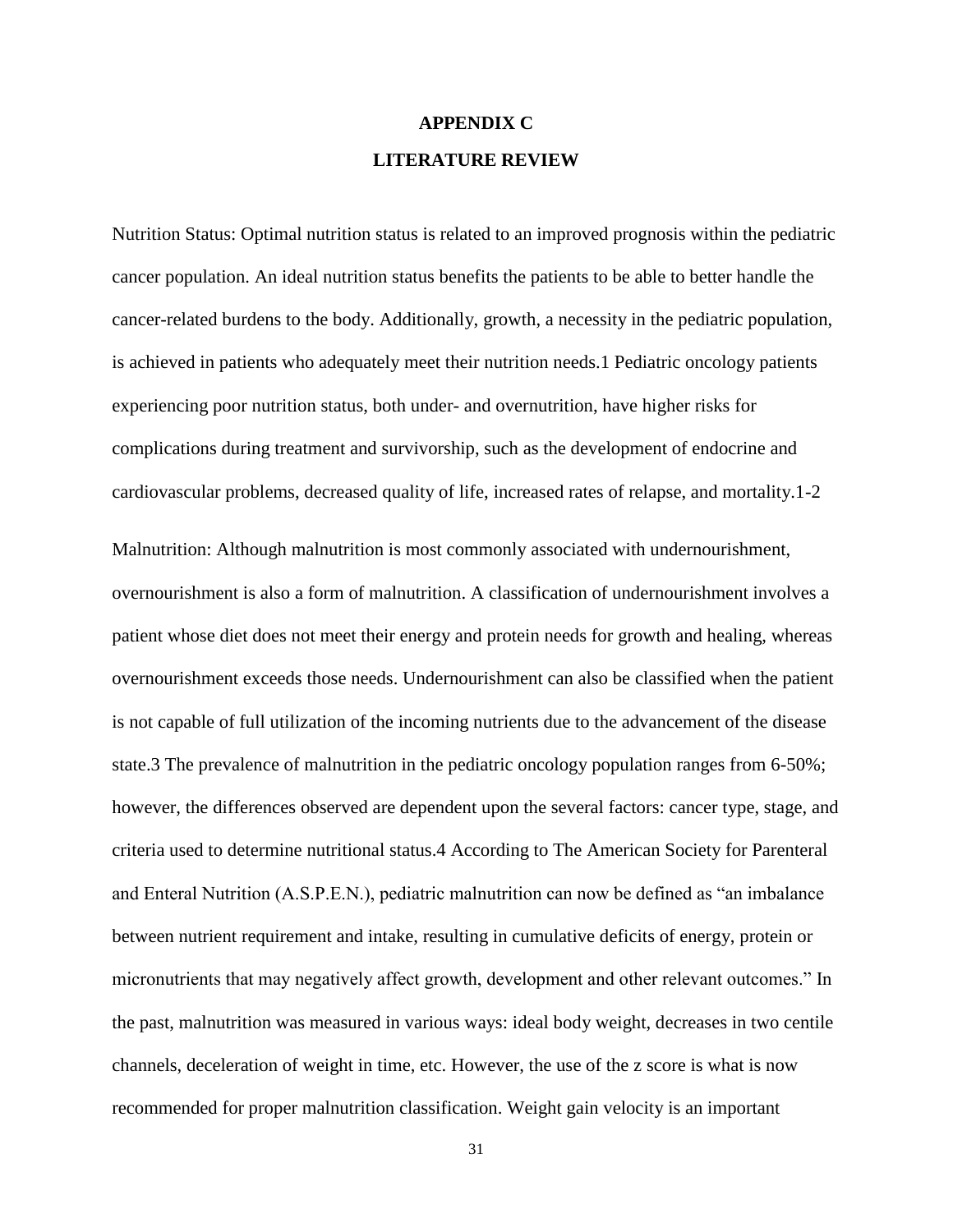indicator for identifying malnutrition in pediatrics. When a child is well nourished, the rate of weight gain will remain stable on growth charts.5 Very low weight gain velocity measured via z score has been distinguished to be an accurate indicator of mortality, more so than other such measurements i.e., BMI for age.6 A decrease in nutritional intake leading to weight loss can be caused by many factors: anorexia, damage to the mucous membranes, taste perception, and etcetera.7 Hospitalized pediatric patients experiencing malnutrition are at greater risk for complications due to their disease state, poor wound healing, and delayed energy levels. Some studies suggest that as high as 25% of pediatric patients in a hospital setting experience acute protein-energy malnutrition. These factors can lead to higher healthcare costs and prolonger hospitalization stays.5 Evidence shows that patients with advance disease, such as medulloblastoma, are at a high risk of developing malnutrition.3 Because infancy and adolescence require increased needs for growth, these specific populations are at an even greater risk for developing this condition. Cancer cachexia (a state of severe malnutrition) is commonly seen in pediatric patients. Cancer cachexia is characterized by anorexia, weight loss, muscle wasting, and anemia.8

Quality of Life: Malnutrition is associated with lower quality of life in pediatric oncology patients. In a study done by Brinksma et al., patients who were undernourished had lower PedsQL scores in physical and social functioning, nausea and overall cancer summary scale. Weight loss was linked with lower scores in physical functioning, emotional and social functioning, pain, and nausea. Overnourished children were associated with lower scores in emotional and cognitive functioning, social functioning, and cancer summary scale, while weight gain accompanied worse social functioning and more pain.2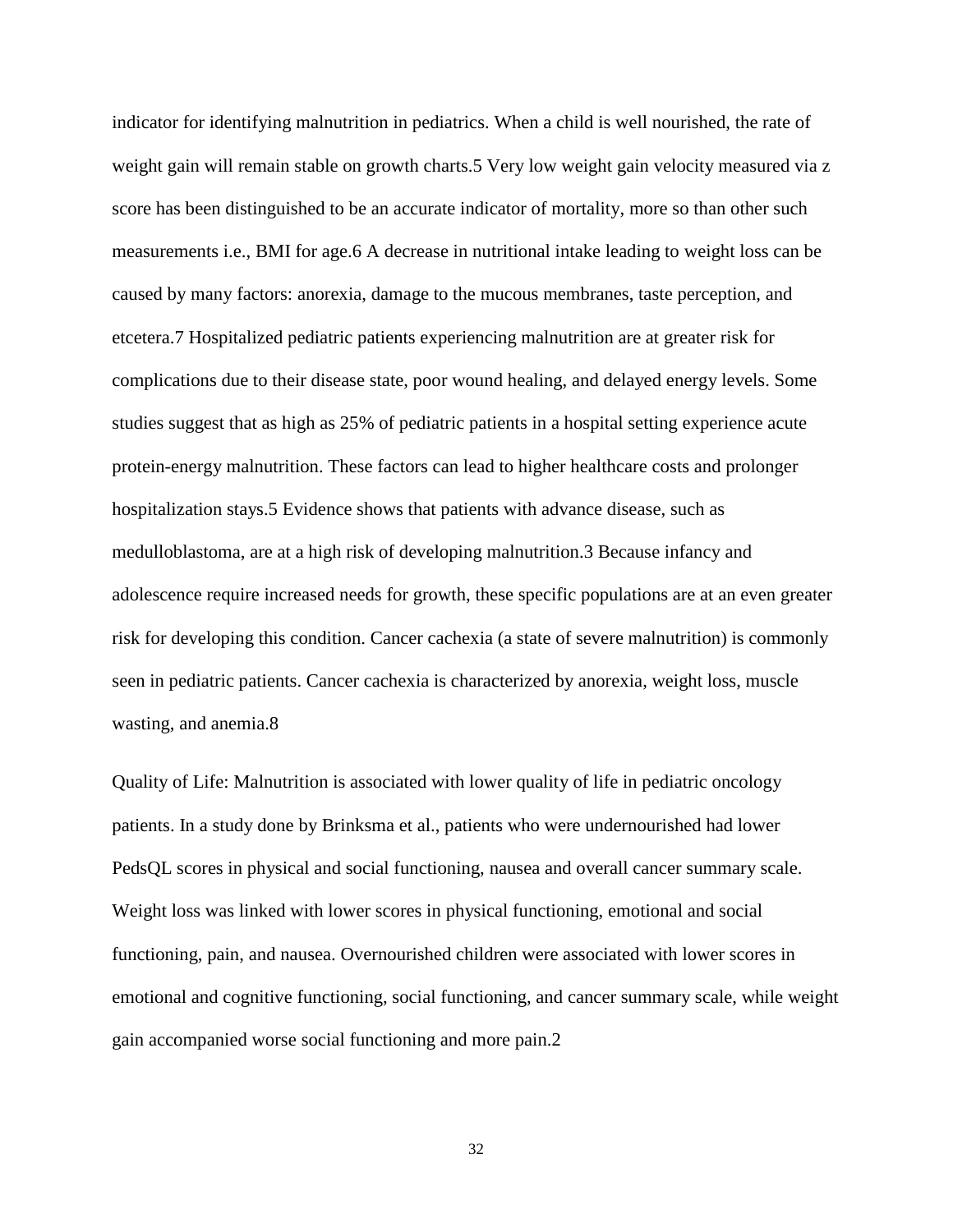Point Prevalence and Ideology of Malnutrition: Presently, there are no agreed upon standards for nutrition intervention strategies in the pediatric cancer population regarding criteria for implementation, timing, or duration.9 Longitudinal studies involving brain malignancies are rare and little is known about the exact timing or causation of malnutrition onset during treatment in this specific population. As such, more studies need to be done in order to identify the timing of optimum nutrition strategies.2 In a retrospective cohort study of 327 patients done to determine the point prevalence of malnutrition in pediatric cancer patients, it was shown that the incidence of malnutrition rose during anticancer therapy. Twenty-two percent of patients experiencing malnutrition at 30 days, 36% at 60 days and the incidence peaked at 47% later in treatment. Medulloblastoma patience experienced the highest rate and longest occurrence of malnutrition. At 311 days into treatment, 94% of medulloblastoma patients were considered malnourished using BMI SDS <−2.0 and weight loss of >10% as criteria for malnutrition. Medulloblastoma patients also had the highest odds of becoming malnourished using univariable logistic regression. During therapy, there were several qualities that resulted in higher rates of malnutrition: age >10 years, female gender, emotegenic drugs, and lower BMI at diagnoses.3 Adverse effects, such as weight loss, vomiting, and constipation, can be commonly seen as a result of both radiation and chemotherapy. In a study documenting nutritional problems in medulloblastoma patients during treatment, it was noted that 49% of patients had significant adverse effects (grade 1 or above CTC score) of vomiting and constipation after radiation therapy. A peak significant weight loss (mean of -8.2% since diagnoses) and weight/height loss ratio (mean of 91.3%) was observed during course 2 of chemotherapy. However, neither age nor toxicity were found to be statistically significant with the occurrence of weight loss in this study.7 In another study dealing with medulloblastoma patients performed by Bakish et al., it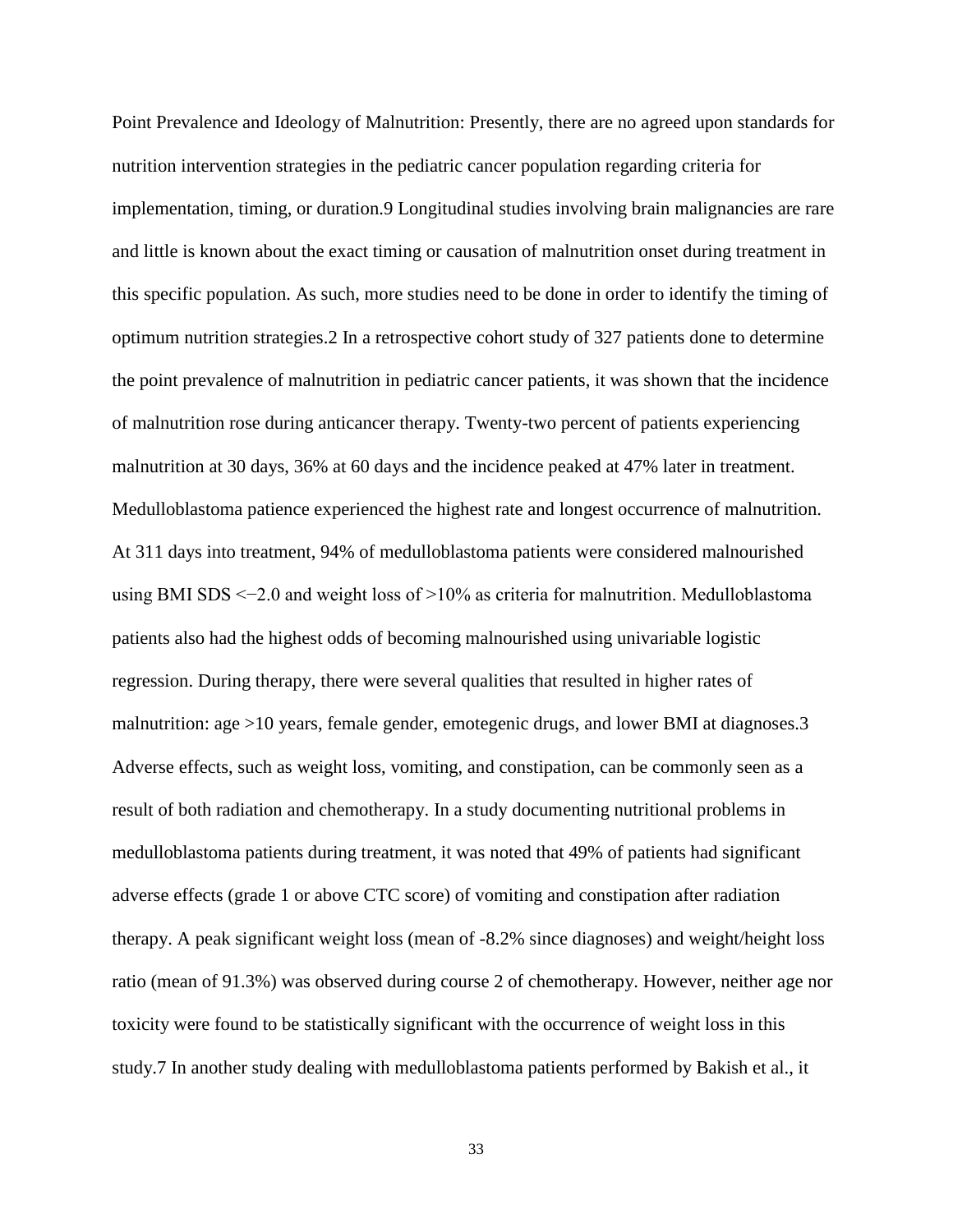was noticed that there are both significant and insignificant weight loss changes reliant upon the timing during the course of treatment. In that study, weight loss after surgery and radiation therapy was not significant; however, weight loss from the start and 3 months into chemotherapy was significant at 4.35% (P 0.001). Significant weight loss was determined using a loss >5% of their body weight.10

Body Composition: The ideology of body composition change during cancer treatment is largely unknown. However, it is hypothesized to be related to a myriad of issues related to cancer and treatment, such as altered energy intake and expenditure, inflammation, malabsorption, and loss of nutrients. In a study of childhood cancer survivors, it was determined that the survivors had significantly different body compositions than controls with survivors showing increased fat mass (FM) and decreased body cell mass index (BCMI).1 This was also seen in a study stratifying body composition differences between cancer types. In that study, brain cancer patients had increased FM and the lowest fat-free mass (FFM) compared with other cancer malignancies. The loss of fat-free mass is associated with poorer prognosis and increased protein needs.2 According to Ballal et al., the loss of fat-free mass is a documented side-effect of chemotherapy.8

Nutrition Intervention: There are various nutrition intervention strategies in order to combat malnutrition. The use of a Registered Dietitian, for example, has been seen to improve nutrition status and improve quality of life outcomes in adult pediatric patient populations.11-12 Oral appetite stimulates, specifically cyproheptadine hydrochloride and/or megestrol acetates, use in pediatrics have been found to result in weight gain in clinical trials; however, megestrol acetate treatment has also been found to be associated with a multitude of negative side-effects in pediatric patients.13-15 When it comes to preventing malnutrition, the oral route of feeding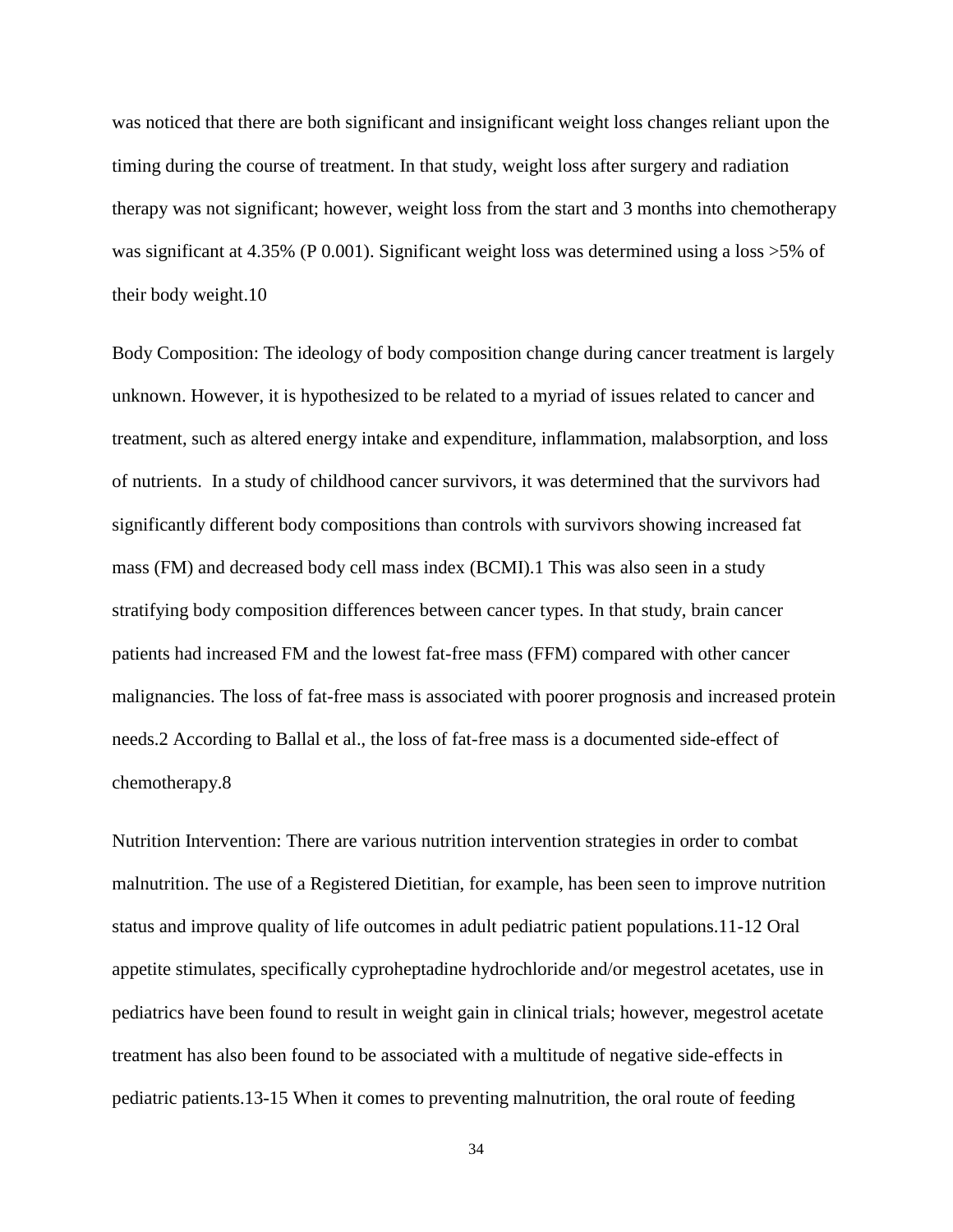administration is ideal; however, because of adverse effects seen during treatment, the enteral feeding route may be necessary to achieve adequate nutrition.16 Enteral nutrition is preferred over parental nutrition since those on enteral nutrition experience less incidences of infection and are maintaining and promoting gut function.17-18 Enteral nutrition has been determined to be a safe and effective strategy to promote combat undernutrition in the pediatric cancer population.16 Nevertheless, parental nutrition may be a necessity to ensure nutrition status in some patients. In a study done by Bakish et al., differences between nutrition strategy interventions on weight status in newly diagnosed medulloblastoma patients were noted. It was found that oral nutrition resulted in a significant weight loss after 1 month of implementation. Parenteral nutrition resulted in weight gain only after 1 month of implementation, while enteral nutrition (gastrostomy/nasogastric tube insertion) brought about a significant weight gain after both 1 month (4.78%) and 3 months (11.73%) of implementation.10 In a study of proactive verses reactive feeding strategy differences in newly diagnosed cancer patients, it was shown that one third of subjects with brain tumors were underweight at diagnosis. Although the proactive participant group experienced more incidence of infection i.e., localized infection, the control group experienced episodes of polymicrobial sepsis, Streptococcus mitis infection and fungal infection, while the proactive group did not. Those not in the proactive group also were also twice as likely to receive parenteral nutrition. Overall, the proactive participant group experienced less weight loss and was the only group that improved in nutrition status at the end of the study.19

Timing of Nutrition Intervention: Several studies demonstrate the need for proactive nutrition intervention strategies in order to combat nutritional decline during anticancer treatment.7, 20 In past studies, proactive enteral feeding resulted in improved nutrition status outcomes, while the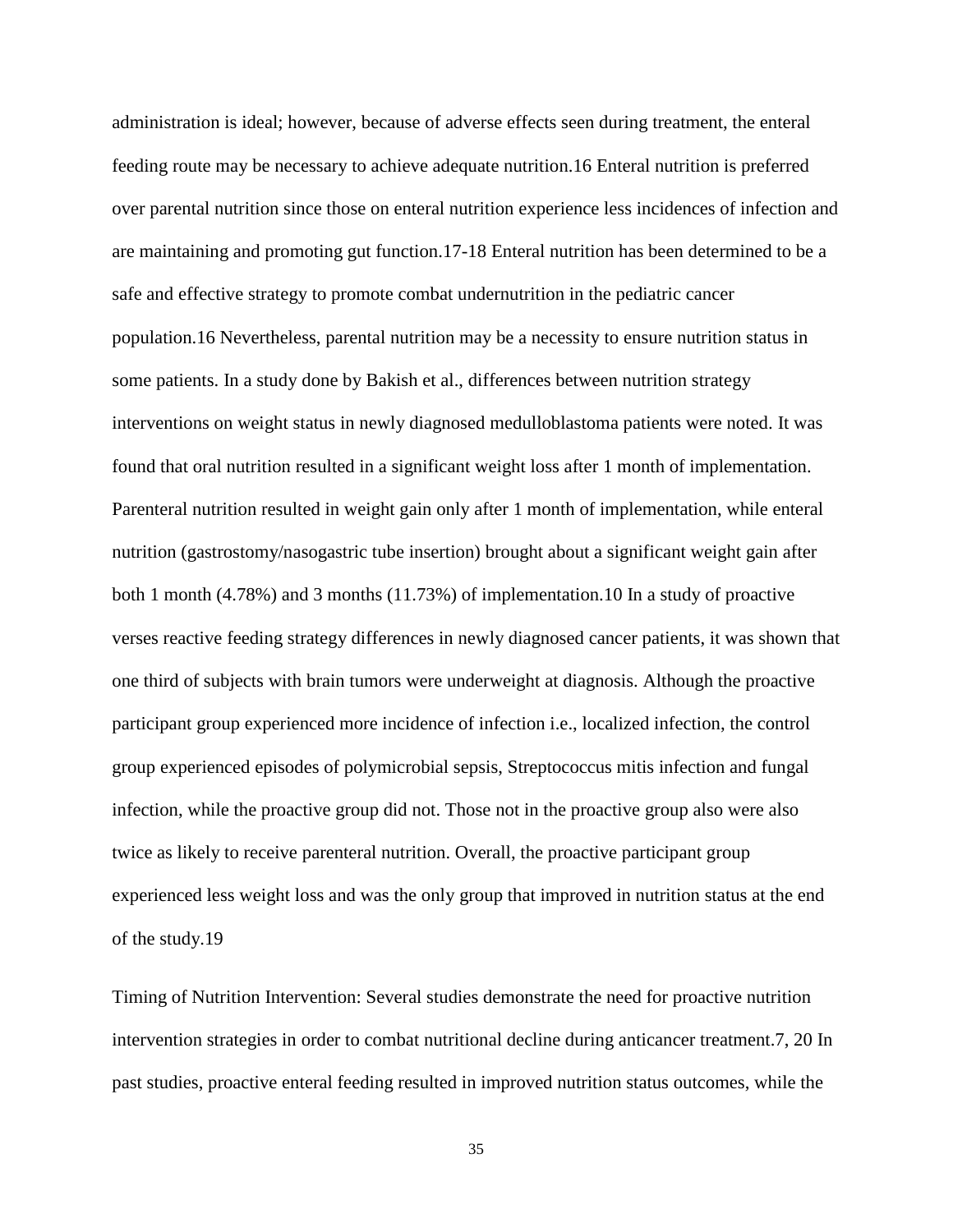placement of PEG tubes at diagnoses have brought about fewer surgical complications, relapses, and deaths.21 In the study done by Ward et al., there were significant differences between centers that treated malnutrition proactively and reactively by use of enteral feeding. At course 2 of chemotherapy, the mean % weight loss in the proactive center peaked at around 7 % compared to around 9% in the reactive center. Although both centers saw an increase in mean % weight loss, nutrition status in the proactive center began to improve after course 2 of chemotherapy, while nutrition status continued to decline in the reactive center. By course 7 of chemotherapy, the reactive center had a mean % weight loss of 11.6% compared to only 2.4% in the proactive center.7

Infection Risk: Pediatric oncology patients are at high risk for developing infections, particularly during chemotherapy-induced neutropenia. These infections are related to high morbidity and mortality rates. Infections can postpone therapy and lead to a reduction of chemotherapy dose. Malnourished children are at even greater risk for developing infections. This has been attributed to possible changes in hormones and cytokine response. Moreover, malnutrition may decrease the efficiency of treatment by reducing dose toleration and absorption of chemotherapy drugs. In a study done by Loeffen et al., it was found that patients who were malnourished at diagnoses and 3 months into treatment had higher rates of mortality. Patients who lost more than 5% of their body weight 3 months into treatment were found to also have higher rates of bacteremia related febrile occurrences. The study concluded that the monitoring of nutrition status and proactive nutrition intervention could increase survival rates in the future.22

Obesity: Obesity in cancer survivors is related to a combination of factors during treatment: glucocorticoids, chemotherapy, cranial irradiation and psychosocial stressors.23 Obesity and weight gain are common issues specifically linked with various brain cancers.24 Hypothalamic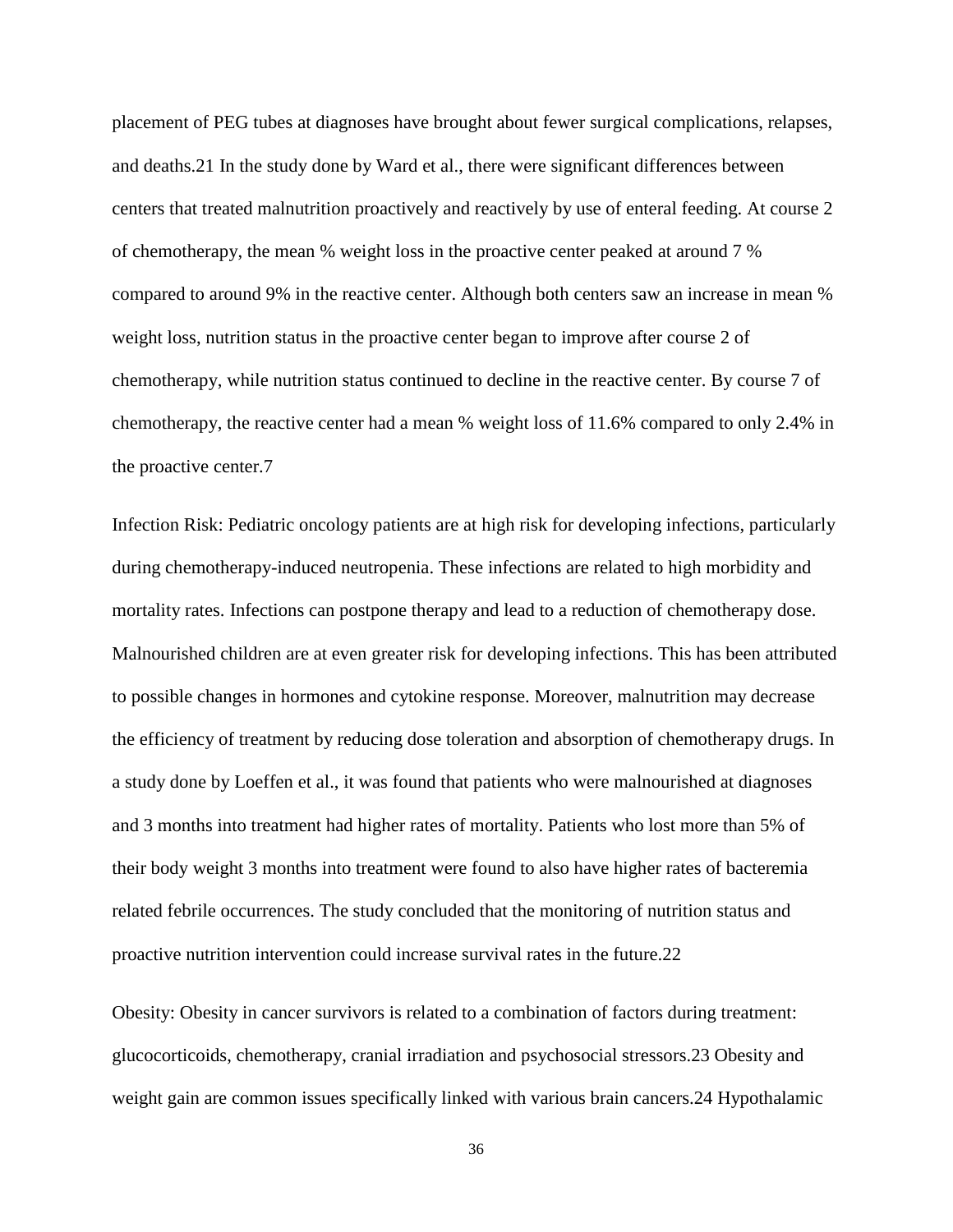damage from tumor location, surgery, or irradiation is the primary cause of obesity in survivors. Tumors located within the hypothalamus, removal of the hypothalamus as a result of surgery, and irradiation above 51 Gy, are all considered to be risk factors for increased BMI post-therapy. The age of diagnoses can also have an effect on weight gain risk. Those diagnosed at or before the age of six tend to increase BMI at a faster and more significant rate than those diagnosed later.23 Additionally, irradiation to the cranium can lead to decreased sensitivity to leptin, the satiety hormone.8 The Childhood Cancer Survivor Study found that females at or below the age of four exposed to cranial irradiation above 20 Gy were at an even greater risk for developing obesity.25 Exposure to dexamethasone (used in chemotherapy) is also associated with obesity, while the use of glucocorticoids leads to increased fat mass.8, 26

Metabolic Syndrome: Metabolic syndrome includes visceral adiposity, insulin resistance, dyslipidemia, and hypertension. According to studies, the risk for developing metabolic syndrome increases in survivors of pediatric cancer compared to the general population.27 In an additional study, it was found that survivors had a greater risk of hyperinsulinemia and reduced HDL concentrations.28 Similarly, those that had undergone transplantation were found to have had the highest prevalence of metabolic syndrome in a separate study.29 Risk factors for the development of metabolic syndrome include an older age at diagnoses and cranial radiation exposure.30

Cardiovascular Disorders: The St. Jude Lifetime Cohort study, in combination with other studies, found that pediatric cancer survivors have an increased prevalence of cardiovascular disease.31 In one cohort, individuals were 5 times more likely to die from cardiovascular disease and 5.8 times more likely to die from vascular disease. The risk increased in those that had been exposed to radiation and alkylating agents.32 Alkylating agents, such as cisplatin and cyclophosphamide,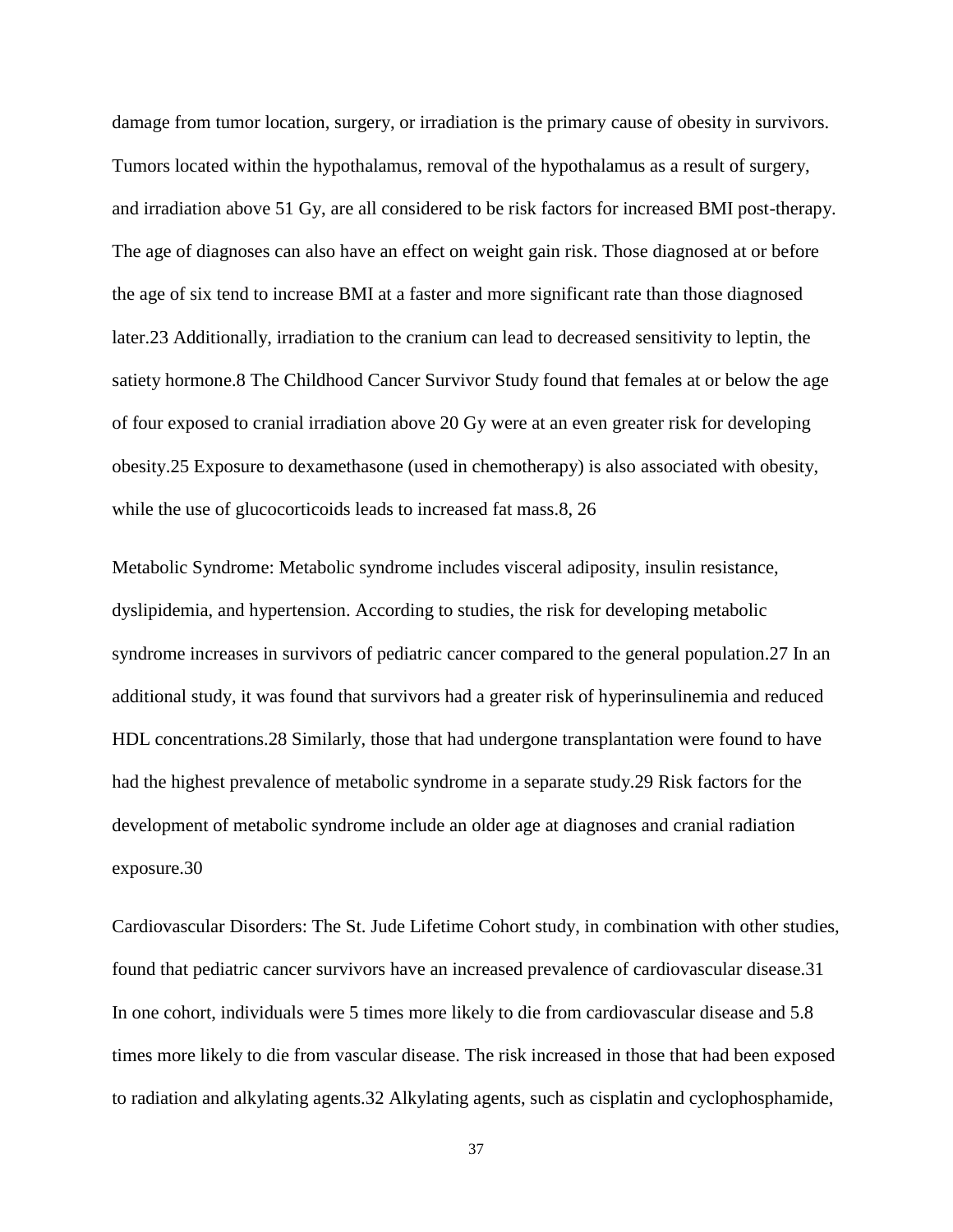include dyslipidemia as an established late effect.31 Obesity, hypertension, dyslipidemia and impaired fasting glucose put survivors at increased risk for cardiovascular disorders.33 Because survivors are at increased risk for the development of metabolic disease, they may also be at increased risk for the development of heart disease.8

Diabetes Mellitus: Survivors of childhood cancers have an increased risk of developing diabetes. A report from the Childhood Cancer Survivor Study concluded that cancer survivors have a higher prevalence of diabetes mellitus when compared to their siblings. Cranial irradiation, the use of alkylating agents, and younger age at diagnoses (less than 4 years), were associated with increased risks. Black and Hispanic/Latino cancer survivor populations were also observed to be at higher risk for the development of this disease later in life.34

Growth Effects: Growth is used as a measure of nutritional status, whereas stunting develops as a result of chronic malnutrition.5 Cranial irradiation causes detrimental effects on growth.35 Subnormal GH secretion combined with decreased GH levels after irradiation contributes to the fact that 40-70% of patients treated for brain tumors will have decreased growth and short stature.36-41 The effects on GH are more severe in patients exposed to 18 to 20 Gy.42 GH deficiencies are dependent upon several factors: fraction size of radiation, age of diagnosis, and the time interval between treatments.24 Hypothalamic damage, due to the focused area of radiation, is thought to be the primary cause of the observed GH deficiency.36, 39, 43-44 Medulloblasoma patients are also exposed to spinal irradiation, which can lead to a decrease in total height as demonstrated by a decrease in sitting height.35, 41 Moreover, chemotherapy is known to have several negative effects on growth, such as growth arrest, bone age retardation, and catch-up growth delays.35 Medulloblastoma patients are at even greater risk for adverse growth effects due to the combination of craniospinal radiation and chemotherapy treatments.45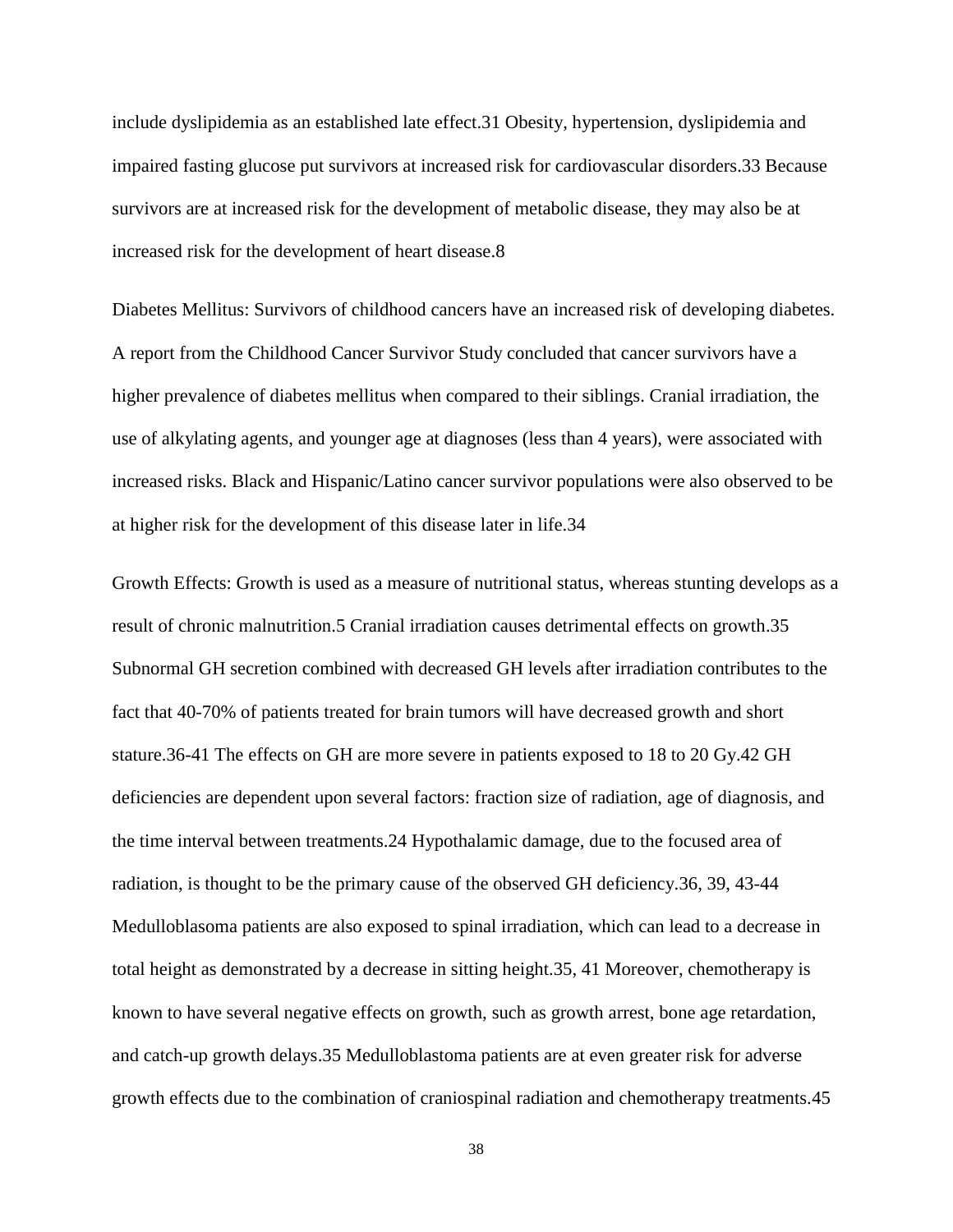Additionally, the use of glucocorticoids can result in growth inhibition and bone metabolism alteration. Glucocorticoids are also known to compete for GH action; consequently, growth inhibition and deceleration are observed after treatments involving glucocorticoid use.35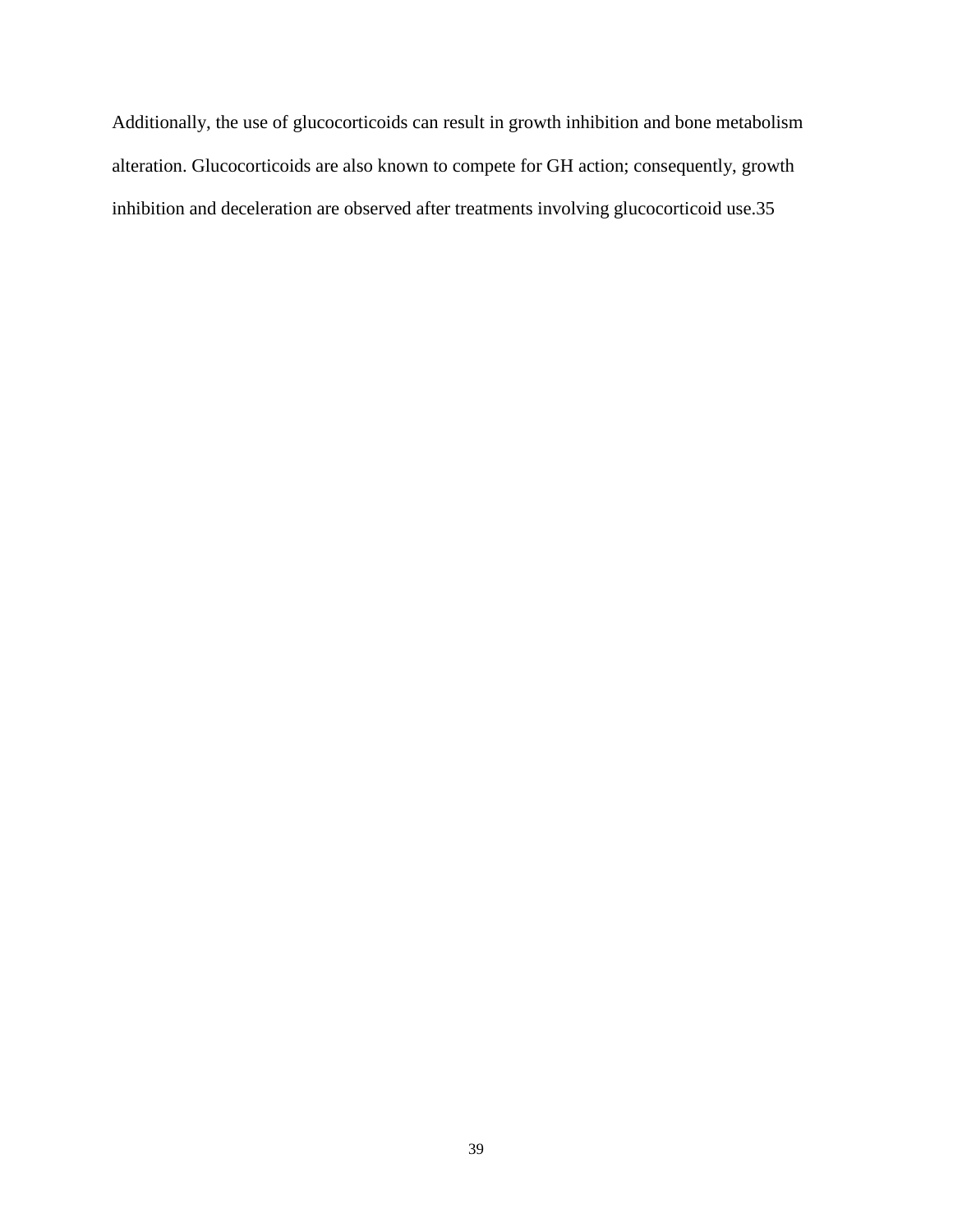#### **APPENDIX D**

#### **REFERENCES FOR LITERATURE REVIEW**

1. Murphy AJ, White M, Davies PS. Body composition of children with cancer. Am J Clin Nutr. 2010;92(1):55-60 6p.

2. Brinksma A, Roodbol PF, Sulkers E, et al. Original article: Changes in nutritional status in childhood cancer patients: A prospective cohort study. Clinical Nutrition. 2015;34:66-73.

3. Zimmermann K, Ammann RA, Kuehni CE, De Geest S, Cignacco E. Malnutrition in pediatric patients with cancer at diagnosis and throughout therapy: A multicenter cohort study. Pediatr Blood Cancer. 2013;60(4):642-649.

4. Ladas EJ, Sacks N, Meacham L, et al. A multidisciplinary review of nutrition considerations in the pediatric oncology population: A perspective from children's oncology group. Nutr Clin Pract. 2005;20(4):377-393 17p.

5. Becker P, Carney LN, Corkins MR, et al. Consensus statement of the academy of nutrition and Dietetics/American society for parenteral and enteral nutrition: Indicators recommended for the identification and documentation of pediatric malnutrition (undernutrition). Nutr Clin Pract. 2015;30(1):147-161 15p.

6. O'Neill S,M., Fitzgerald A, Briend A, Van dB. Child mortality as predicted by nutritional status and recent weight velocity in children under two in rural africa. J Nutr. 2012;142(3):520- 525.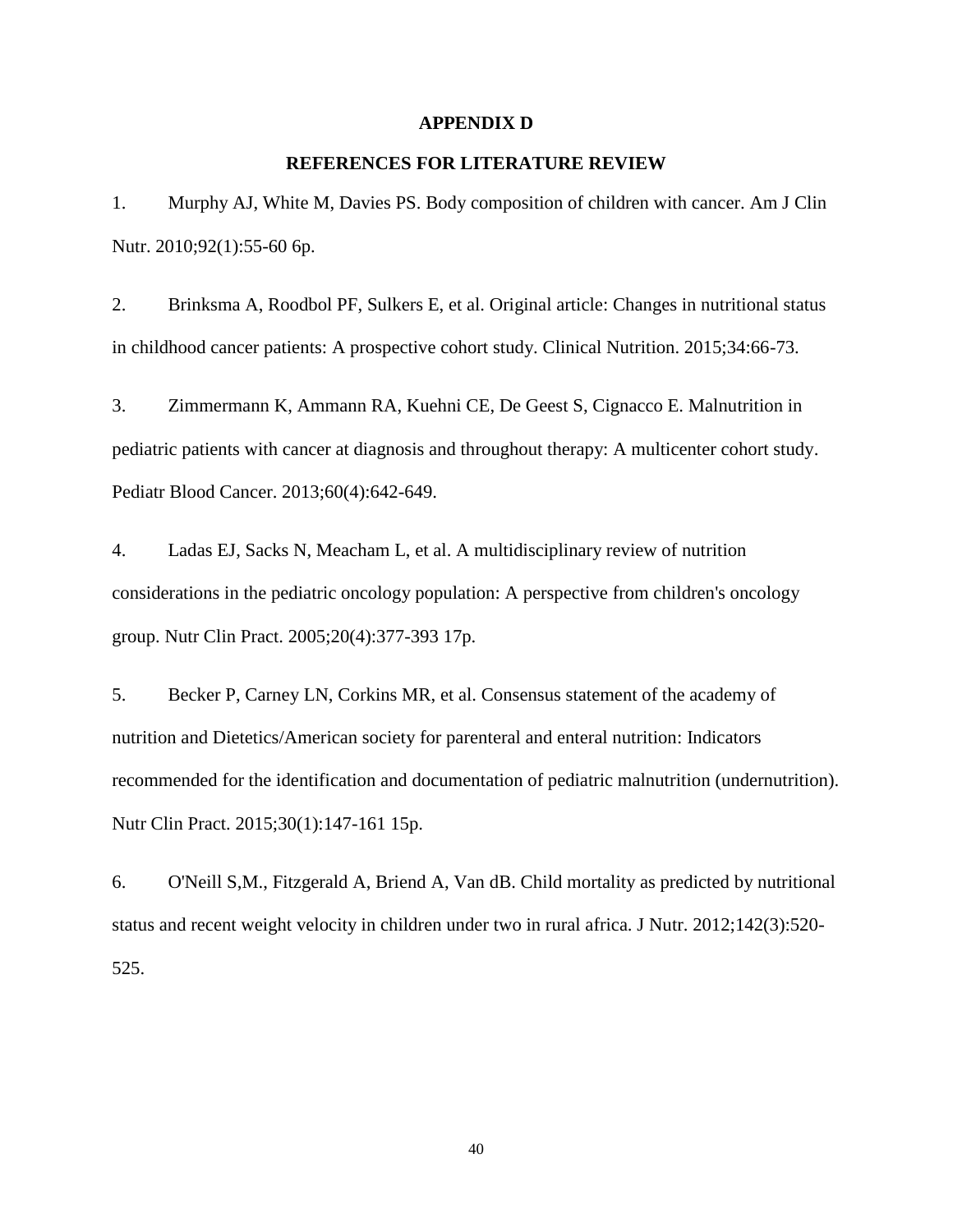7. Ward E, Hopkins M, Arbuckle L, et al. Nutritional problems in children treated for medulloblastoma: Implications for enteral nutrition support. Pediatr Blood Cancer. 2009;53(4):570-575.

8. Ballal S, Bechard L, Jaksic T, Duggan C. Nutritional supportive care. In: Principles and practice of pediatric oncology. 6th ed. Philadelphia, PA: Lippincot Williams & Wilkins; 2011.

9. Bauer J, Jürgens H, Frühwald MC. Important aspects of nutrition in children with cancer. Advances in Nutrition. 2011;2(2):67.

10. Bakish J, Hargrave D, Tariq N, Laperriere N, Rutka JT, Bouffet E. Evaluation of dietetic intervention in children with medulloblastoma or supratentorial primitive neuroectodermal tumors. Cancer. 2003;98(5):1014-1020.

11. Ireton-Jones C, Garritson B, Kitchens L. Nutrition intervention in cancer patients: Does the registered dietitian make a difference? Top Clin Nutr. 1995;10(4):42-48 7p.

12. Isenring EA, Capra S, Bauer JD. Nutrition intervention is beneficial in oncology outpatients receiving radiotherapy to the gastrointestinal or head and neck area. Br J Cancer. 2004;91(3):447-452.

13. Couluris M, Mayer J, Freyer DR, Sandler E, Xu P, Krischer JP. The effect of cyproheptadine hydrochloride (periactin) and megestrol acetate (megace) on weight in children with Cancer/Treatment-related cachexia. Journal Of Pediatric Hematology/Oncology. 2008;30(11):791-797.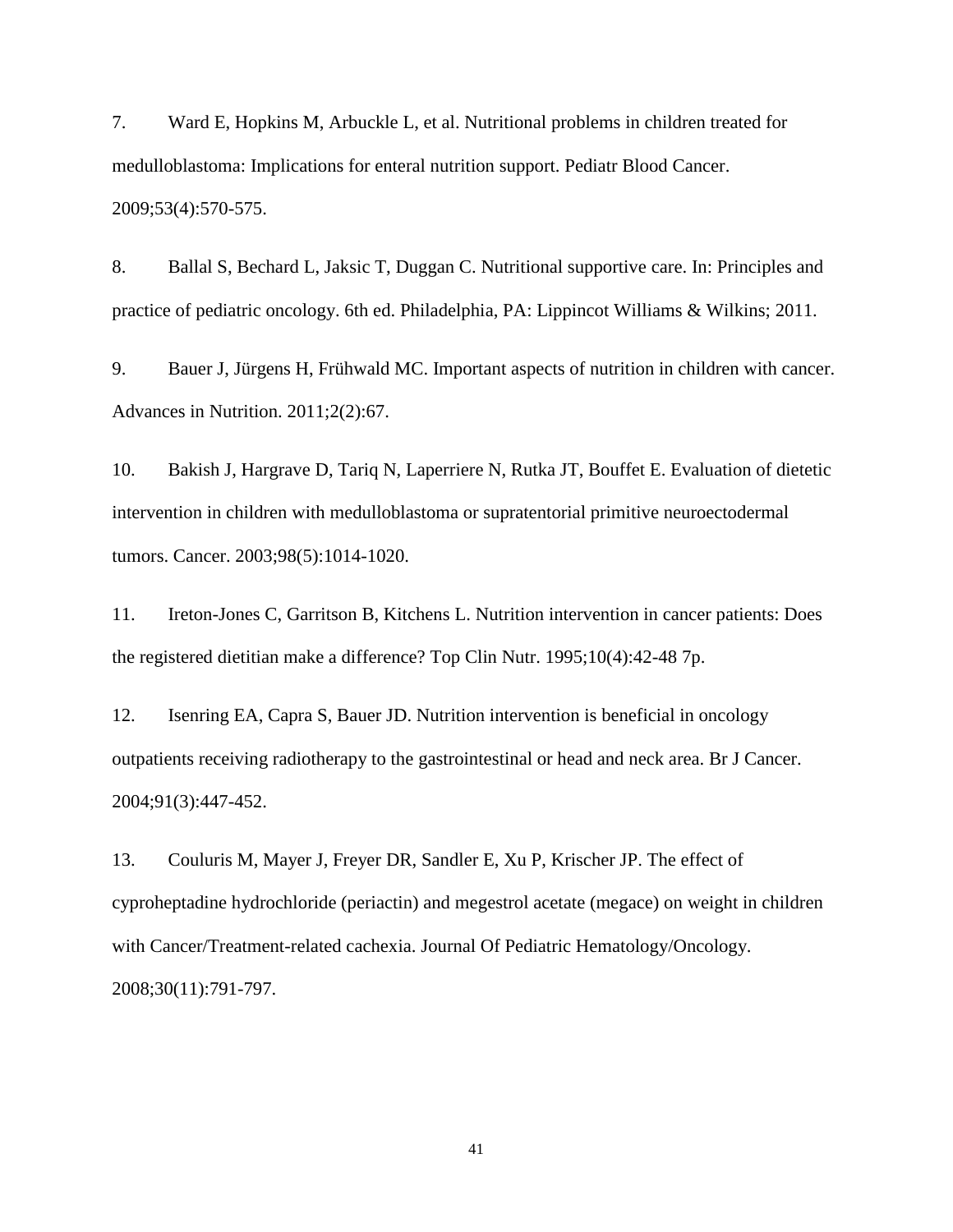14. Marchand V, Baker SS, Stark TJ, Baker RD. Randomized, double-blind, placebocontrolled pilot trial of megestrol acetate in malnourished children with cystic fibrosis. J Pediatr Gastroenterol Nutr. 2000;31(3):264-269.

15. Orme LM, Bond JD, Humphrey MS, et al. Megestrol acetate in pediatric oncology patients may lead to severe, symptomatic adrenal suppression. Cancer. 2003;98(2):397-405.

16. Pizzo PA, Poplack DG, Adamson PC, Blaney SM, Helman LJ. Principles and practice of pediatric oncology. Lippincott Williams & Wilkins Philadelphia, PA; 2006.

17. Donaldson SS, Wesley MN, DeWys WD, Suskind RM, Jaffe N, vanEys J. A study of the nutritional status of pediatric cancer patients. Am J Dis Child. 1981;135(12):1107-1112.

18. Mahesh C, Sriram K, Lakshmiprabha V. Extended indications for enteral nutritional support. Nutrition. 2000;16(2):129-130.

19. Sacks N, Hwang WT, Lange BJ, et al. Proactive enteral tube feeding in pediatric patients undergoing chemotherapy. Pediatr Blood Cancer. 2014;61(2):281-285.

20. Rogers PC, Melnick SJ, Ladas EJ, Halton J, Baillargeon J, Sacks N. Children's oncology group (COG) nutritional committee. Pediatr Blood Cancer. 2008;50:447-450 4p.

21. Schmitt F, Caldari D, Corradini N, et al. Tolerance and efficacy of preventive gastrostomy feeding in pediatric oncology. Pediatr Blood Cancer. 2012;59(5):874-880 7p.

22. Loeffen EAH, Brinksma A, Miedema KGE, de Bock ,G.H., Tissing WJE. Clinical implications of malnutrition in childhood cancer patients--infections and mortality. Support Care Cancer. 2015;23(1):143-150 8p.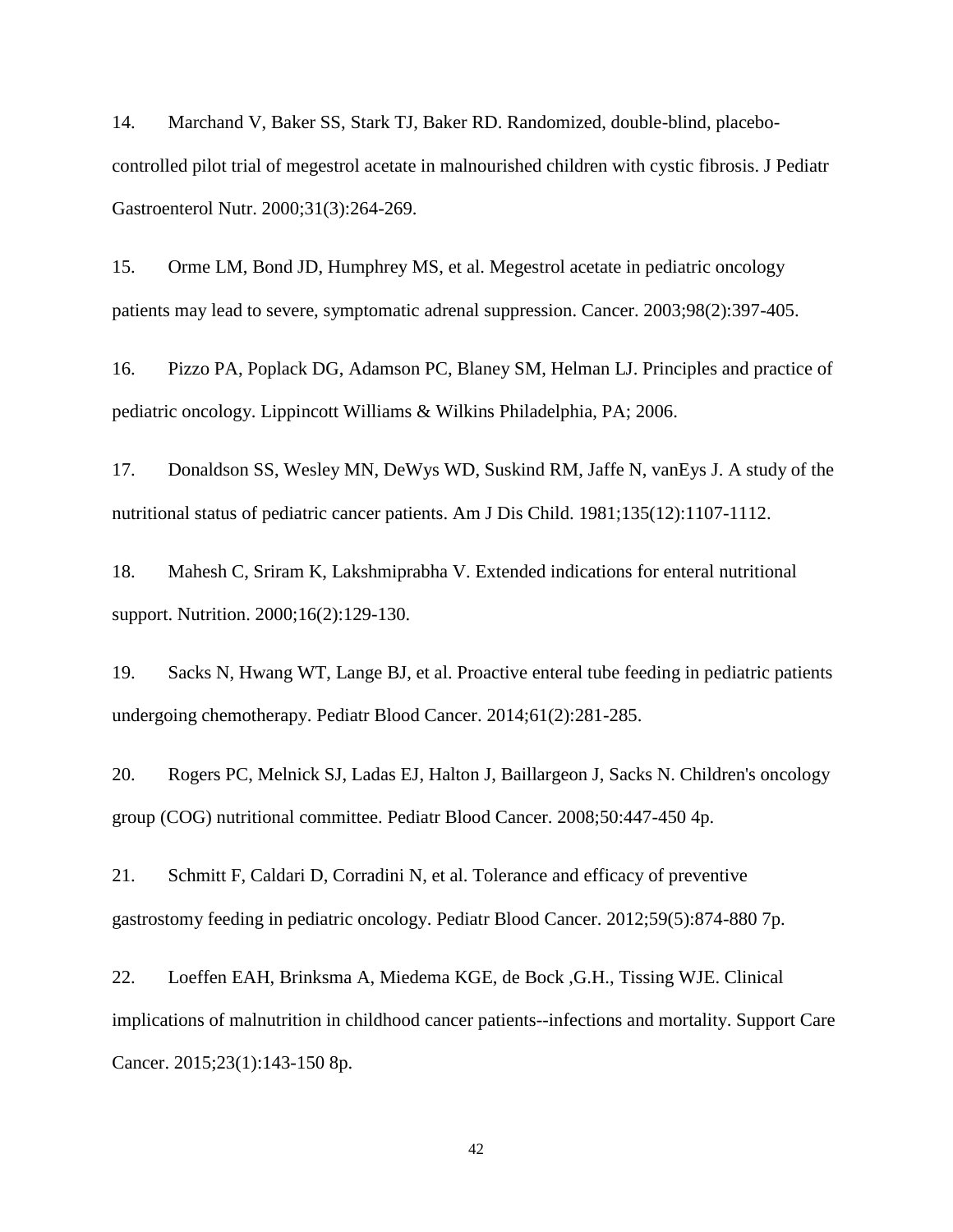23. Lustig RH, Post SR, Srivannaboon K, et al. Risk factors for the development of obesity in children surviving brain tumors. J Clin Endocrinol Metab. 2003;88(2):611-616.

24. Sklar CA. Growth and pubertal development in survivors of childhood cancer. Pediatrician. 1991;18(1):53-60.

25. Oeffinger KC, Hudson MM. Long-term complications following childhood and adolescent cancer: Foundations for providing risk-based health care for survivors [corrected] [published erratum appears in CA 2004 nov-dec;54(6):369]. CA. 2004;54(4):208-239 32p.

26. Chemiatilly W, Sklar C. Endocrine complications in long-term survivors of childhood cancers. Endocr Relat Cancer. 2010;17(3):141-159.

27. de Haas EC, Oosting SF, Lefrandt JD, Wolffenbuttel BH, Sleijfer DT, Gietema JA. The metabolic syndrome in cancer survivors. Lancet Oncol. 2010;11(2):193-203.

28. Talvensaari KK, Lanning M, Tapanainen P, Knip M. Long-term survivors of childhood cancer have an increased risk of manifesting the metabolic syndrome. J Clin Endocrinol Metab. 1996;81(8):3051-3055.

29. Taskinen M, Saarinen-Pihkala UM, Hovi L, Lipsanen-Nyman M. Impaired glucose tolerance and dyslipidaemia as late effects after bone-marrow transplantation in childhood. Lancet. 2000;356(9234):993-997.

30. Nottage KA, Ness KK, Li C, Srivastava D, Robison LL, Hudson MM. Metabolic syndrome and cardiovascular risk among long-term survivors of acute lymphoblastic leukaemia from the st. jude lifetime cohort. Br J Haematol. 2014;165(3):364-374.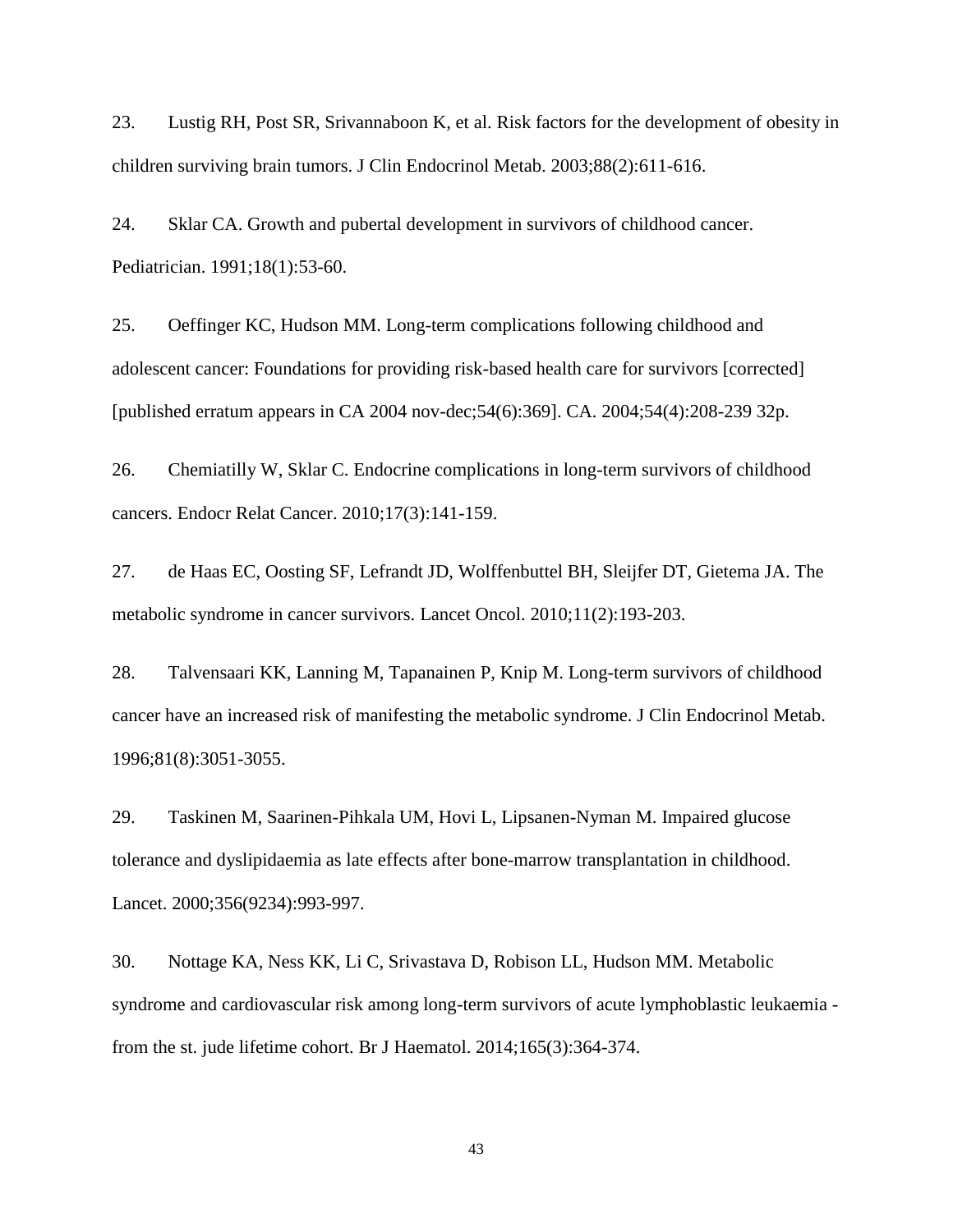31. Robison LL, Hudson MM. Survivors of childhood and adolescent cancer: Life-long risks and responsibilities. Nat Rev Cancer. 2014;14(1):61-70.

32. Tukenova M, Guibout C, Oberlin O, et al. Role of cancer treatment in long-term overall and cardiovascular mortality after childhood cancer. J Clin Oncol. 2010;28(8):1308-1315.

33. Armstrong GT, Oeffinger KC, Chen Y, et al. Modifiable risk factors and major cardiac events among adult survivors of childhood cancer. J Clin Oncol. 2013;31(29):3673-3680.

34. Meacham LR, Sklar CA, Li S, et al. Diabetes mellitus in long-term survivors of childhood cancer. increased risk associated with radiation therapy: A report for the childhood cancer survivor study. Arch Intern Med. 2009;169(15):1381-1388.

35. Moshang T,Jr, Grimberg A. The effects of irradiation and chemotherapy on growth. Endocrinol Metab Clin North Am. 1996;25(3):731-741.

36. Constine LS, Woolf PD, Cann D, et al. Hypothalamic-pituitary dysfunction after radiation for brain tumors. N Engl J Med. 1993;328(2):87-94.

37. Duffner PK, Cohen ME, Voorhess ML, et al. Long-term effects of cranial irradiation on endocrine function in children with brain tumors. A prospective study. Cancer. 1985;56(9):2189- 2193.

38. Kanev PM, Lefebvre JF, Mauseth RS, Berger MS. Growth hormone deficiency following radiation therapy of primary brain tumors in children. J Neurosurg. 1991;74(5):743-748.

39. Oberfield SE, Allen JC, Pollack J, New MI, Levine LS. Long-term endocrine sequelae after treatment of medulloblastoma: Prospective study of growth and thyroid function. J Pediatr. 1986;108(2):219-223.